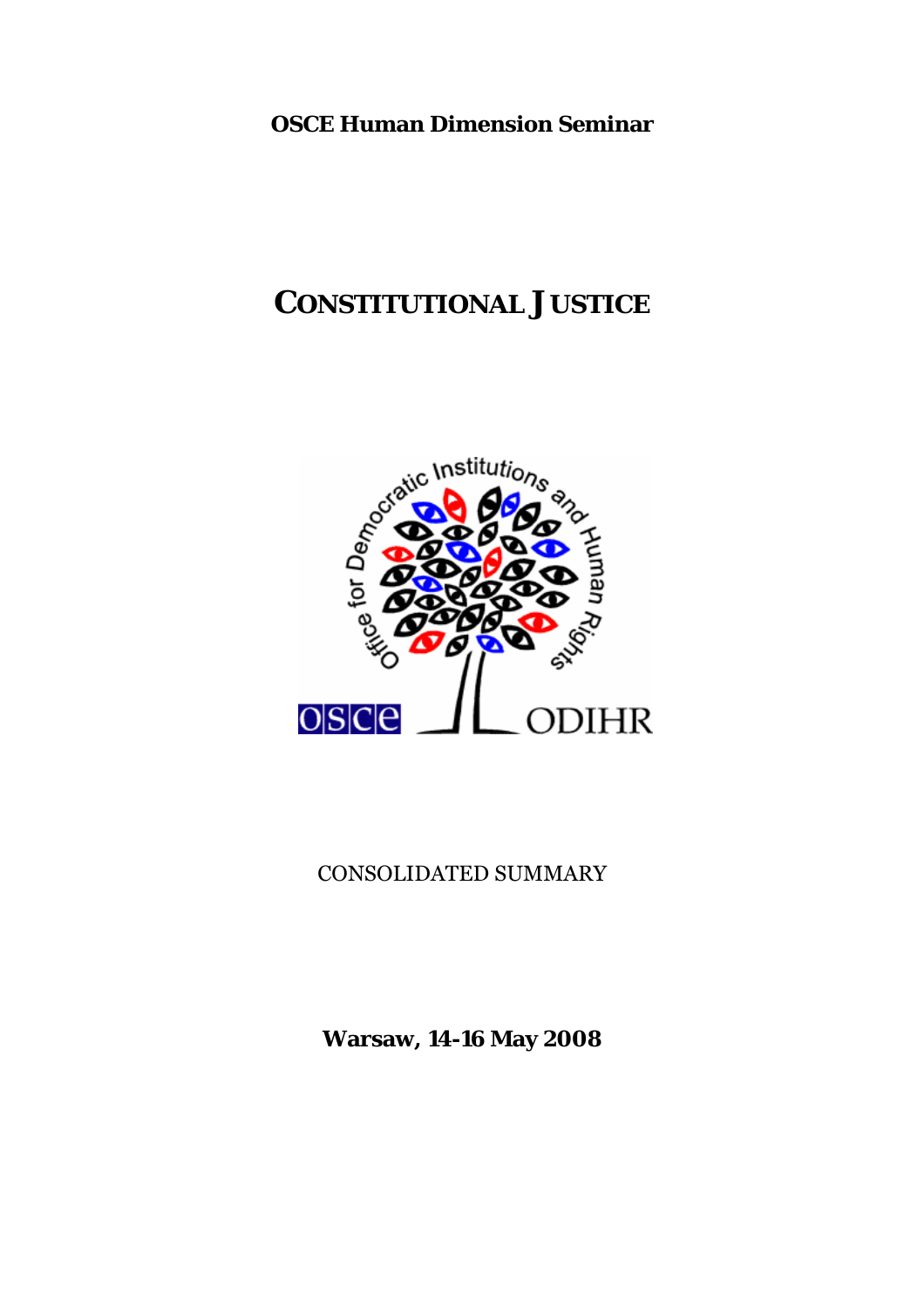# **TABLE OF CONTENTS**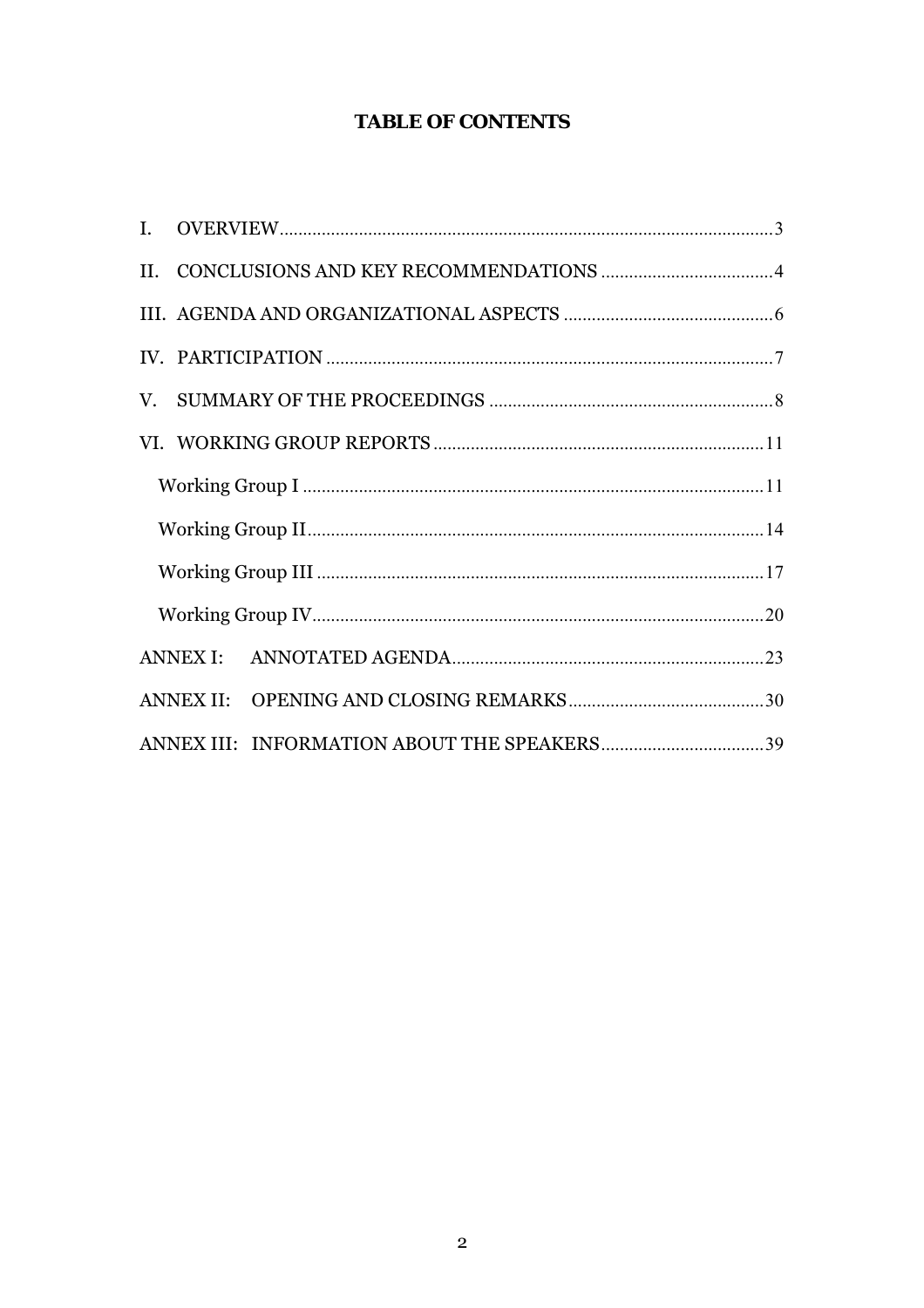# <span id="page-2-0"></span>**I. OVERVIEW**

The Human Dimension Seminar on *Constitutional Justice* (Warsaw, 14-16 May 2008) invited representatives of the participating States, experts, and civil society actors to examine the role of constitutional justice in strengthening compliance with OSCE commitments in the human dimension. Seminar participants shared their experiences, discussed challenges faced by constitutional review bodies<sup>1</sup> in the OSCE region, and cited good practices that help address these challenges. Keynote speakers, introducers and moderators of the working group sessions made a particularly valuable contribution to the discussions.

Participants emphasized the critical importance of effective constitutional review for maintaining the rule of law in the OSCE area. Such effective review may only be delivered by impartial constitutional review bodies that enjoy independence from external pressures. Constitutional courts are vulnerable targets of such pressures, due to the frequently sensitive political and social context of the issues they handle. The need for the courts themselves to develop responsible approaches in order to resist this pressure, on the one hand, but ruling in complete awareness of the political context in which they operate, on the other, was deemed extremely important.

Seminar discussions highlighted that the rule of law, as it is defined and understood in the OSCE Human Dimension, requires constitutional justices to interpret their national constitutional provisions in the spirit of what the OSCE's Copenhagen Document of 1990 termed "the supreme value of human personalityî.[2](#page-2-2) Protection by constitutional courts of this higher set of rules was, in the opinion of many participants, strengthened through regular dialogue and exchange of experiences between constitutional courts, as well as international tribunals in the OSCE area.

Special emphasis was placed on access to and accessibility of constitutional justice. Participants discussed the variety of models that enable individuals to address constitutional courts, and debated their comparative advantages. The existence of other channels – such as *amicus curiae* submissions – that allow for civil society input into constitutional court reasoning, was also seen as beneficial for the quality of constitutional justice. Greater transparency of court proceedings through live broadcast, publication of transcripts, and press-conferences were cited as good practices in accessibility that also foster greater public confidence in the justice system.

<span id="page-2-1"></span> $\overline{a}$  $1$  Unless specified otherwise, the terms "constitutional court" and "constitutional review bodies" are used interchangeably throughout this report, i.e. the term "constitutional courts" refers to all judicial and quasi-judicial bodies of constitutional review.

<span id="page-2-2"></span><sup>2 1990</sup> Copenhagen Document, para. 2.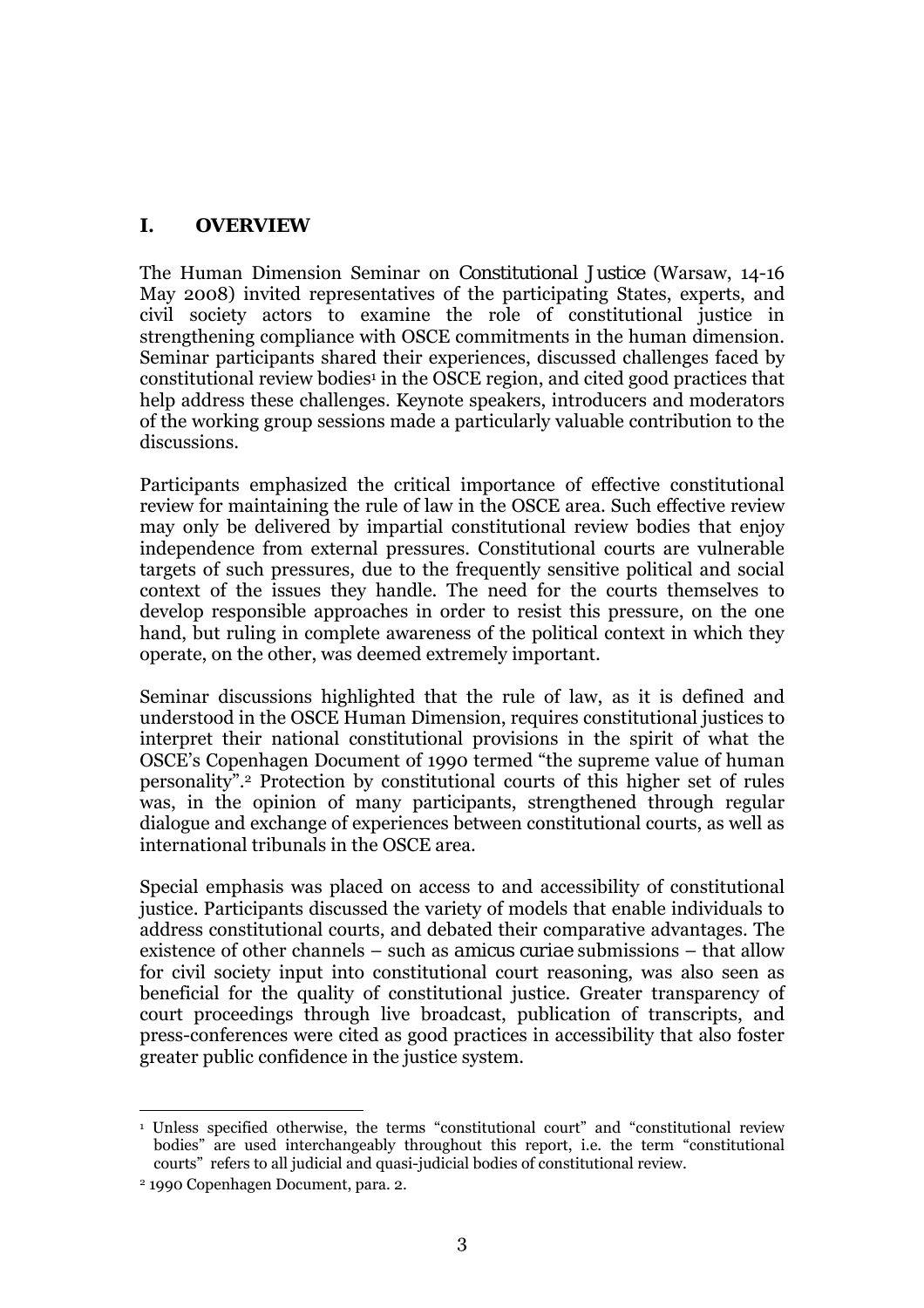<span id="page-3-0"></span>The Seminar was not mandated to produce a negotiated text. Main conclusions and recommendations of the Seminar are included in Section II of this Summary. Reports prepared by the rapporteurs of the four working groups were presented at the closing plenary session and are reflected in Section V of this report. Recommendations  $-$  put forward by delegations of the OSCE participating States and Partners for Co-operation, international organizations, and  $NGOs$  – are wide-ranging and addressed to various actors including OSCE institutions and field operations, governments, courts and civil society. Seminar recommendations have no official status and are not based on consensus, however they should serve as useful indicator for the OSCE in setting priorities and planning its programmes aimed at promoting constitutionalism and the rule of law. Documents from the Seminar are available at: [http://www.osce.org/conferences/hds\\_2008.html](http://www.osce.org/conferences/hds_2008.html).

# **II. CONCLUSIONS AND KEY RECOMMENDATIONS**

The Human Dimension Seminar was chaired by the then Director of the ODIHR, Ambassador Christian Strohal. The Chairman addressed the opening and the closing plenary sessions (see Annex II) and expressed appreciation to all participants for their contributions to the Seminar. The Chairman also stressed the need to ensure follow-up on the Seminar discussions. The following conclusions and key recommendations emerged from the plenary and working group sessions.

### **Conclusions**

An independent judiciary and the rule of law are cornerstones of peaceful and democratic societies. The rule of law safeguards democracy, and relies on an independent, impartial, and professional judiciary to uphold it. Effective functioning of constitutional review bodies is a guarantee for some of the most basic elements of the rule of law.

Constitutional courts play an important role in ensuring the supremacy of constitutional provisions. They are also pivotal in ensuring the fulfilment of obligations in international law, including international human rights law. Obligations assumed at the international level, including those translated into domestic legislation through constitutional provisions, should be fully implemented in order to protect the rights of all.

Constitutional courts are also an integral part of a system of checks and balances to ensure that power is not confined to the executive, but shared with an independent judiciary and a representative parliament. Constitutional courts are able to interpret and clarify the boundaries of authority for the executive and legislature, ensure the accountability of state institutions, and assist in maintaining the stability of constitutional order.

Constitutional courts, as guardians of the constitution, have the final word in the review of the conformity of the acts of all state authorities with the constitution. The rule of law requires an effective implementation of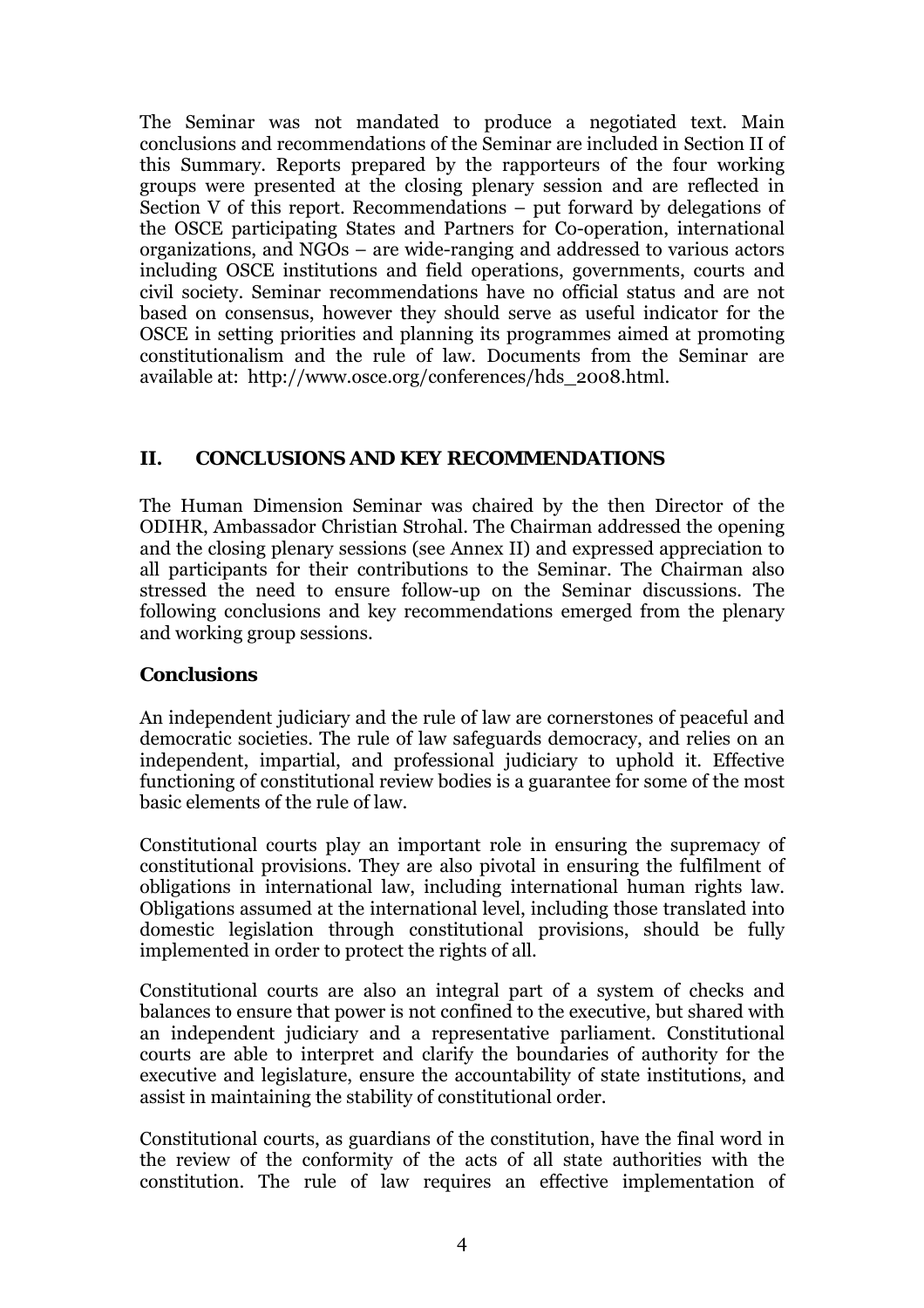constitutional court judgements against these state authorities to ensure that the legislature and the executive are not placed above the law.

All OSCE participating States have committed themselves to protect the right to a fair trial (Vienna 1989), to ensure the independence of the judiciary and compliance of all authorities with the constitution (Copenhagen 1990), and to respect internationally recognised standards relating to the impartial operation of the public judicial service (Moscow 1991). Courts must enjoy the conditions required to function effectively and fairly in all participating States of the OSCE.

Constitutional courts should be mindful of the larger political and social context of the disputes before them, as well as the foreseeable consequences of their judgments. Decisions of constitutional courts should not penalize policymakers, but rather make it clear to them what policy choices are forbidden for constitutional reasons.

Access to justice must be guaranteed both in law and in practice. Access to justice can be impeded if courts are unable to render their decisions within a reasonable time. Participating States should enhance the principle of access to justice by simplifying and accelerating judicial proceedings, while preserving fundamental procedural safeguards. Substantial delays in the administration of justice and the increasing workload of courts should be addressed through effective and practical solutions, including improved case-management, additional clerks for judges, and fast-track procedures for certain types of cases.

Legal education is crucial for the comprehension and development of the rule of law in our societies. It should foster not only knowledge of the positive law, but inculcate in future legal professionals the values inherent to the rule of law and human rights as they are defined and understood within the OSCE's Human Dimension.

# **Key recommendations**

# *To the participating States:*

- All state authorities must respect the independence of constitutional courts and ensure that constitutional courts are free from political pressure in their decision-making.
- Judgments of constitutional courts should be final, respected by all state authorities, and implemented in a timely manner and in good faith. All public officials, including judges, should be aware of the role of constitutional courts and the imperative to comply with their judgments.
- Participating States should ensure the adequate financial independence of constitutional courts and allocate sufficient resources for their efficient functioning.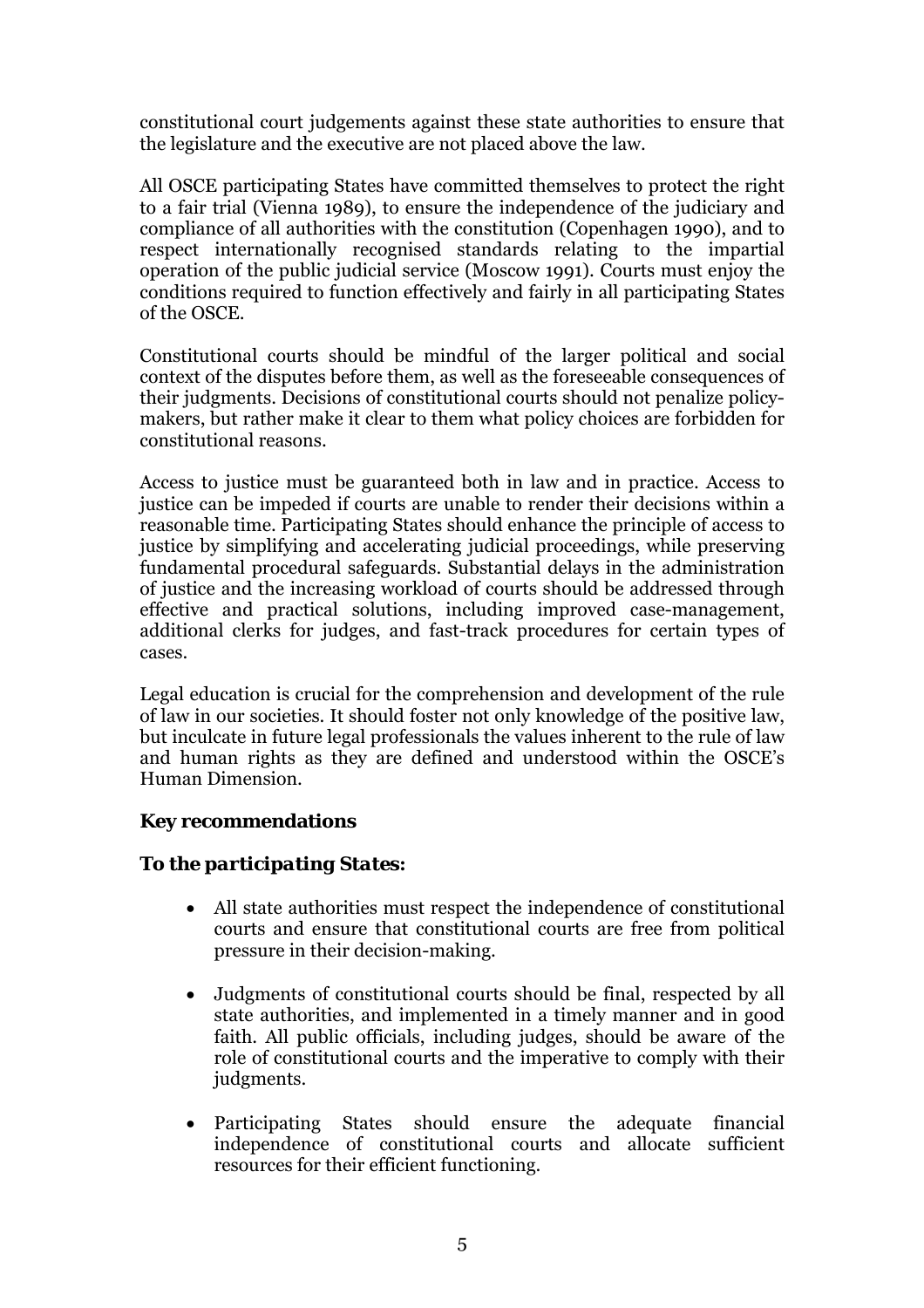- <span id="page-5-0"></span>• Nomination procedures for constitutional court justices should contain sufficient safeguards to ensure their impartiality and freedom from undue influences by political or business interests.
- Participating States should develop an appropriate model of constitutional complaints for individuals, taking into account internationally-recognized standards for effective legal remedies and the need to maintain efficiency of constitutional justice.
- Constitutional courts should allow for civil society input into their decision-making process through the use of *amicus curiae* briefs and similar mechanisms. Such mechanisms may also facilitate a more comprehensive examination of evidence and well-informed decisionmaking.
- Constitutional courts should take steps to improve the transparency of their proceedings through, *inter alia,* means such as live broadcasts/webcasts of court hearings and publication of transcripts;
- Constitutional courts should regularly publish full judgments, including concurring and dissenting opinions, and their summaries.
- Participating States should develop and maintain effective and accessible administrative justice systems as a pre-requisite for ensuring vertical accountability of state institutions and the rule of law.

# *To the OSCE, its institutions and field operations:*

- Promote greater awareness of the OSCE human dimension commitments also among constitutional justices.
- Facilitate contacts and exchanges of experiences among constitutional review bodies of the participating States and with international courts and tribunals.
- Develop, promote and support activities that strengthen the rule of law and constitutionalism in the participating States, including enhancing compliance with the constitution by all public authorities and improving the effectiveness of legal remedies.

### **III. AGENDA AND ORGANIZATIONAL ASPECTS**

The Seminar on *Constitutional Justice* was organized by the ODIHR in cooperation with the Finnish Chairmanship of the OSCE in accordance with PC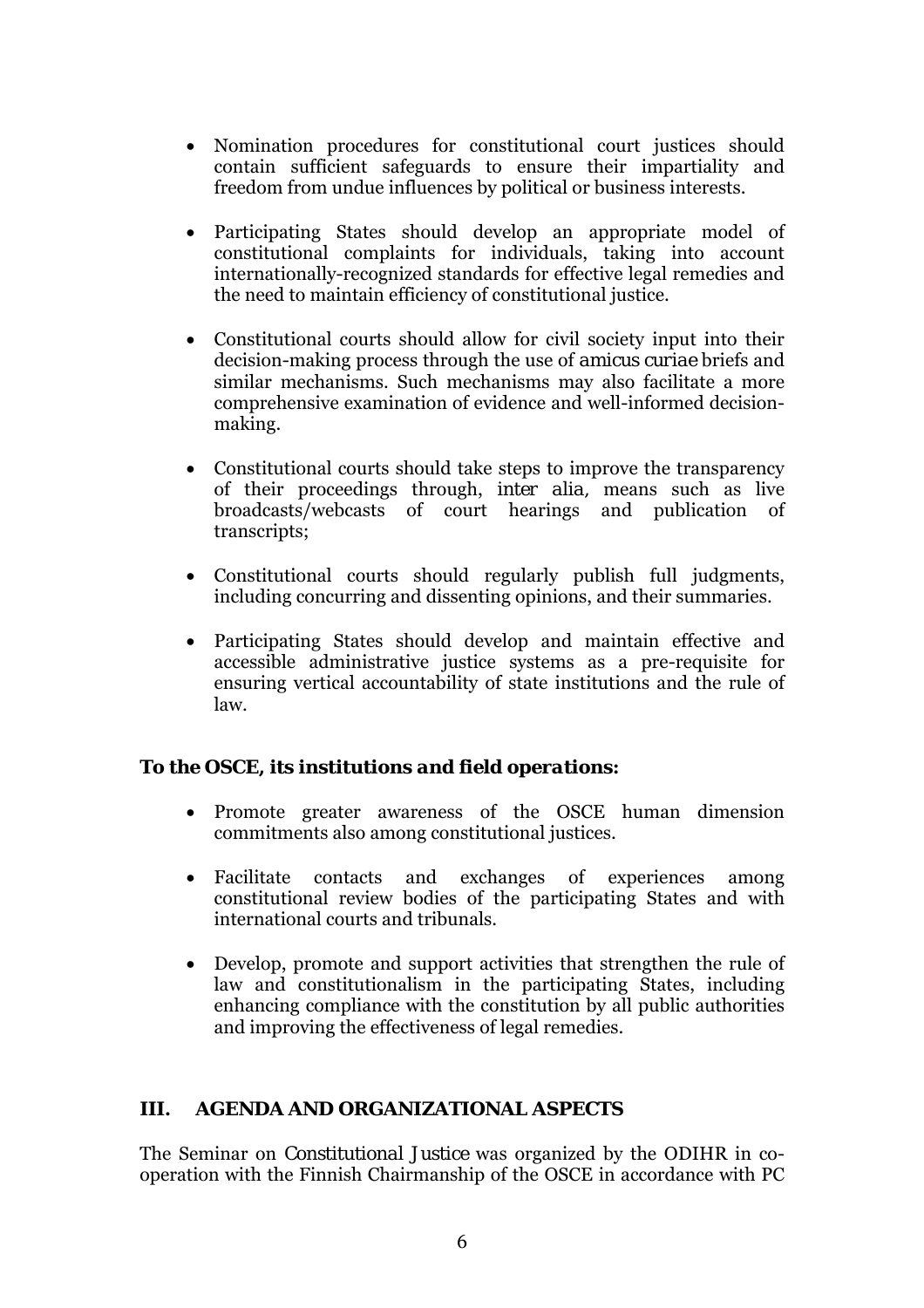<span id="page-6-0"></span>Decisions No. 840 of 13 March 2008 (PC.DEC/840) and No. 845 of 17 April 2008 (PC.DEC/845).

This was the 24th event in a series of specialized Human Dimension Seminars organized by the ODIHR further to the decisions of the CSCE Follow-up Meetings in Helsinki in 1992 and in Budapest in 1994. The previous Human Dimension Seminars were devoted to: Tolerance (November 1992); Migration, including Refugees and Displaced Persons (April 1993); Case Studies on National Minorities Issues: Positive Results (May 1993); Free Media (November 1993); Migrant Workers (March 1994); Local Democracy (May 1994); Roma in the CSCE Region (September 1994); Building Blocks for Civic Society: Freedom of Association and NGOs (April 1995); Drafting of Human Rights Legislation (September 1995); Rule of Law (November /December 1995); Constitutional, Legal and Administrative Aspects of the Freedom of Religion (April 1996); Administration and Observation of Elections (April 1997); the Promotion of Womenís Participation in Society (October 1997); Ombudsman and National Human Rights Protection Institutions (May 1998); Human Rights: the Role of Field Missions (April 1999); Children and Armed Conflict (May 2000); Election Processes (May 2001); Judicial Systems and Human Rights (April 2002); Participation of Women in Public and Economic Life (May 2003); Democratic Institutions and Democratic Governance (May 2004); Migration and Integration (May 2005); Upholding the Rule of Law in Criminal Justice Systems (May 2006); and Effective Participation and Representation in Democratic Societies (May 2007).

The Annotated Agenda of the Seminar is supplied in Annex I. The Seminar was opened on Wednesday 14 May 2008, at 10:00 and closed on Friday, 16 May 2008, at 16:30. All plenary and working-group sessions were open to all participants. The closing plenary session in the afternoon of 16 May focused on practical recommendations emerging from the four working group sessions. The plenary and working group meetings took place in accordance with the Work Programme. Ambassador Christian Strohal, then Director of the ODIHR, chaired the plenary sessions. The Rules of Procedure of the OSCE and the modalities for OSCE meetings on human dimension issues (PC.DEC/476) were followed, *mutatis mutandis*, at the Seminar. Also, the guidelines for organizing OSCE meetings (PC.DEC/762) were taken into account. Discussions were interpreted into all six working languages of the OSCE.[3](#page-6-1) 

# **IV. PARTICIPATION**

The Seminar was attended by 179 participants, among them 101 representatives of 39 OSCE participating States.[4](#page-6-2) Seven participants of three

<span id="page-6-1"></span> $\overline{a}$ 3 According to paragraph IV.1(B)1. of the OSCE Rules of Procedure (MC.DOC/1/06), working languages of the OSCE are English, French, German, Italian, Russian, and Spanish.

<span id="page-6-2"></span><sup>4</sup> Delegations of the following participating States included relevant experts (based on the information submitted at the time of registration): Albania, Armenia, Belarus, Germany, Hungary, Ireland, Italy, Kazakhstan, Kyrgyzstan, former Yugoslav Republic of Macedonia,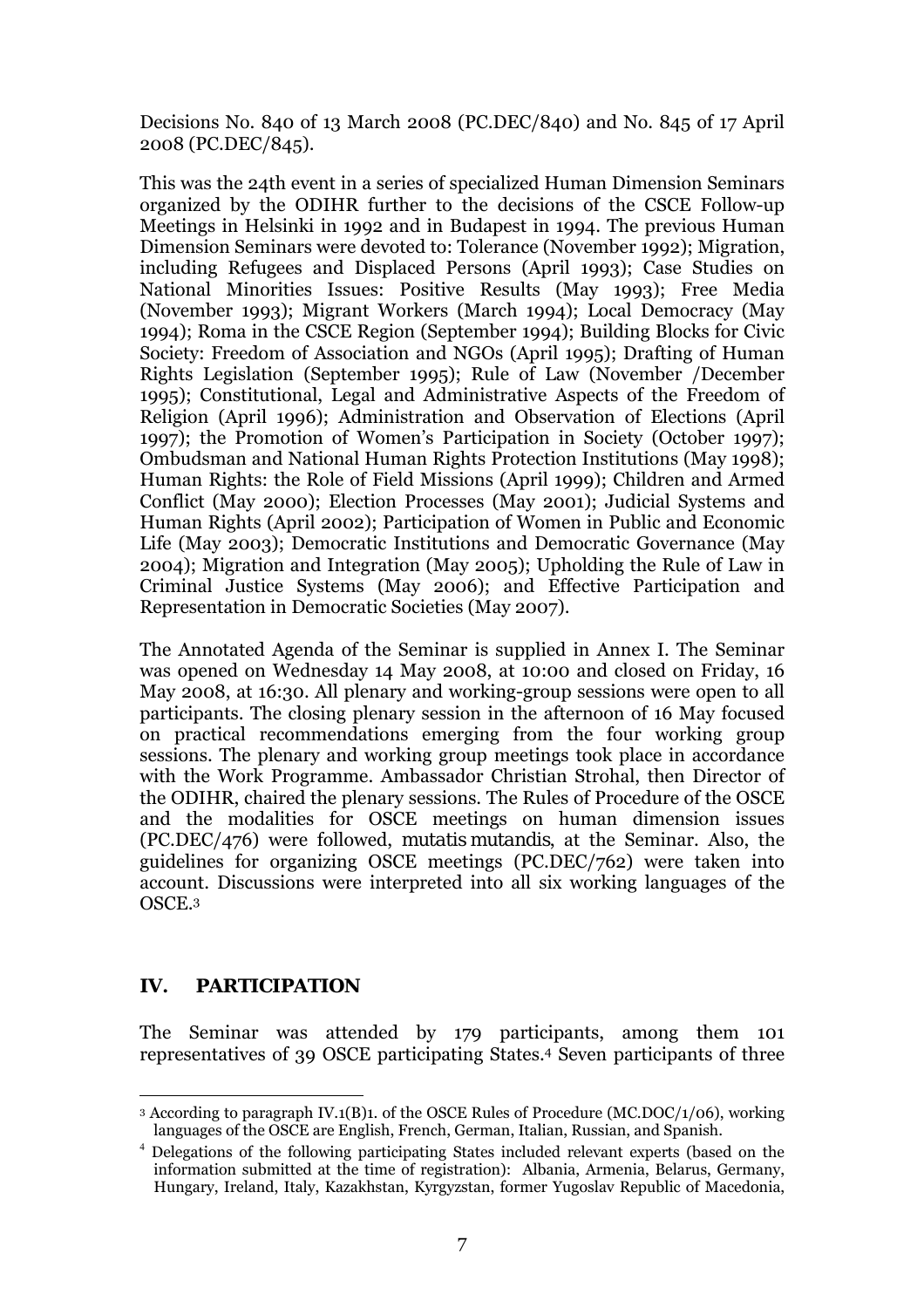<span id="page-7-0"></span>Mediterranean Partners for Co-operation (Algeria, Egypt, and Tunisia) also took part in the Seminar.

Two representatives of the European Commission for Democracy through Law (Venice Commission), 18 representatives of OSCE institutions and field operations, and 34 representatives of 31 non-governmental institutions and organizations[5 p](#page-7-1)articipated in the Seminar.

# **V. SUMMARY OF THE PROCEEDINGS**

The then Director of the ODIHR, Ambassador Christian Strohal, opened the Seminar. Welcoming remarks were made by Mr. Pertti Torstila, Secretary of State, Ministry for Foreign Affairs of Finland on behalf of the Finnish Chairmanship of the OSCE, and Mr. Witold Waszczykowski, Under-Secretary of State, Ministry for Foreign Affairs of Poland.

Two keynote speakers addressed the opening plenary session: **Mr. Gianni Buquicchio,** Secretary of the European Commission for Democracy through Law (Venice Commission) and **Dr. Marek Safjan,** Professor of Law, Justice and President of the Constitutional Tribunal of Poland (retired).

The opening plenary session was followed by four consecutive working groups on the following topics.

# **Working Group I: Constitutional justice and the rule of law**

Issues discussed included, *inter alia*:

 $\overline{a}$ 

- − Separation of powers and a strong independent judiciary as cornerstones of constitutionalism and the rule of law;
- − Definitions of the rule of law. Differences between a law-based state (*Rechtsstaat*) and the rule of law as defined in OSCE human dimension commitments; the related duty of constitutional courts to interpret national laws in the spirit of international law and human rights;
- − The role of all courts, including administrative tribunals, in ensuring compliance with the constitution;
- − Constitutional courts as key actors in developing and strengthening the tradition and practice of separation of powers;

Montenegro, Poland, Romania, Serbia, Russian Federation, Tajikistan, United States, and Uzbekistan.

<span id="page-7-1"></span><sup>5</sup> Based on the information submitted at the time of registration, representatives of nongovernmental institutions and organizations came from Belarus, Germany, Georgia, Hungary, Italy, Kazakhstan, Kosovo, Kyrgyzstan, Moldova, the Netherlands, Poland, Russian Federation, Turkmenistan, Ukraine, and Uzbekistan.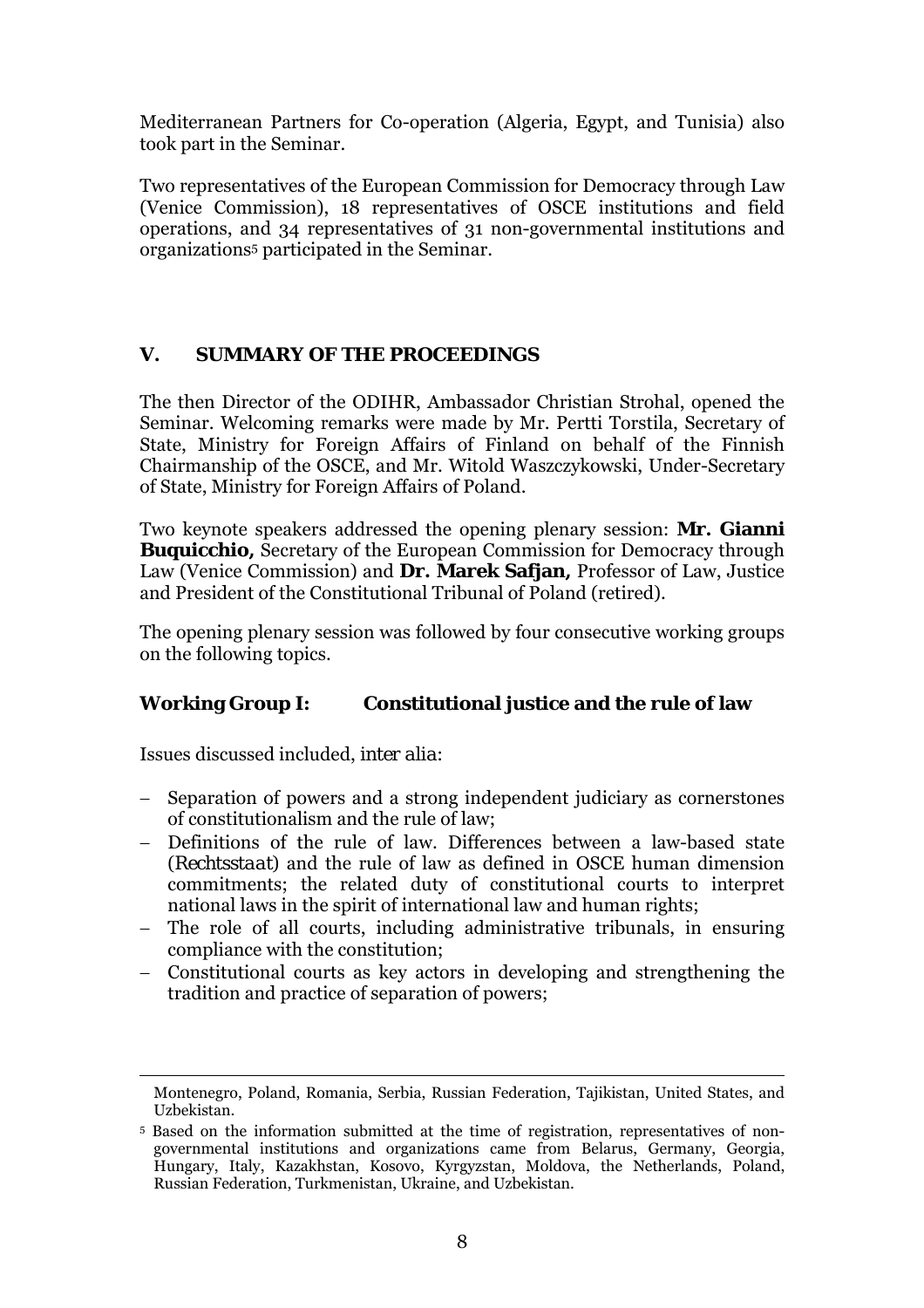- − Challenges constitutional courts are facing in different countries of the OSCE area and the need for all political actors to respect constitutional court judgments;
- − The added value of regular contacts and exchange of experiences among constitutional courts in the OSCE area.

### **Working Group II: Constitutionalism and the separation of powers: the role of the courts**

Issues discussed included, *inter alia*:

- − The mandate of constitutional courts to decide on conflicts regarding the separation of powers and their consequent involvement in politicallycharged matters;
- − Guiding principles for constitutional courts involved in political disputes;
- − Realization of constitutional rights as a judicial check on other branches of power; the political context of constitutional rights and consequences for the constitutional courts;
- − Protection of individual rights and prevention of abuse of state authority as the ultimate objectives of the concept of separation of powers;
- − Abstract versus causal interpretation of constitutions and the advantages of both instruments for constitutional courts;
- − The relationship between constitutional courts and ordinary courts in some countries of the OSCE area and the impact on implementation of constitutions;
- − The importance for all constitutional courts to be aware of each other's jurisprudence and decisions of international courts;
- − The necessity of responsible approaches by constitutional courts when dealing with cases in sensitive political and social contexts.

# **Working Group III: Access to constitutional justice**

Issues discussed included, *inter alia*:

- − Individual petitions to constitutional courts and the implications of different models in the participating States on access to and quality of constitutional justice;
- − Access to constitutional court proceedings and good practices in promoting greater transparency and better public understanding of constitutional justice;
- − Ombudsman participation in constitutional court proceedings;
- − *Amicus curiae* briefs and similar mechanisms that allow for civil society input into constitutional court reasoning and facilitate better-informed decision-making by constitutional courts;
- − Appeal to the constitutional court as an effective legal remedy under the European Convention on Human Rights (ECHR);
- − The important role of lawyers in constitutional court proceedings; building professional capacity of lawyers able to effectively grasp and articulate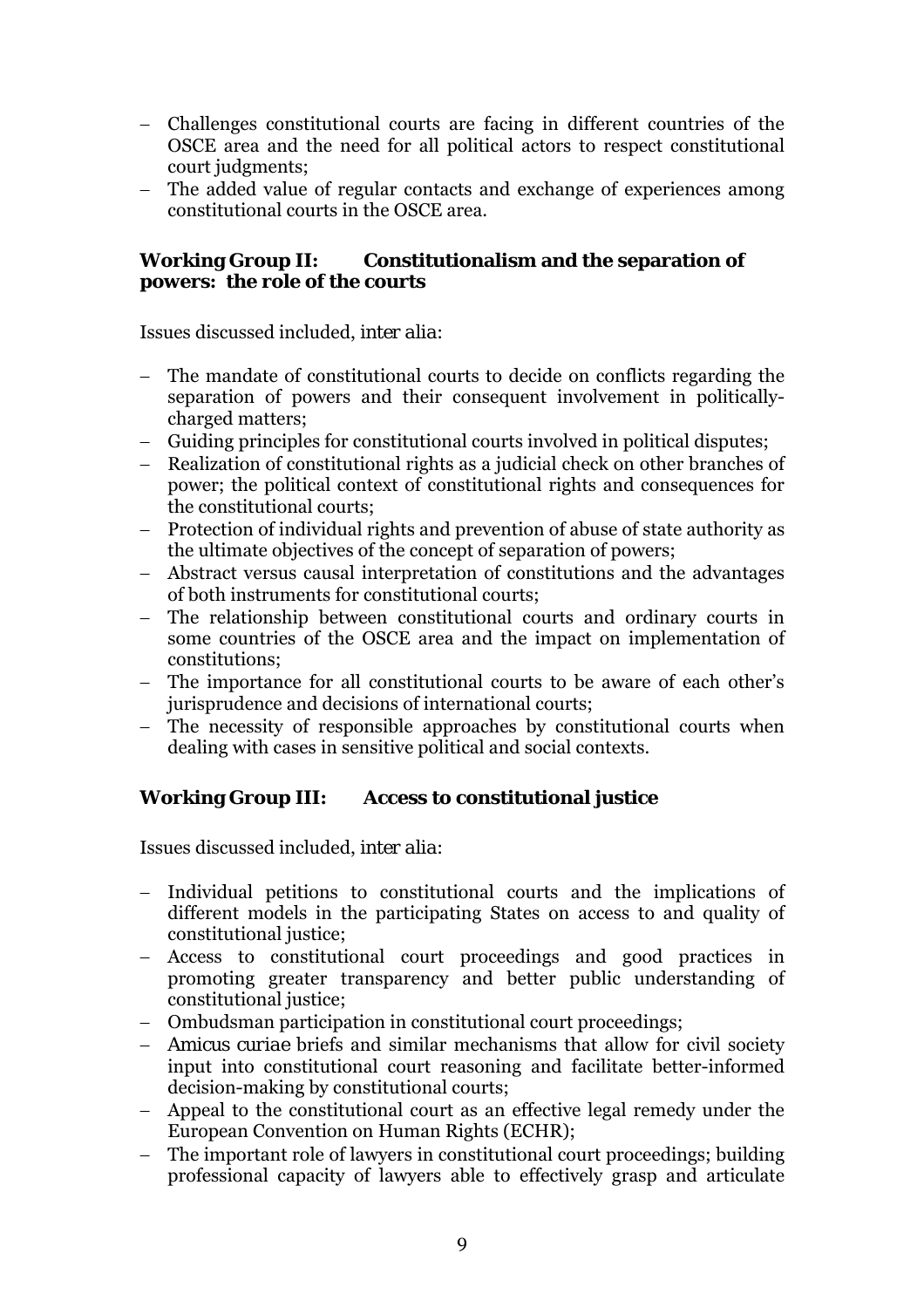constitutional issues; the importance of legal education;

− Concurrent and dissenting judicial opinions and their impact on the development of constitutional jurisprudence.

### **Working Group IV: Independence and effectiveness of constitutional courts**

Issues discussed included, *inter alia*:

- − Constitutional safeguards of judicial independence;
- − Appointment procedures for constitutional justices and political influences: ensuring impartiality of judicial decision-making;
- − Fixed-term versus lifetime appointments and their comparative advantages;
- − Disciplinary procedures and impeachment of judges;
- − Financial independence of constitutional courts as a key element of judicial independence;
- − Challenges to independence of the judiciary − experiences from the OSCE area;
- − Implementation of constitutional court decisions − political will and the need for greater awareness.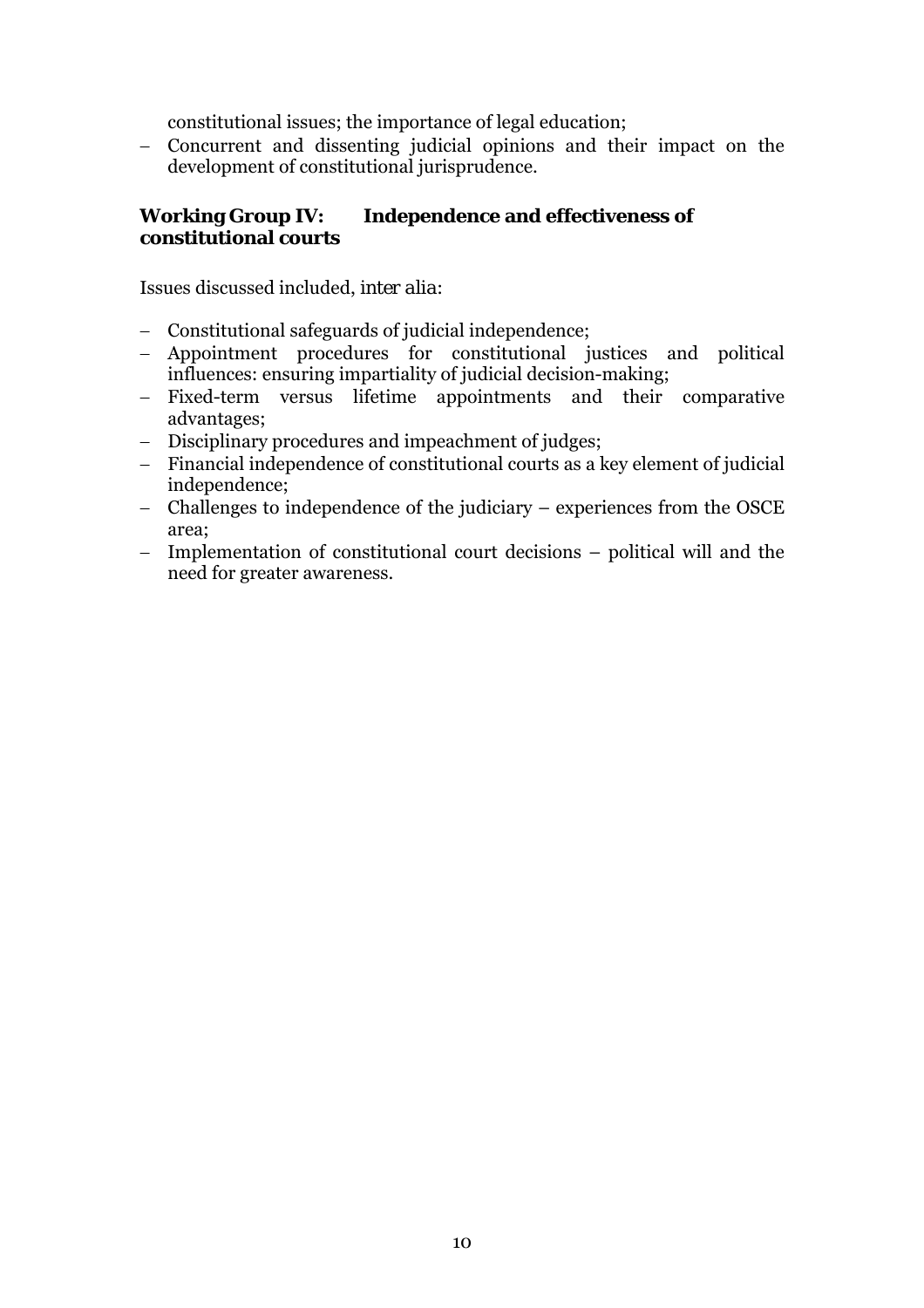# <span id="page-10-0"></span>**VI. WORKING GROUP REPORTS**

After the opening plenary session of the Seminar, discussions took place in four consecutive working groups. The following reports are prepared on the basis of notes taken by the ODIHR note-takers and presentations of the rapporteurs, who summarized the working group discussions at the closing plenary session. These reports cannot exhaustively convey the details of the rich working group discussions but rather aim to identify their common salient points. The recommendations from working groups were not formally adopted by the Seminar participants and do not necessarily reflect the views of any participating State.

# **Working Group I:**

### **Constitutional justice and the rule of law**

*Moderator:* The Right Honourable Lord Falconer, QC LL.D

*Introducer:* Dr. Vojin Dimitrijevic Professor of Law, Director of the Belgrade Centre for Human Rights, Serbia

*Rapporteur:* Mr. Alastair Long Second Secretary, United Kingdom Delegation to the OSCE

Working Group I focused on constitutional justice and the rule of law. The Moderator, Lord Falconer, stressed that one could not have a constitution in force without a separate means of enforcing it. He emphasized the importance of the separation of powers and strong courts to ensure the enforcement of the constitution. Where the rule of law did not prevail, a constitution could be ignored by the executive. Fundamental freedoms required something independent of the State to enforce them.

Lord Falconer outlined five basic principles to be adhered to in ensuring the required separation of powers: judges needed to be independent; appointed independently; removed only in cases of misconduct or incapacity; neither rewarded or punished for their judgments; and free to decide how to hear the cases before them. He also pointed out that democracy cannot survive without the rule of law and rule of law without an effective judiciary.

The Introducer, Dr. Vojin Dimitrijevic, called on the participants to consider the definition of the rule of law, especially for the relatively new participating States of the OSCE who are coming from traditions based on the principle of unity of power. The rule of law in the original strict sense suggested that the government should be run by rules and not by men, with the origins of this idea traceable to ancient documents and writings of philosophers. In such a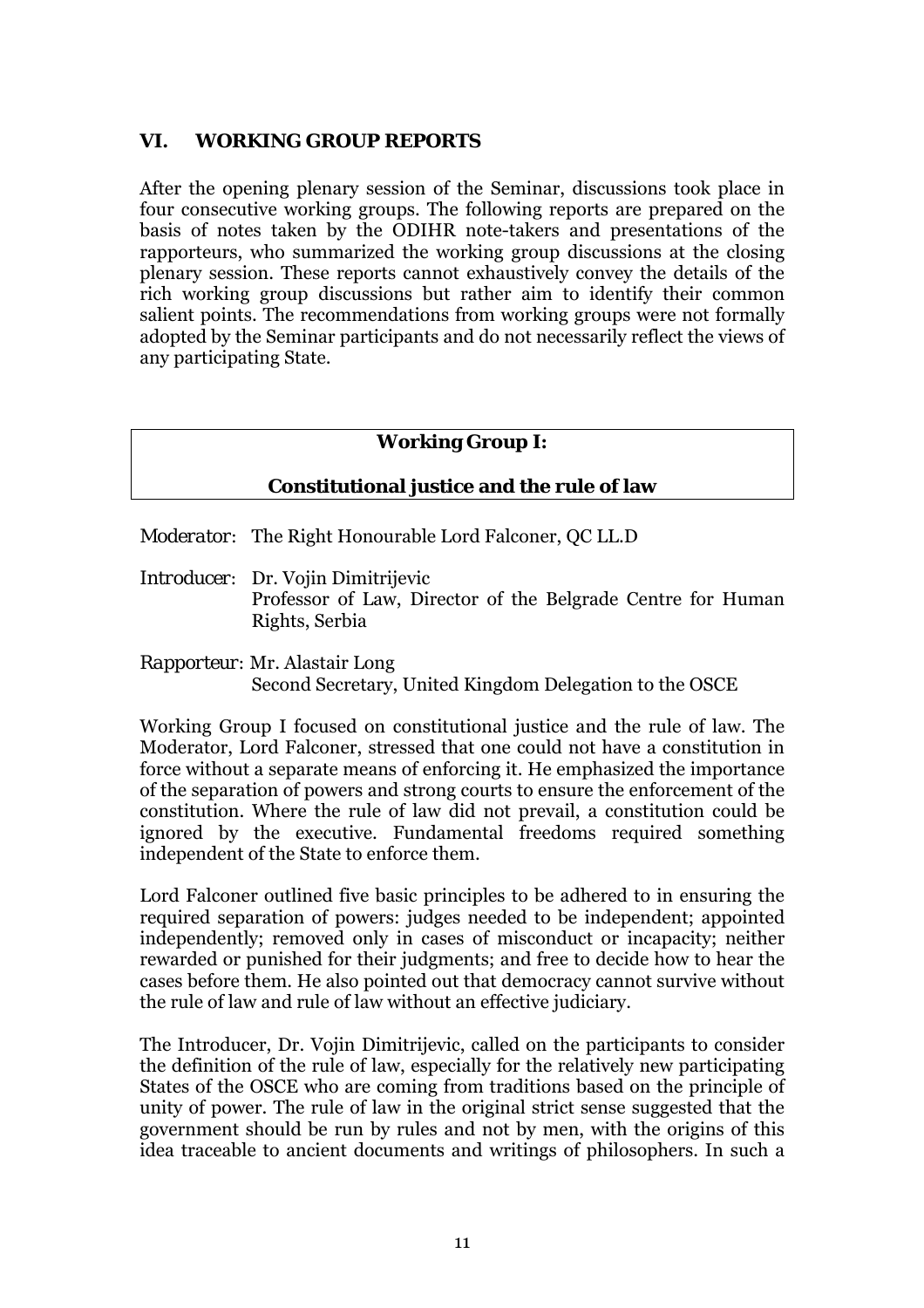legal state (*Rechtsstaat*), judges subsume a situation under a rule and make the necessary conclusions.

Dr. Dimitrijevic then highlighted the OSCE definition of the rule of law, which he described to be closer to the Common Law tradition. As reiterated in a decision from the 2005 Ljubliana Ministerial Council "the rule of law does not mean merely a formal legality which assures regularity and consistency in the achievement and enforcement of democratic order, but justice based on the recognition and full acceptance of the supreme value of the human personality and guaranteed by institutions providing a framework for its fullest expression.<sup>76</sup> Dr. Dimitrijevic suggested that the difference between this definition and the *Rechtsstaat* is ascribable to the Anglo-Saxon tradition which makes it possible  $-$  only based on the sense of the rule of law that was higher than the positive law  $-$  to have a country where the rule of law and separation of powers prevail without the existence of specific institutions to guarantee them. Therefore the British courts were able to examine at all levels the constitutionality and conformity of the legislative acts with the principles of the rule of law, which contained principles above the positive law. Thus the courts in the UK and other Common Law countries were able to act as constitutional courts to a certain extent without being called such, and even the lower courts have retained the rights to review constitutionality of certain acts.

Dr. Dimitrijevic recalled that most Socialist countries did not have constitutional courts and that the gradual introduction of separation of powers in these States occurred only in the past few decades. He suggested discussing whether constitutional courts in practice follow the model of a positivist *Rechtsstaat* that takes into account primarily the consistency of the legal system with the constitution, or also act as protectors of a higher set of rules based on human rights.

Recalling that further to the same Ljubljana decision "the rule of law must be based on respect for internationally recognized human rights", the Introducer pointed out that before the end of World War II these principles were considered political and existed in some countries, but not in others. However, currently human rights are of universal value to all democratic countries and judges would be inclined to compare the legislative acts with the most important international human rights instruments. The Introducer expressed hope that these internationally recognized norms will thus work for the entrenchment of the rule of law in its wider sense.

In the discussion that followed a number of OSCE participating States described the workings of their constitutional courts, while other participants highlighted shortcomings observed with constitutional courts and their role in upholding the rule of law. The many competences of constitutional courts  $$ alongside their original function to compare legislative acts with the constitution  $-$  were highlighted. For example, in various jurisdictions they receive complaints of human rights violations, decide on election results, on the prohibition of political parties, on impeachment, on how to implement the

 $\overline{a}$ 

<span id="page-11-0"></span><sup>6</sup> MC.DEC/12/05, 6 December 2005, p. 1.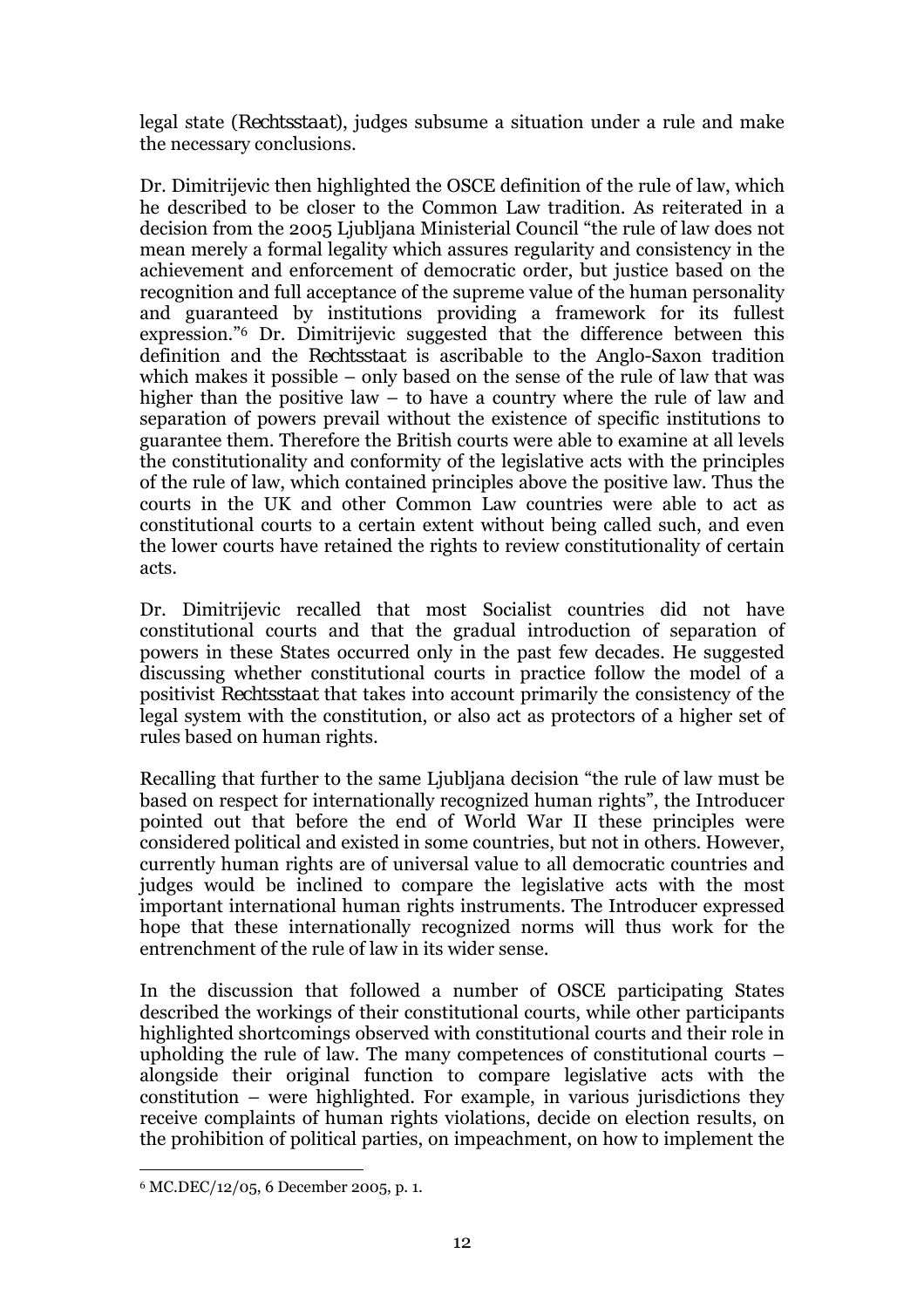decisions of international courts, and settle conflicts of jurisdiction. Some participating States described how their constitutional courts had shaped almost every aspect of the legal order.

Some participants highlighted the importance of history and local tradition for the development of constitutional courts and called for a recognition of the time required for young democracies to see true separation of powers established. It was suggested that the model with specialized constitutional courts (rather than the Common Law approach) was more effective in the countries which do not have a tradition of separation of powers.

It was also pointed out that the judicial control exercised by administrative courts should not be forgotten in the discussion of judicial review. Participating States should develop and maintain effective and accessible administrative justice systems as a pre-requisite for ensuring vertical accountability of state institutions and the rule of law.

A number of participants highlighted provisions in their constitutions granting power to the people, when in practice their rulers disingenuously assumed this power on behalf of the people. They stressed the need for constitutions to exist not only on paper but be fully implemented. It was considered important that decisions of courts be respected by the executive, the legislative and other courts, even when unpopular with these authorities.

The role of constitutional courts in interpreting international legal provisions and incorporating them into domestic law was raised in a number of contexts. Dr. Dimitrijevic commented that it was perhaps more the notion of courts seeking to interpret national legislation in a manner friendly towards international norms than seeking strict compliance. One participating State described the close co-operation between its constitutional court and the European Court of Human Rights. It was noted that, for the member countries of the Council of Europe, the European Court of Human Rights was in effect a constitutional court, as was the European Court of Justice for EU Member States.

Specific recommendations included:

# *To the participating States*

- ! constitutional courts should arrive at their judgments based on constitutional provisions and balanced considerations of all relevant interests involved;
- ! constitutional court judgments should be respected by the executive and all other public authorities;
- ! constitutional court judgments should be final and binding;
- agree on the minimum responsibilities of constitutional courts;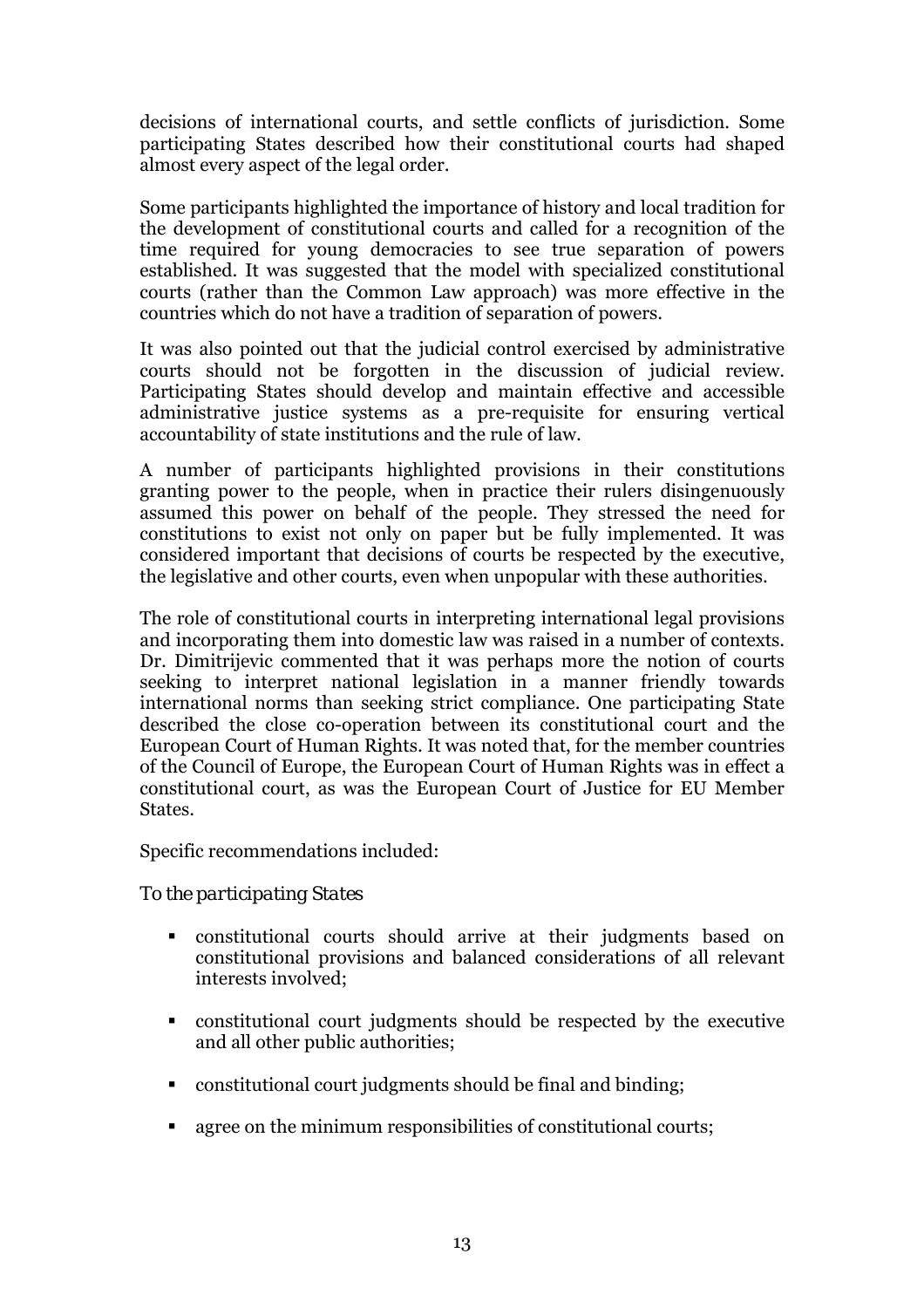<span id="page-13-0"></span>! develop and maintain effective and accessible administrative justice systems as a pre-requisite for ensuring vertical accountability of state institutions and the rule of law;

### *To the OSCE, its institutions and field operations*

- ! train judges of constitutional courts in legal writing and legal reasoning;
- ! design projects aimed at informing citizens of their right to appeal to constitutional courts.

# **Working Group II:**

# **Constitutionalism and the separation of powers:**

### **the role of the courts**

*Moderator:* Dr. Edward Swaine Associate Professor, George Washington University School of Law, United States

*Introducer:* Dr. Renata Uitz Associate Professor, Central European University, Hungary

# *Rapporteur:* Mr. Louis Simard

Counsellor, Delegation of Canada to the OSCE

The Moderator, Professor Edward Swaine, launched the session by referring to a seminal court case in the United States, which largely defined the parameters for the separation of powers in that country  $-$  *Marbury v. Madison*. He then introduced the speaker, Dr. Renata Uitz.

Professor Uitz began by emphasizing that European constitutional courts, by design, are aimed at deciding on issues related to the separation of powers. It is thus in the very mission of constitutional courts to become involved in politically sensitive scenarios. Therefore, the question should not be whether it is appropriate for constitutional courts to become involved in political disputes, but rather what makes the behaviour of a court appropriate or inappropriate in a particular politically-charged scenario.

A court performing constitutional review is one of many legitimate interpreters of a constitution in any exchange on matters of public interest  $\overline{\phantom{a}}$ although it is a privileged one. In this exchange, a constitutional court is a specialist which applies unique tools of reasoning and renders a decision which, as a rule, is final and binding. It is crucial that when finding a statue or governmental act unconstitutional, the court does not punish the government, but signals which avenues or solutions are "off limits" to the political actors for constitutional reasons. Once a court has spoken, these actors are expected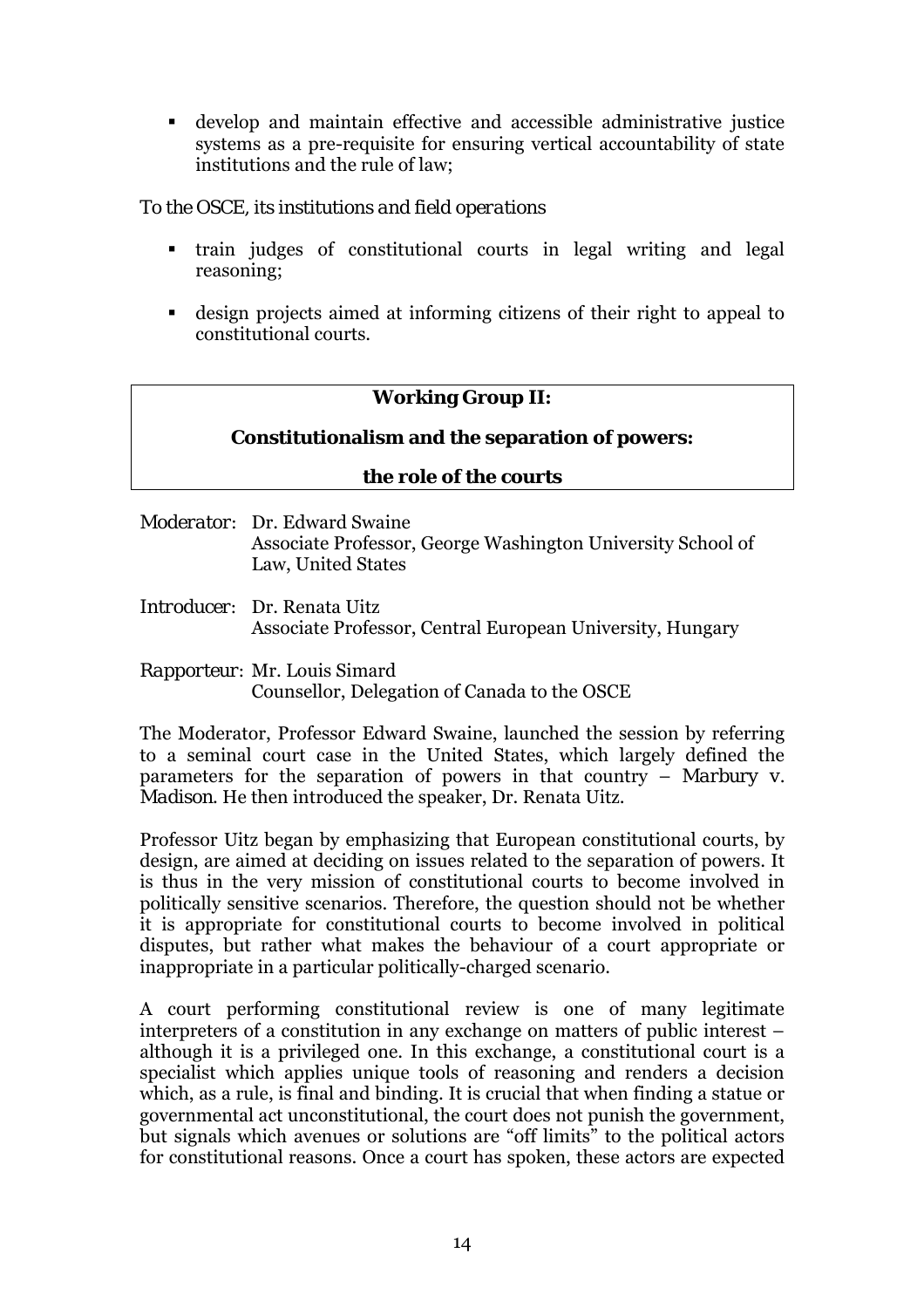to continue with their actions in the light of what the court ruled, respecting its decision to the full.

Disputes within the political branches may include questions about the appointment of the executive and dismissal powers, the power of the president to dissolve the legislative assembly or the power of parliament to impeach the president. Other important types of cases regarding separation of powers involve the powers of independent governmental agencies and independent commissions of inquiry, and importantly, the review of delegated legislation. Constitutional justices shape the powers of the executive and the legislative when they review the constitutionality of election rules or regulations governing the qualification of candidates. Dr. Uitz recalled the decision of the Lithuanian Constitutional Court on whether it was constitutional to ban an impeached president from running for the presidential office again.

Constitutional courts have played a key role in ensuring judicial independence. This role is especially acute in cases related to judicial budgets and judicial pay.

Courts run an increased risk of conflict when their decisions imply unexpected government spending. Usually courts take that into consideration and often give time for the government to prepare. However, when such time is not given, it can cause problems with the political branches. Interfering with an administration's spending plan may have consequences for a constitutional court's own budget.

Constitutional courts are part of a system of checks and balances. This is clearly demonstrated in cases where the courts themselves clash with the political branches in cases about constitutional rights, for example the German constitutional court striking down many pieces of anti-terrorism legislation. Constitutional rights are not *per se* political, but could be seen as political due to the unique national context.

Dr. Uitz concluded by emphasizing that by the internal logic of constitutional review, courts cannot avoid being part of political controversy, but they should be prepared and assess the political impact of their decisions as it is their responsibility to preserve democracy and the rule of law, and meaningfully protect human rights.

In the discussion that followed, many participants shared the view expressed by Dr. Uitz that courts inevitably will be involved in making decisions that have an impact on the political or social agenda, or public policy of a state.

There are a number of conditions for such action to be legitimate and be perceived as such. Courts have to be independent and perceived as such. Their decisions must not be politically motivated. Courts are impartial arbiters, they are guided by the supremacy of the constitution and are there to interpret the law and the constitution. They are not, and must not be driven by political motives.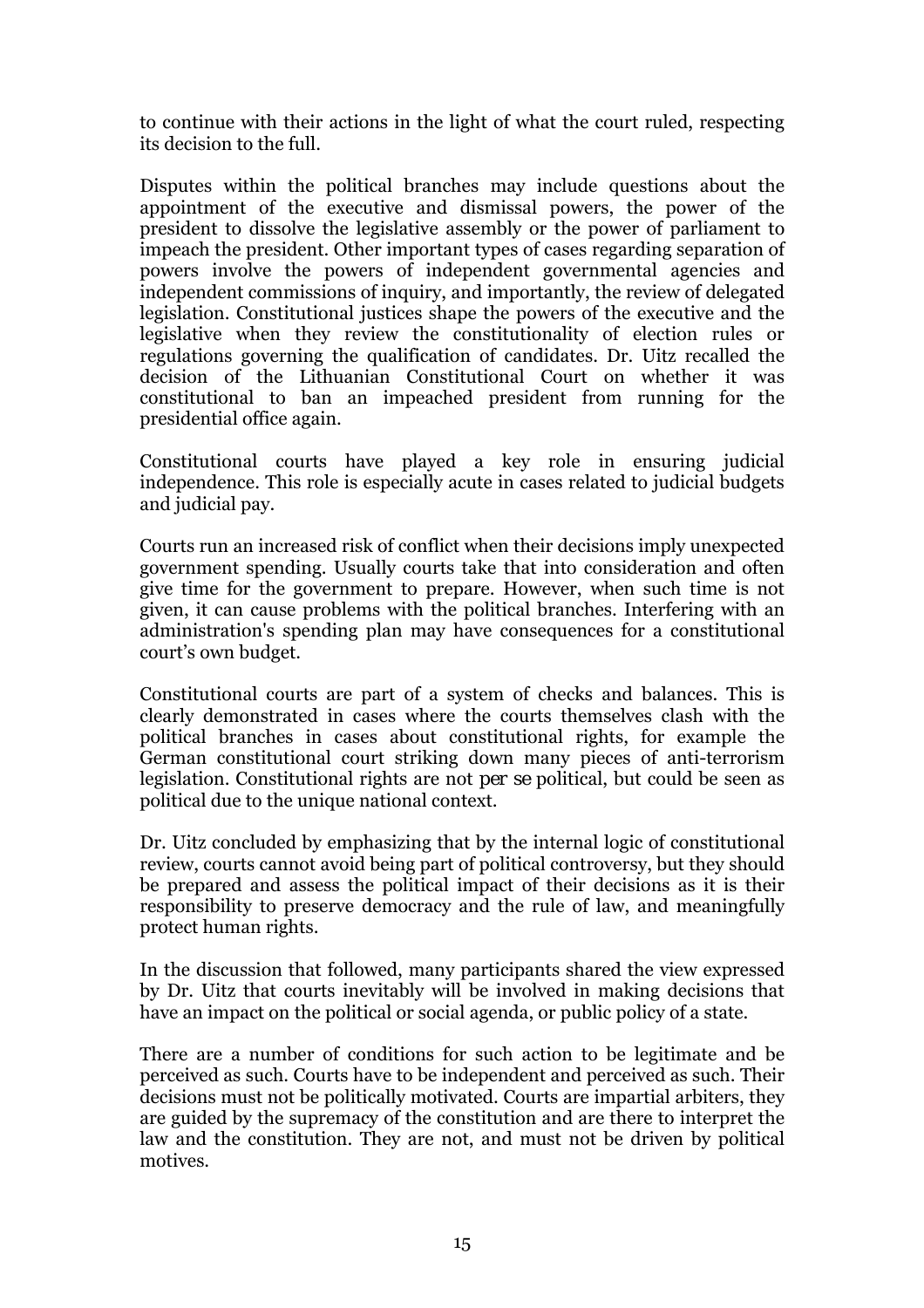However, courts must take into account the impact that their decision will have on the political, social or budgetary context. This may necessitate a balancing of the rights or establishing a hierarchy of rights. One participant referred to the deference that the courts in her country afford to the political branch, allowing it a broad discretion in certain matters such as international relations and financial matters.

In addition, the respect which constitutional courts enjoy also affords some protection from criticism when their decisions have an impact on political matters, as the courts will be seen as above the political fray and not politically motivated. This public trust, in turn, will facilitate respect for their decisions by the other branches, and their enforcement.

The method of appointing judges was mentioned by a number of participants as one element relevant to the questions of independence, impartiality and, ultimately, legitimacy of constitutional courts and their decisions. Dr. Uitz commented that, beyond the method of appointment itself, it was important to build in safeguards so that judges are free from political influences once appointed to the bench.

The question of the modalities for changing the constitution was also alluded to during the session. The conditions for triggering or initiating constitutional changes will vary from country to country, but the stability of the constitution was viewed as an important element.

Another issue raised by a participant was the refusal of courts to assume jurisdiction, which may leave complainants without any recourse. The role of an Ombudsman was mentioned in this context as well.

A number of delegates (from Italy, Germany, Georgia, Kazakhstan, Kyrgyzstan, Russia, Belarus, Algeria) described, in various degrees of detail, how the constitutional justice system of their respective countries operates. For their part, some NGO participants (notably from Tajikistan and Belarus) described what they saw as important *lacunae* in the constitutional justice systems in their countries. In particular, they questioned the independence of the judiciary and noted that access to courts was constrained significantly.

Dr. Uitz concluded the session by highlighting a number of key questions raised by participants. Among others, she mentioned the comparison of various models of constitutional justice, the method of appointment of judges, the issue of standing before the courts, and the need for mutual co-operation between the political branches and the judiciary.

Specific recommendations included:

### *To the participating States*

! ensure that decisions of constitutional courts are final, binding, and duly implemented;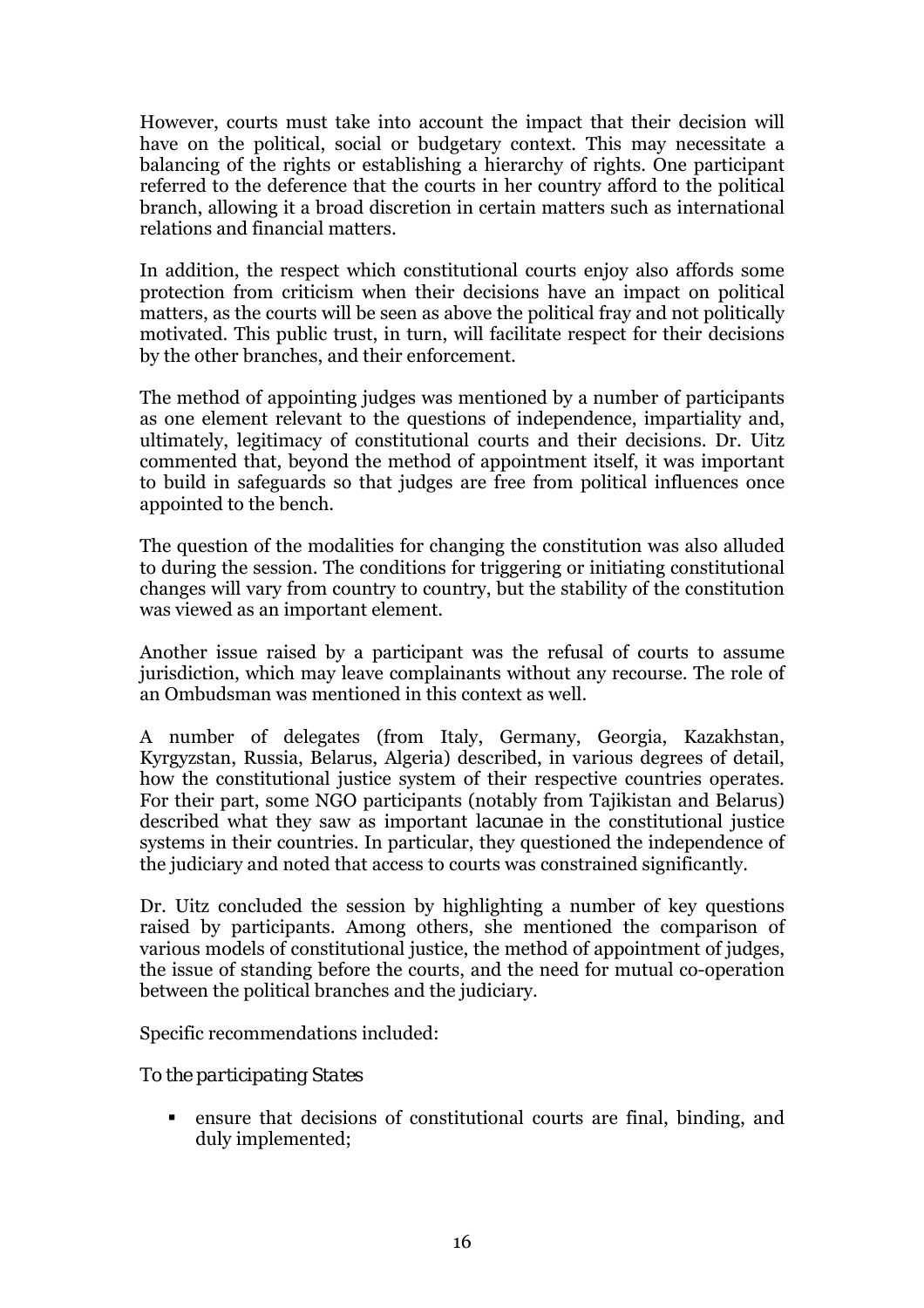<span id="page-16-0"></span>! review and improve the effectiveness of legal remedies available to the individuals whose constitutional rights are infringed upon by public authorities;

### *To the OSCE, its institutions and field operations*

- facilitate more contacts and exchanges of experiences among constitutional courts of the participating States and with international courts and tribunals;
- ! promote greater awareness of the OSCE human dimension commitments also among constitutional justices.

# **Working Group III:**

### **Access to constitutional justice**

- *Moderator:* Dr. Adam Bodnar Polish Helsinki Foundation for Human Rights
- *Introducer:* Dr. Alexander Vashkevich Associate Professor, Justice of the Constitutional Court of Belarus (retired)
- *Rapporteur:* Dr. Lorenz Barth Counsellor, Permanent Mission of Germany to the OSCE

The Introducer, Dr. Vashkevich, underlined the role of constitutional courts not only in interpreting the Constitution, but also in promoting democratic and constitutional values in a society. He presented a brief overview of different models across the OSCE region with regard to individual constitutional complaints.

While the Common Law system represents a decentralized model of constitutional review, any affected individual may initiate review of constitutionality of the applicable acts in courts. By contrast, the European model of constitutional review typically provides for a specialized judicial or quasi-judicial organ and enumerates the subjects who have a standing to address it. This normally includes: members of parliaments, ordinary courts, ombudsmen or similar institutions, and individuals.

Dr. Vashkevich briefly commented on these four groups of applicants. While most constitutional courts in the OSCE area allow applications from the legislators, it is important to allow access to groups of parliamentarians in the opposition (for example, the Portuguese and Russian constitutional courts are open to applications from 1/5 of MPs). Countries who allow petitions only from the entire legislature or one chamber may in practice limit access to constitutional justice for the parliamentary opposition.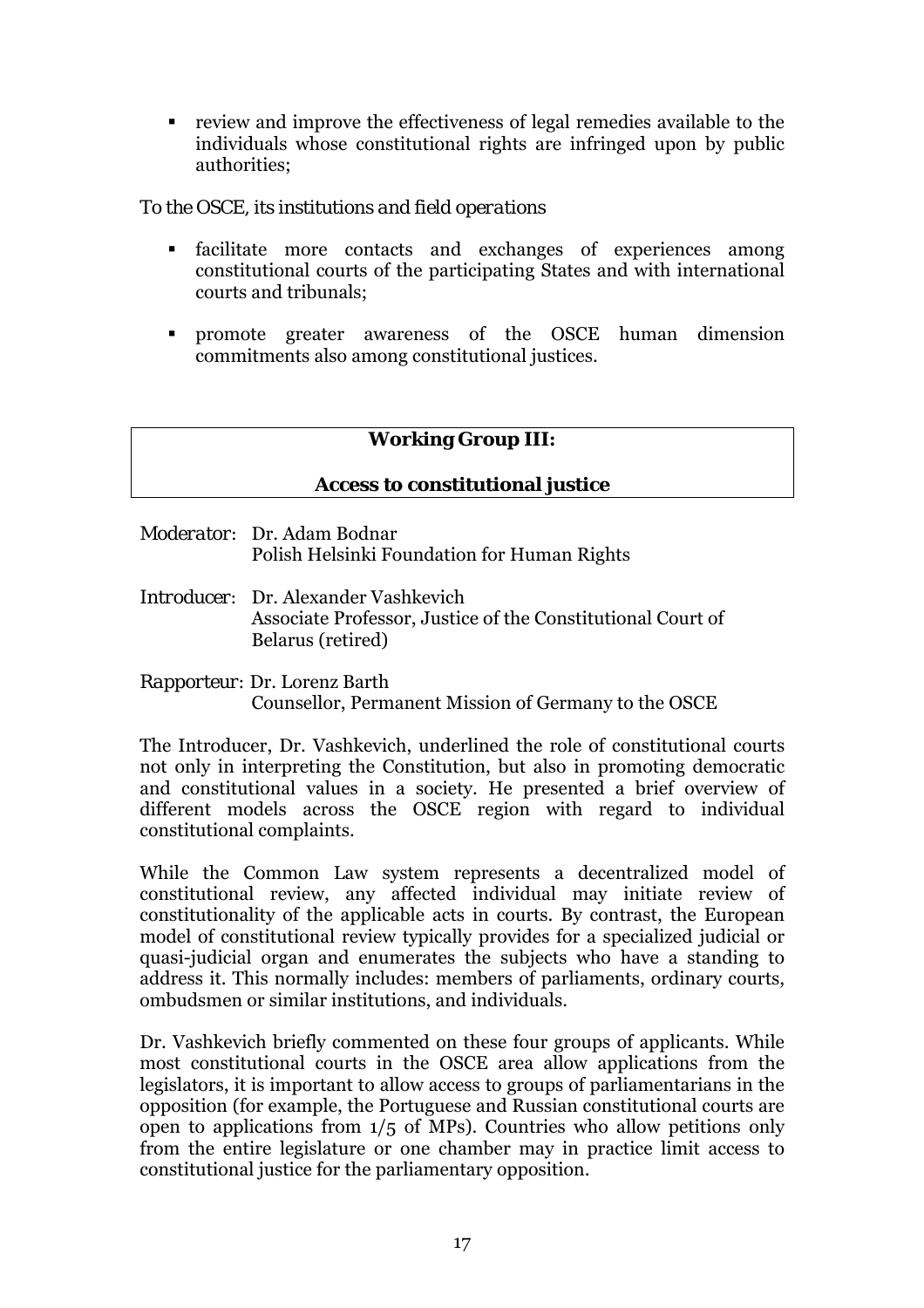Most constitutional courts are open to applications from the general courts. Dr. Vashkevich noted that while this mechanism seemingly works well in some countries (for example in Lithuania and Italy), it is barely resorted to in others, especially in some countries of the Commonwealth of Independent States. He welcomed views on how these participating States could increase the role of general courts in bringing issues to the level of constitutional review bodies.

Ombudsman and similar human rights institutions have access to constitutional courts in many countries of the OSCE, including Armenia, Albania, Georgia, Spain, Latvia, Moldova, Poland, Portugal, and others. Many of these institutions actively use this right on behalf of individuals. In addition, some Ombudsman institutions, for example in Latvia, also actively participate in constitutional court proceedings through *amicus curiae* submissions.

The majority of OSCE participating States with specialized constitutional courts and tribunals give standing to address these courts to individuals who can claim that their constitutional rights were infringed. This creates additional legal remedies for the protection of constitutional rights, but has other positive aspects as well, such as an opportunity to defend public interests through individual action. Introduction of some form of individual constitutional complaint is currently being considered in Moldova, Ukraine, and Belarus.

Dr. Vashkevich also called on the participants to discuss possible ways of avoiding unmanageable workloads for constitutional courts that might result from individual complaints. He also drew attention to the CODICES database maintained by the Venice Commission as an important resource and suggested to boost the ODIHRís Legislationline.org website with more constitutional justice content.

In his capacity as Moderator, Dr. Bodnar suggested discussing good practices in ensuring greater transparency of constitutional justice. He gave examples from the Polish Constitutional Tribunal. In addition to regular publications of judgments, the Tribunal also publishes summaries of judgments prepared by court clerks. The Tribunal is open to visitors and also broadcasts some of its most important hearings online (webcast). Importantly, it holds pressconferences after highly-publicized cases to explain the Court's reasoning and decisions to the public. One of the participants added to this list a good practice from another jurisdiction  $-$  publication of transcripts of court hearings on the Internet.

Discussions about individual complaints to constitutional courts also highlighted different approaches with regard to the scope of such complaints: a full constitutional appeal, where the petition may address an unconstitutional rule or unconstitutional application of a constitutional rule, or limited appeal that may only challenge the constitutionality of a rule, as in many Eastern and Central European countries.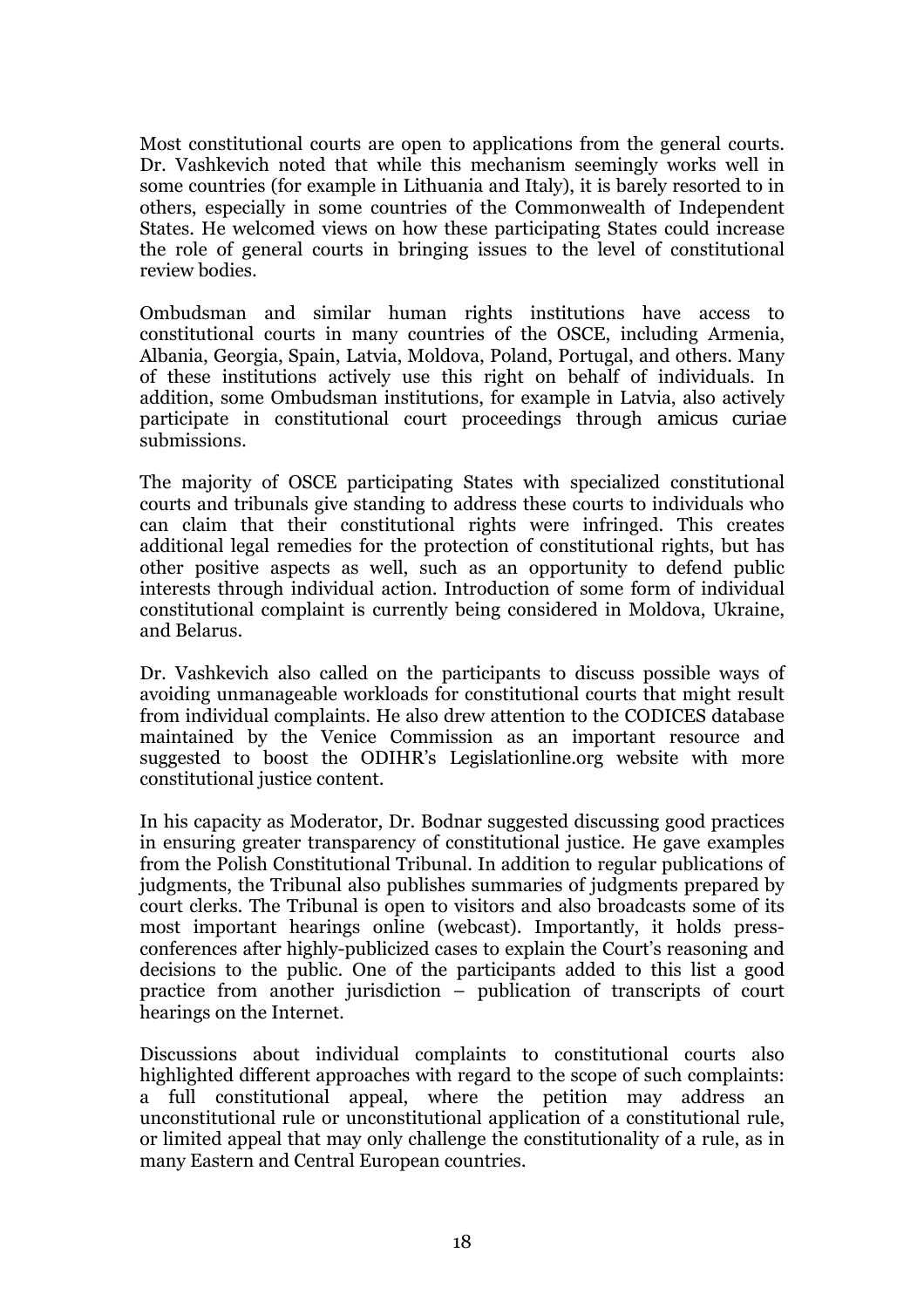Participants gave examples of constitutional court measures to cope with heavy caseloads. These included additional staff (law clerks) for constitutional judges; letters from the court registrar to applicants whose cases are evidently inadmissible or devoid of merit; fines for lawyers for manifestly unfounded or abusive appeals; making legal representation in constitutional courts compulsory; and fast-track procedures for cases of high urgency or public importance. The importance of the principle of subsidiarity regarding individual appeals to constitutional courts was also highlighted in this context ñ i.e. all other available administrative and judicial remedies should be exhausted before the constitutional complaint is made.

The Moderator also encouraged discussion of *amicus curiae* submissions and similar instruments. Such instruments create avenues for civil society input into the constitutional court decision-making process. A participant also pointed out that constitutional courts could benefit from *amicus curiae* briefs as sources of additional evidence and arguments for their judgments, while the process of preparing such briefs may serve as a good educational tool for law students.

Participants repeatedly stressed the need for professional and articulate legal representation in constitutional courts. It was suggested that additional training may be needed for lawyers to be admitted to appear in constitutional courts.

Several participants highlighted the importance of maintaining constructive relationships between constitutional and ordinary courts in the participating States. Conflicts between these institutions not only negatively impact legal certainty but also undermine public trust in the judiciary.

Specific recommendations included:

# *To the participating States*

- ! give standing to petition constitutional courts to individuals, groups of individuals, NGOs, legal entities, and national human rights institutions on their behalf;
- ! constitutional courts should allow for civil society input into their decision-making process through the use of *amicus curiae* briefs and similar mechanisms; such mechanisms may also facilitate a more comprehensive examination of evidence and well-informed decisionmaking;
- ! improve legal education and training of lawyers to facilitate better access to constitutional justice;
- ! provide qualified support staff such as law clerks to constitutional judges;
- make legal representation in constitutional courts compulsory;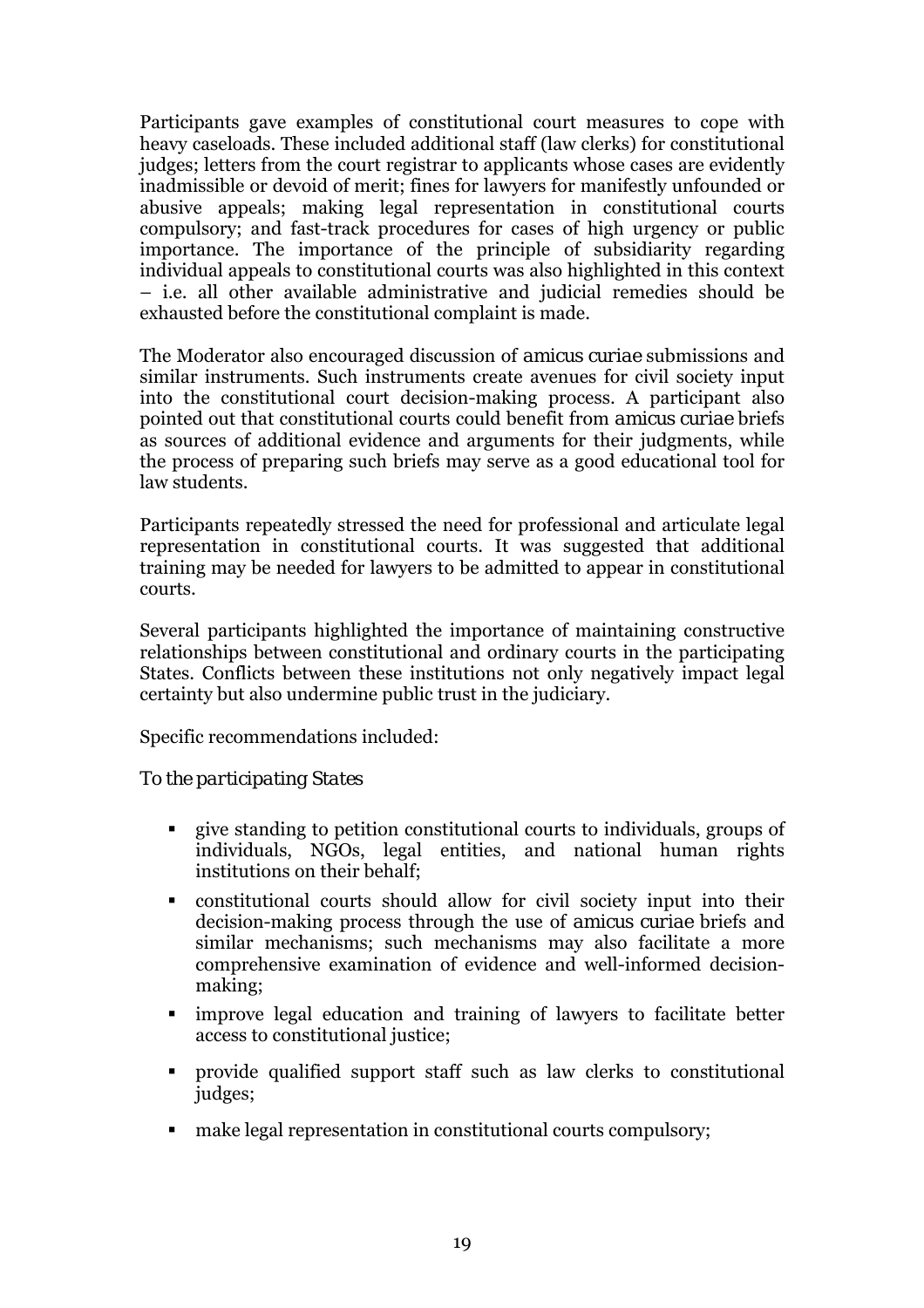- <span id="page-19-0"></span>! constitutional courts should take steps to improve the transparency of their proceedings through, *inter alia,* means such as live broadcasts/webcasts of court hearings and the publication of transcripts;
- ! constitutional courts should regularly publish full judgments, including concurring and dissenting opinions, and their summaries.

# **Working Group IV:**

### **Independence and effectiveness of constitutional courts**

- *Moderator:* Dr. Vladimir Shkolnikov Head of the Democratization Department, ODIHR
- *Introducer:* Dr. Tamara Morshchakova Professor of Law, Deputy Chief Justice of the Constitutional Court of the Russian Federation (retired)
- *Rapporteur:* Ms. Valda Rukötelytė Attache, Ministry of Foreign Affairs of Lithuania

The Introducer outlined three aspects essential for guaranteeing the independence and effectiveness of constitutional courts. These are: a) the status of judges of constitutional courts, including questions of their appointment, term of office, professional qualifications and procedures for their removal from office; b) procedures applicable to the administration of constitutional review by constitutional courts; and c) organizational aspects of the work of constitutional courts, including the financial independence of courts as a fundamental element of their independence and effectiveness. These points were developed in the subsequent discussion.

It was noted that the *European Charter on the Statute for Judges* as a collection of the guiding international principles in this field stipulates that the laws governing the status of judges should be of the highest level, such as the constitutional laws and other similar laws.

While general standards governing the status of judges are applicable to judges of constitutional courts, additional safeguards should be put in place to ensure that justices of constitutional courts are free of any potential political pressure in their work.

The concept of irremovability of constitutional judges was noted as an important guarantee of constitutional courts' independence. Participants noted that terms of appointment should not be too short and that appointment for a second term, where it is allowed, may be at odds with judicial independence, as the threat of non-reappointment may be used as an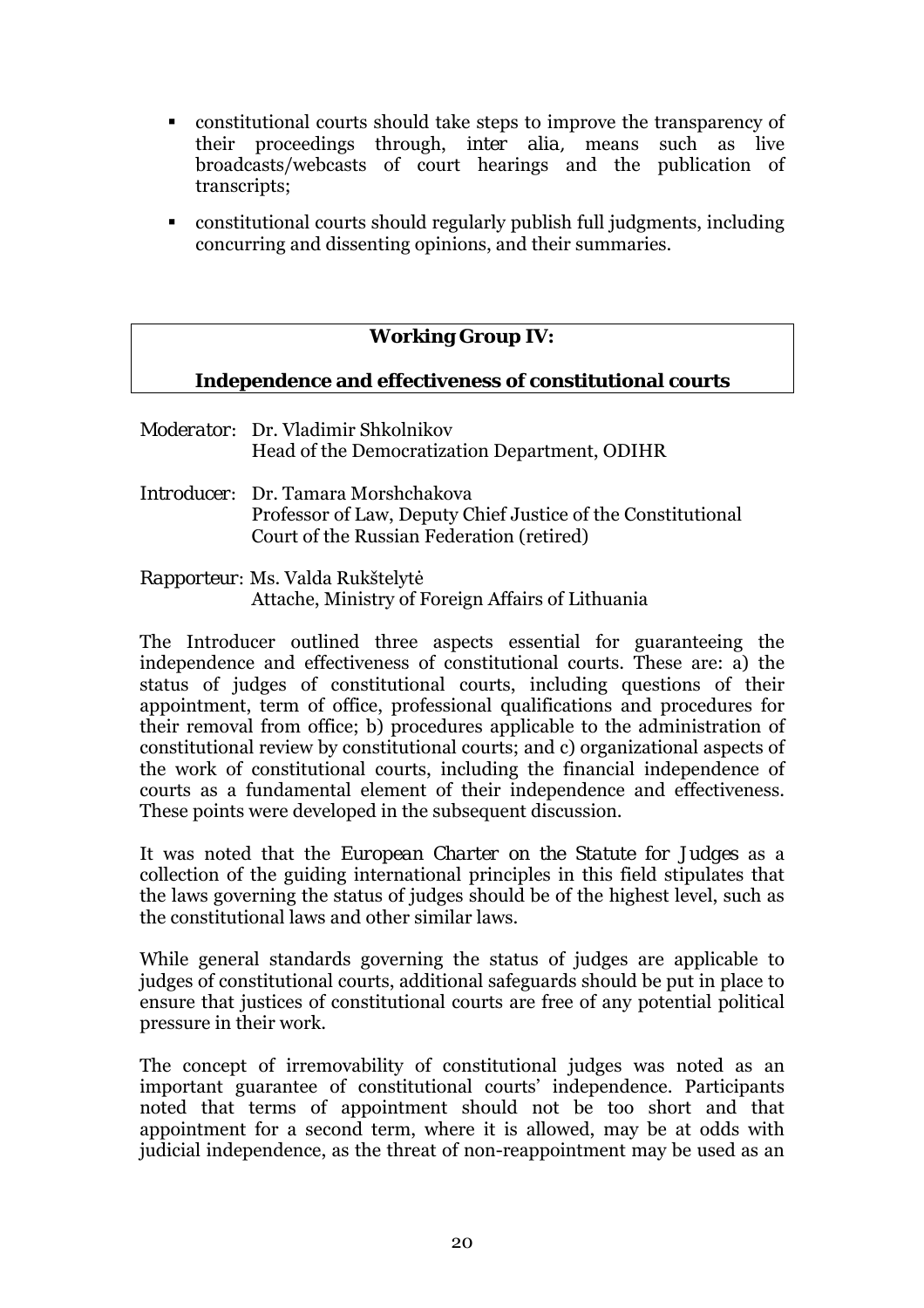instrument of pressure on the judge and/or create inappropriate incentives for judges.

The appointment of judges for life has been acknowledged as an effective way of guarantying their independence, with the advantage of minimizing the risk of reprisals. However, some participants noted that this type of appointment also "raises the stakes" for political actors and carries an added risk of political interference in the appointment process.

The appointment procedures of constitutional court judges should enshrine guarantees that exclude appointments based on political considerations. In addition, legislators should avoid changing the rules governing the appointment of judges in any way that may award or punish the judges for their decisions by changing their tenure.

Participants also emphasized that long experience in the legal profession should not be considered as the only and ultimate criteria for judicial appointments to constitutional courts. It was emphasized that constitutional court judges should be able to interpret laws and pass opinions not only according to the letter of the law, but should be able to understand and appreciate the spirit of the law.

With regard to removal of judges from office, it was noted that impeachment should only be evoked in most severe cases of gross professional misconduct, and decisions on impeachment of a judge should be taken by the judiciary and/or a professional independent body, and not the executive.

The importance of effective and timely implementation of constitutional court decisions was stressed as a fundamental issue since delays in the implementation of judgments constitute a denial of justice.

The question of responsibility for implementation of constitutional court decisions was discussed by various participating States of the OSCE who also presented their individual practices. It was emphasized that the responsibility for implementing constitutional court decisions remains with the executive and other structures. It was furthermore noted that in many participating States no sanctions are foreseen for the non-implementation of constitutional court decisions.

Still related to the implementation of decisions, some participants highlighted the situation from their jurisdictions when further action is necessary to enforce the decision of a constitutional court  $-$  such as amendment of a law by the parliament, or provision of remedies by the government. It was pointed out that failure of the responsible state bodies and agencies to take such action results in denial of justice and diminishes the authority of constitutional courts.

Decisions of constitutional courts should be well-founded and should avoid mere allusions to concepts such as national security. This will increase better public trust in the administration of constitutional justice.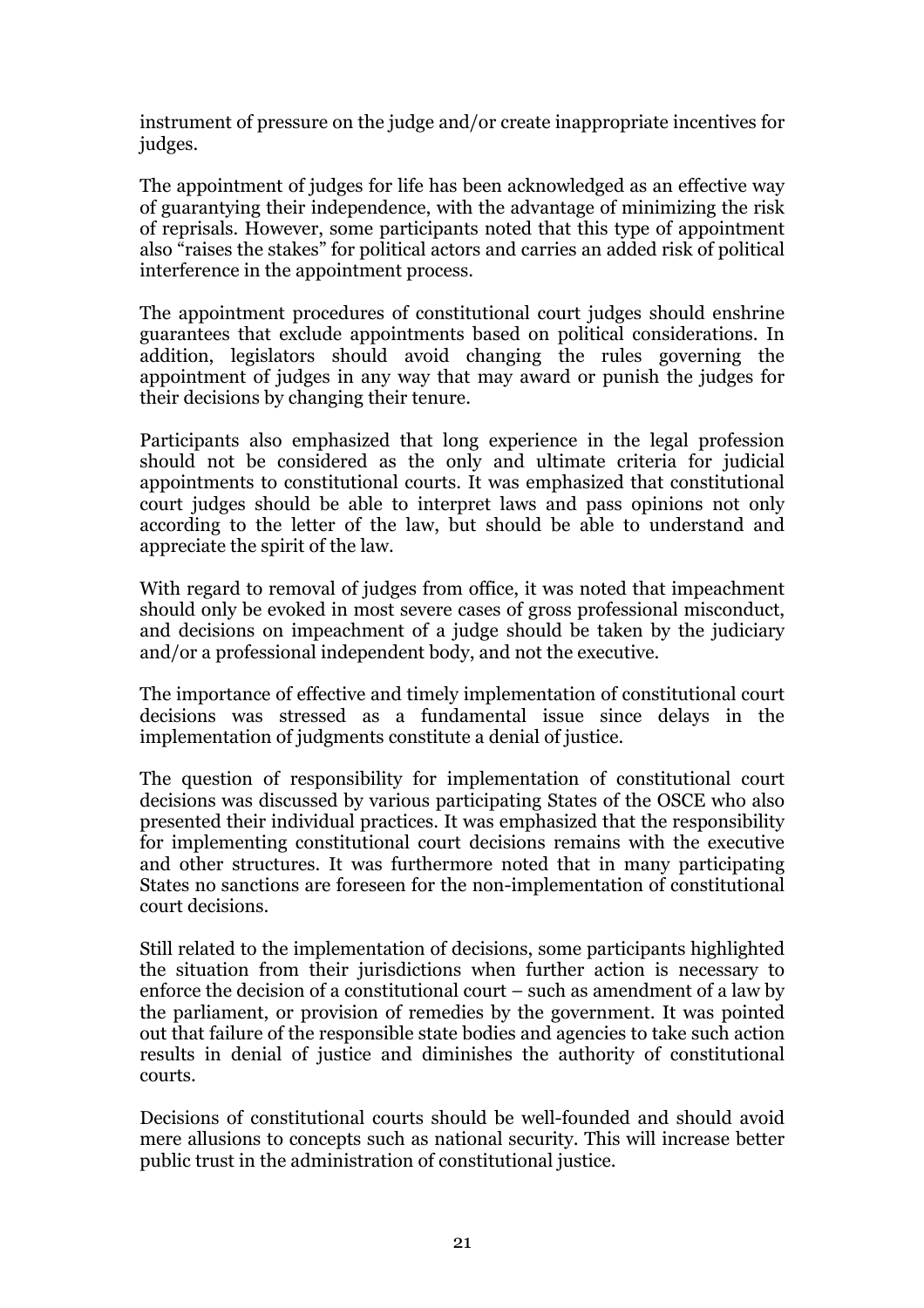It was also noted that there is no better effective oversight over constitutional courts than broad social control which should be ensured, *inter alia,* by free public access to the hearings and decisions of constitutional courts.

Finally, adequate funding and financial independence of constitutional courts were noted as fundamental in guaranteeing the overall independence of constitutional courts.

Specific recommendations included:

### *To the participating States*

- ! legislators should avoid changing the rules governing the appointment of judges in any way that may award or punish the judges for their decisions by changing their tenure;
- ! impeachment of constitutional justices should only be evoked in most severe cases of gross professional misconduct; decisions on impeachment of a judge should be taken by the judiciary and/or a professional independent body, and not the executive;
- ! apart from impeachment, judges should be held accountable under disciplinary procedures and such procedures should be regulated in conformity with international standards;
- ! judgments of constitutional courts should be respected by all state authorities, and implemented in a timely manner and in good faith; all public officials, including judges, should be aware of the role of constitutional courts and the imperative to comply with their judgments;
- ! ensure adequate financial independence of constitutional courts and allocate sufficient resources for their efficient functioning;

# *To the OSCE, its institutions and field operations*

! develop, promote and support activities that strengthen the rule of law and constitutionalism in the participating States including strengthening compliance with the constitutions by all public authorities and improving the effectiveness of legal remedies.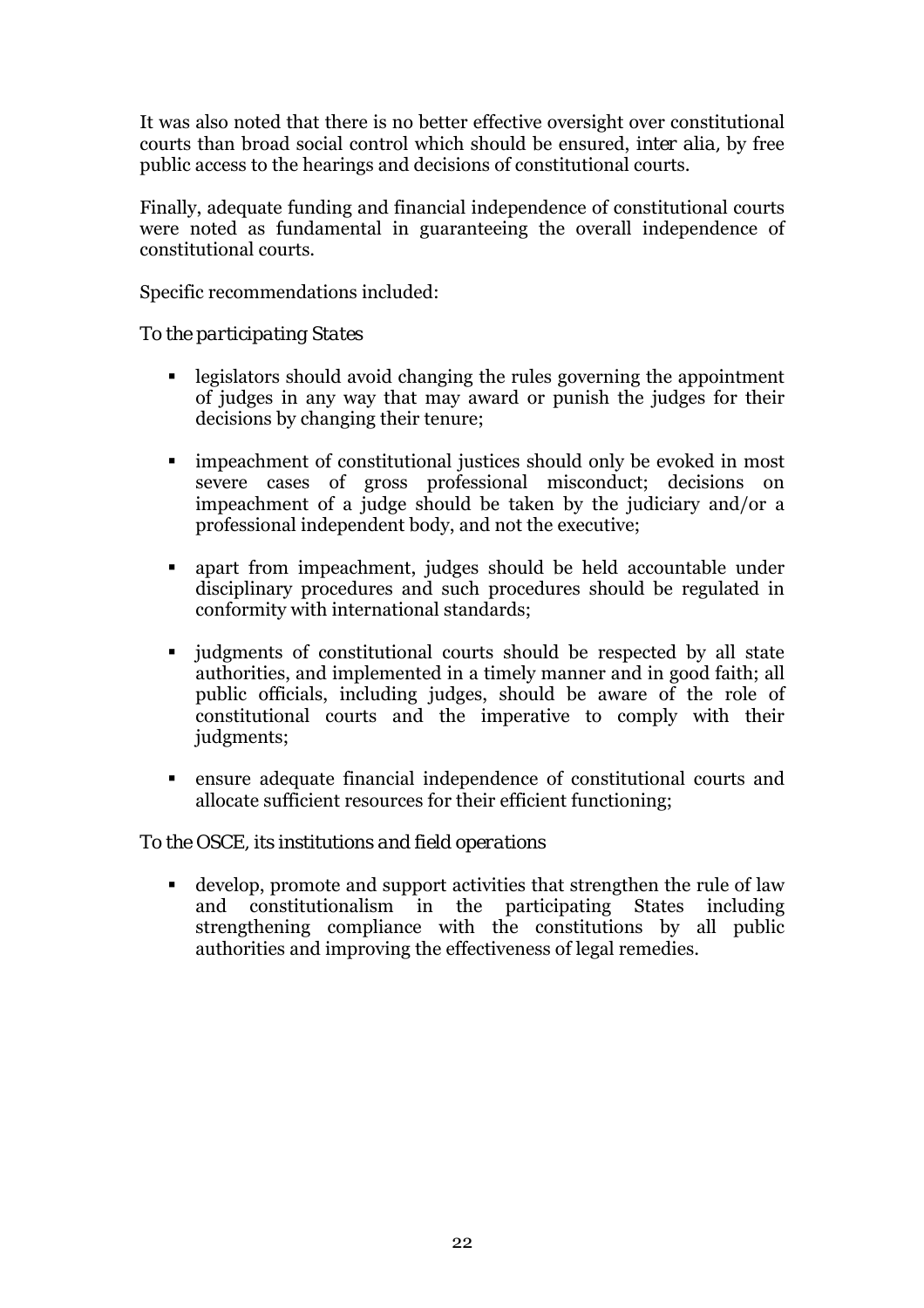### <span id="page-22-0"></span>**ANNEX I: ANNOTATED AGENDA**



**Constitutional Justice** 

#### **ANNOTATED AGENDA**

#### **I. Introduction**

Human Dimension Seminars are organized by the OSCE/ODIHR pursuant to the CSCE Summit decisions in Helsinki (1992) and Budapest (1994). The 2008 Human Dimension Seminar is devoted to *Constitutional Justice* in accordance with PC Decisions No. 840 of 13 March 2008 (PC.DEC/840) and No. 845 of 17 April 2008 (PC.DEC/845).

The OSCE participating States have solemnly declared that *<i>the duty of the government and public authorities to comply with the constitution and to act in a manner consistent with law*<sup>"</sup> is among those elements of justice which are essential to the full expression of the inherent dignity and of the equal and inalienable rights of all human beings. $<sup>1</sup>$  $<sup>1</sup>$  $<sup>1</sup>$ </sup>

Participating States employ different institutional models to safeguard compliance with their constitutions. In some participating States this function is vested in special constitutional courts and tribunals, while in others judicial review of constitutionality may be carried out by ordinary (highest) courts. It is therefore necessary to cover all bodies authorized to carry out constitutional review.

Constitutional courts play a key role in upholding the rule of law in the OSCE area. They are called upon to resolve difficult and often bitter disputes involving highest public offices of all branches of government. Their decisions often have far-reaching consequences for individuals' constitutional rights and obligations. This Human Dimension Seminar will give the participants an opportunity to discuss the impact of constitutional courts and their decisions on the democratic development of OSCE participating States, and to highlight the current challenges they face.

This discussion will also ensure a timely continuation of the exchange of views on the rule of law and separation of powers at the 2007 Human Dimension Implementation Meeting. The HDIM debates underscored the importance checks and balances between the legislative, executive, and judicial branches of the government for

 $\overline{a}$ 

<span id="page-22-1"></span><sup>&</sup>lt;sup>1</sup> 1990 Copenhagen Document, paragraph 5.3.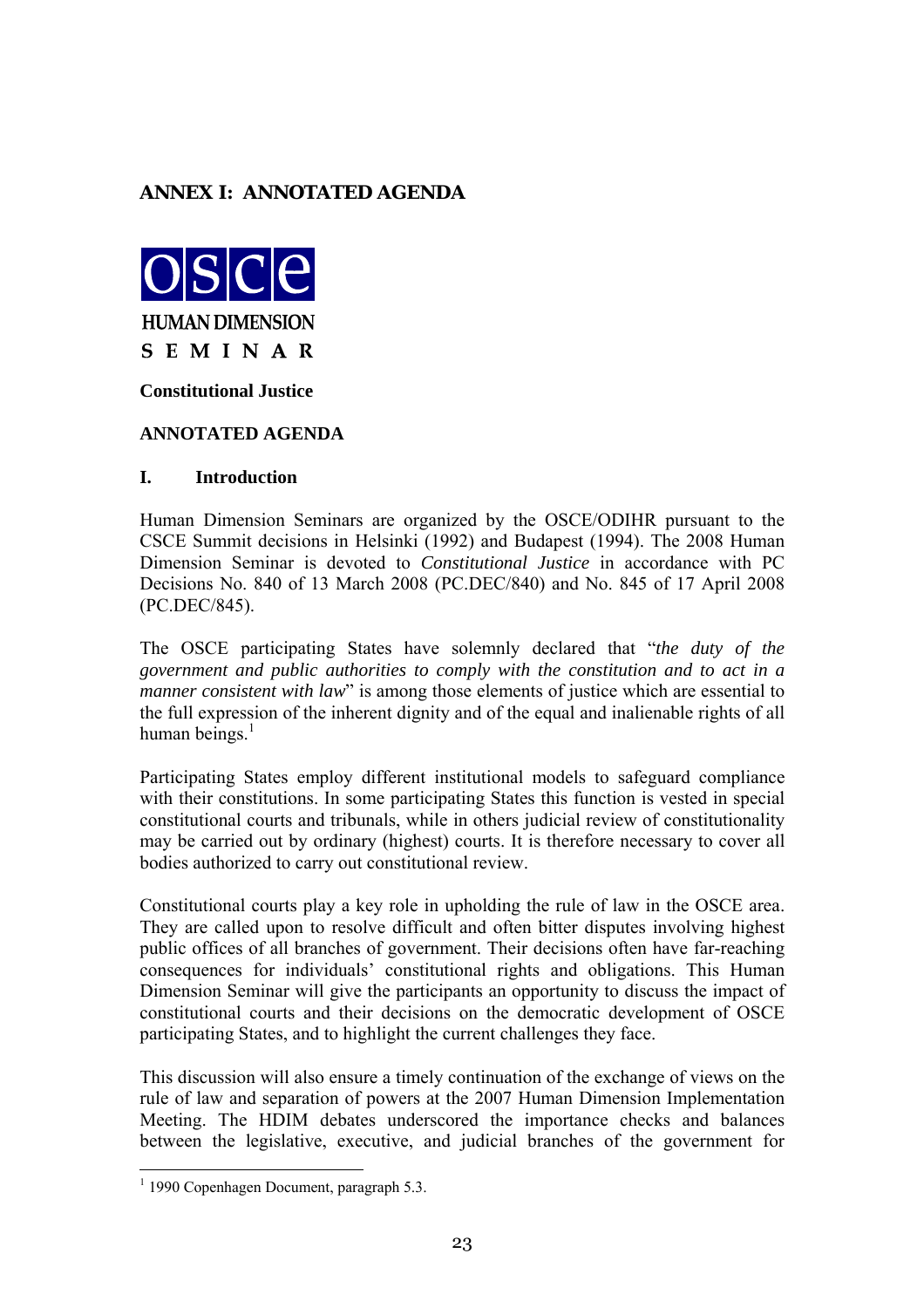accountability and democratic decision-making. Constitutional review is one of the key instruments for these purposes.

### **II. Aims**

Seminar participants will exchange views on topical issues that affect the rule of law, constitutionalism, and separation of powers in the OSCE area. The Seminar aims to promote debate on horizontal accountability of state institutions and the role of constitutional review of legislative and executive actions, as well as stimulate exchange of opinions on the constitutional courts' contribution to strengthening the rule of law at national and international levels.

Participants will also be invited to identify lessons-learned from assistance to strengthen constitutionalism and constitutional courts. This will further the participating States' commitment to encourage, facilitate, and support *"practical cooperative endeavours and the sharing of information, ideas and expertise among themselves and by direct contacts and co-operation between individuals, groups and organizations*" in the areas of "*constitutional law, reform and development*" and with regard to the *"establishment and management of courts and legal systems*."<sup>[2](#page-23-0)</sup>

The discussions will be structured in four Working Groups as outlined in the Work Plan below.

### **III. Participation**

Representatives of the OSCE participating States, OSCE institutions and field operations, inter-governmental and non-governmental organizations will take part in the Seminar.

Participation of experts on constitutionalism and constitutional justice will be particularly encouraged. In this regard, participating States are requested to publicise the Seminar within their constitutional expert community and in academic circles and to include in their delegations, wherever possible, representatives of constitutional review bodies and experts on related issues.

The Mediterranean Partners for Co-operation and the Partners for Co-operation are invited to attend and share their views and ideas on constitutional justice.

All participants are encouraged to submit in advance written interventions outlining proposals regarding the subject of the Seminar, which will be distributed to the delegates. Participants are also encouraged to make brief oral interventions during the Seminar. While prepared interventions are welcomed during the Plenary sessions, free-flowing discussions and exchanges are encouraged during the Working Group sessions.

# **IV. Organization**

The Seminar venue is the "Sofitel Victoria" Hotel in Warsaw, ul. Krolewska 11.

<span id="page-23-0"></span> 2 1990 Copenhagen Document, paragraph 26.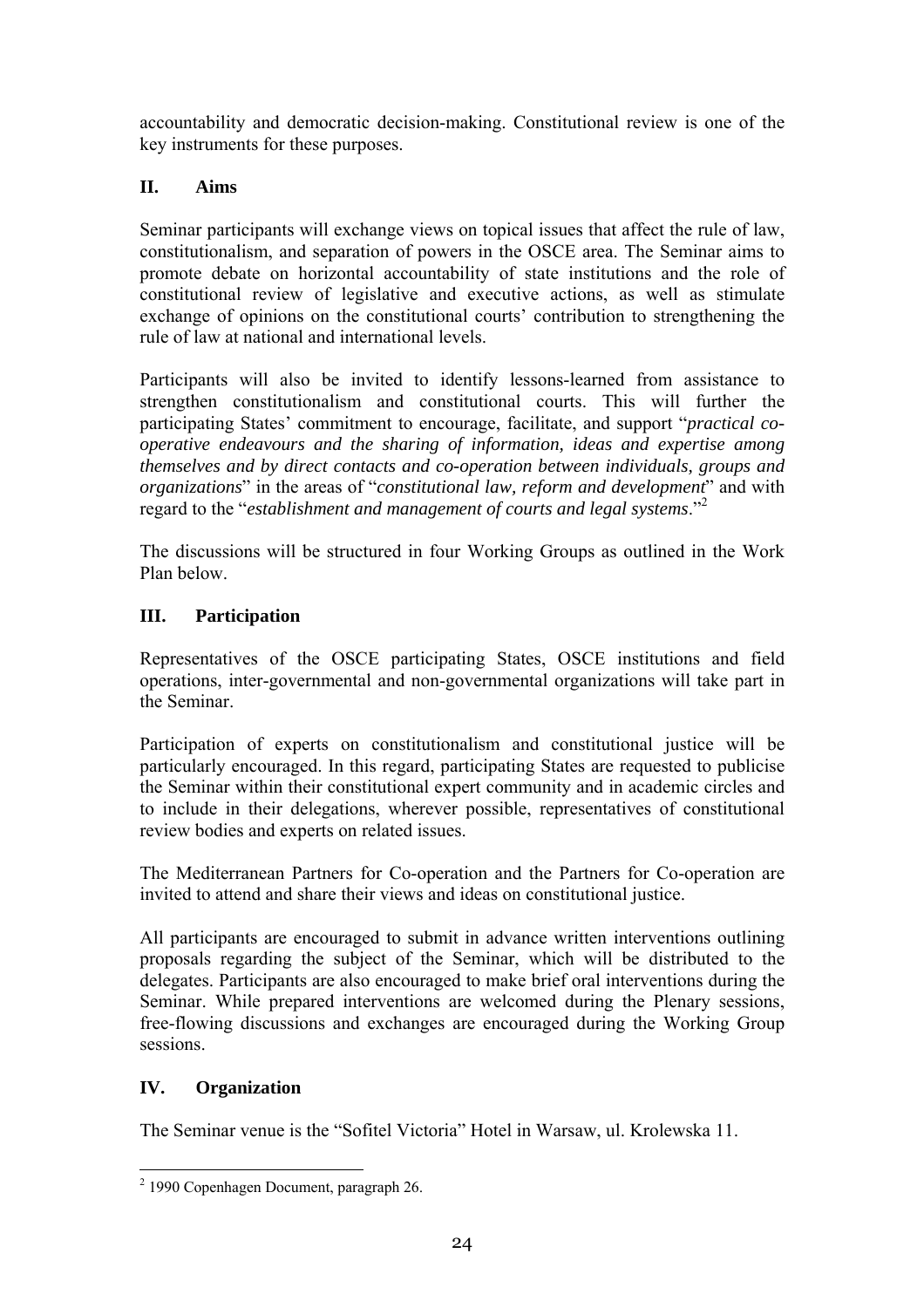The Seminar will open on Wednesday, 14 May 2008, at 10:00. It will close on Friday, 16 May 2008, at 18:00.

All Plenary sessions and Working Group sessions will be open to all participants. The Plenary and Working Group sessions will take place according to the Work Programme below.

Four Working Group sessions will be held consecutively. They will focus on the following topics:

- 1. Constitutional justice and the rule of law;
- 2. Constitutionalism and the separation of powers: the role of the courts;
- 3. Access to constitutional justice;
- 4. Independence and effectiveness of constitutional courts.

The closing Plenary session, scheduled for the afternoon of 16 May, shall focus on practical suggestions and recommendations for addressing the issues discussed during the Working Group sessions.

An OSCE/ODIHR representative will chair the Plenary sessions.

The Rules of Procedure of the OSCE and the modalities for OSCE meetings on human dimension issues (Permanent Council Decision No. 476) will be followed, *mutatis mutandis*, at the Seminar. Also, the guidelines for organizing OSCE meetings (Permanent Council Decision No. 762) will be taken into account.

Discussions during the Plenary and Working Group sessions will be interpreted from and into the six working languages of the OSCE.

Registration will be possible during the Seminar days from 8:00 until 18:00.

By prior arrangement with the OSCE/ODIHR, facilities may be made available for participants to hold side events at the Seminar venue. A table for display/distribution of publications by participating organizations and institutions will also be available.

#### **WORK PROGRAMME**

| Working hours: | $10:00 - 13:00$<br>$15:00 - 18:00$ |                         |                            |
|----------------|------------------------------------|-------------------------|----------------------------|
|                | Wednesday<br>14 May 2008           | Thursday<br>15 May 2008 | Friday<br>16 May 2008      |
| Morning        | Opening plenary<br>session         | WG II                   | WG IV                      |
| Afternoon      | WG I                               | WG III                  | Closing plenary<br>session |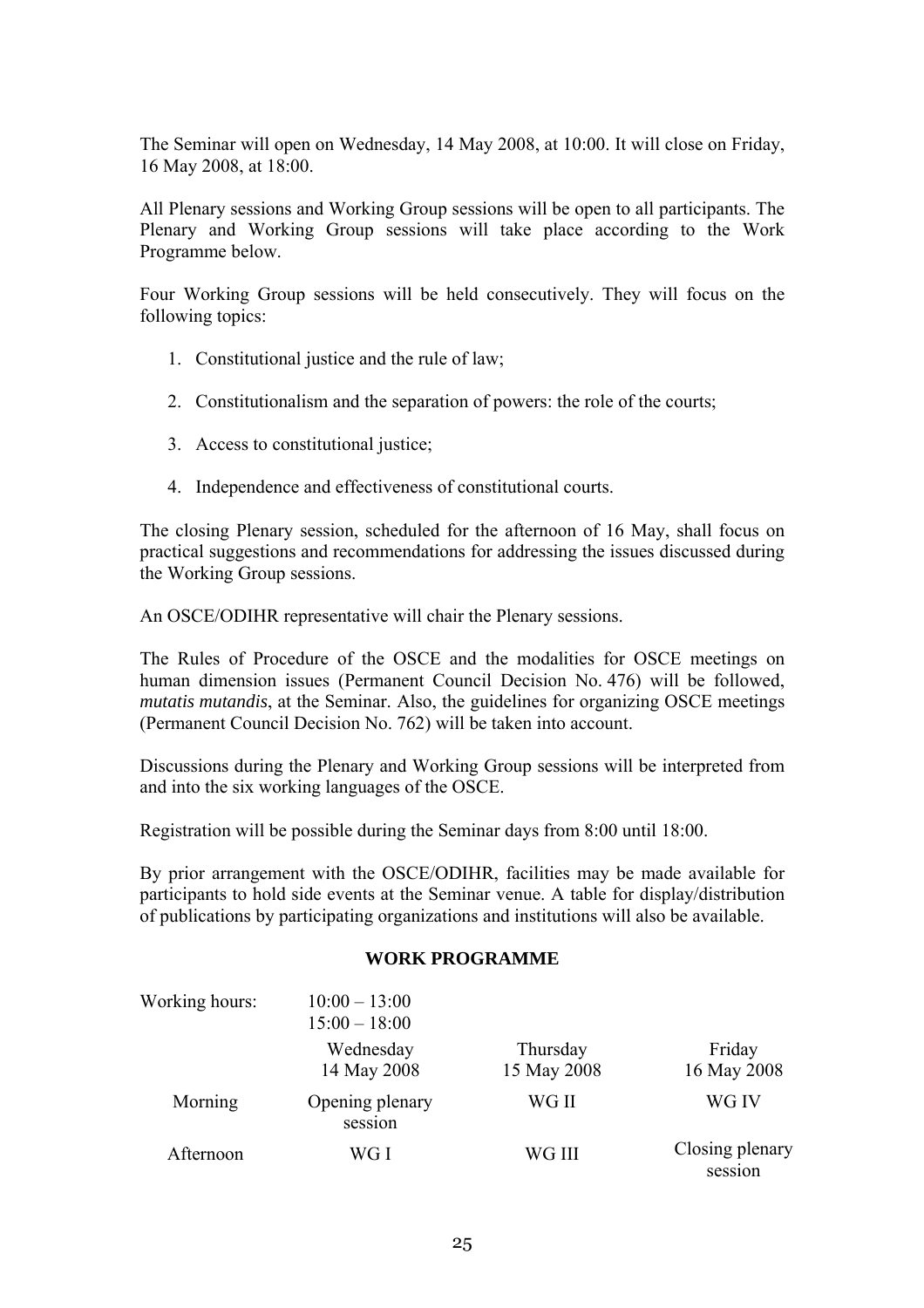### **V. WORK PLAN**

#### *14 May 2008, Wednesday*

#### **10:00 – 13:00 Opening Plenary Session**

### **Welcome and introduction from the Seminar Chair**

**Amb. Christian Strohal**  Director of the OSCE/ODIHR

#### **Welcoming Remarks**

Representative of the Finnish Chairmanship

Representative of the Polish Government

#### **Keynote Speakers**

#### **Mr. Gianni Buquicchio**

Secretary of the European Commission for Democracy through Law (Venice Commission)

#### **Dr. Marek Safjan**

Professor of Law, Justice and President of the Constitutional Tribunal of Poland (retired)

#### **15:00 – 18:00 Working Group I: Constitutional justice and the rule of law**

| <i>Moderator:</i> The Right Honourable Lord Falconer, QC LL.D                                                              |
|----------------------------------------------------------------------------------------------------------------------------|
| <i>Introducer:</i> Dr. Vojin Dimitrijevic<br>Professor of Law, Director of the Belgrade Centre for Human Rights,<br>Serbia |
| <i>Rapporteur:</i> Mr. Alastair Long                                                                                       |

# Second Secretary, United Kingdom Delegation to the OSCE

Constitutional courts play a key role in upholding the rule of law. Their jurisprudence helps ensure compliance of legislation with the constitution, thereby maintaining consistency in the legislative framework and safeguarding constitutional principles.

Participating States employ different institutional models for ensuring supremacy of constitutional provisions and safeguarding constitutional principles. While in some States this function is vested in the judiciary, specialized constitutional tribunals and councils have been created in other States. Some constitutional courts may only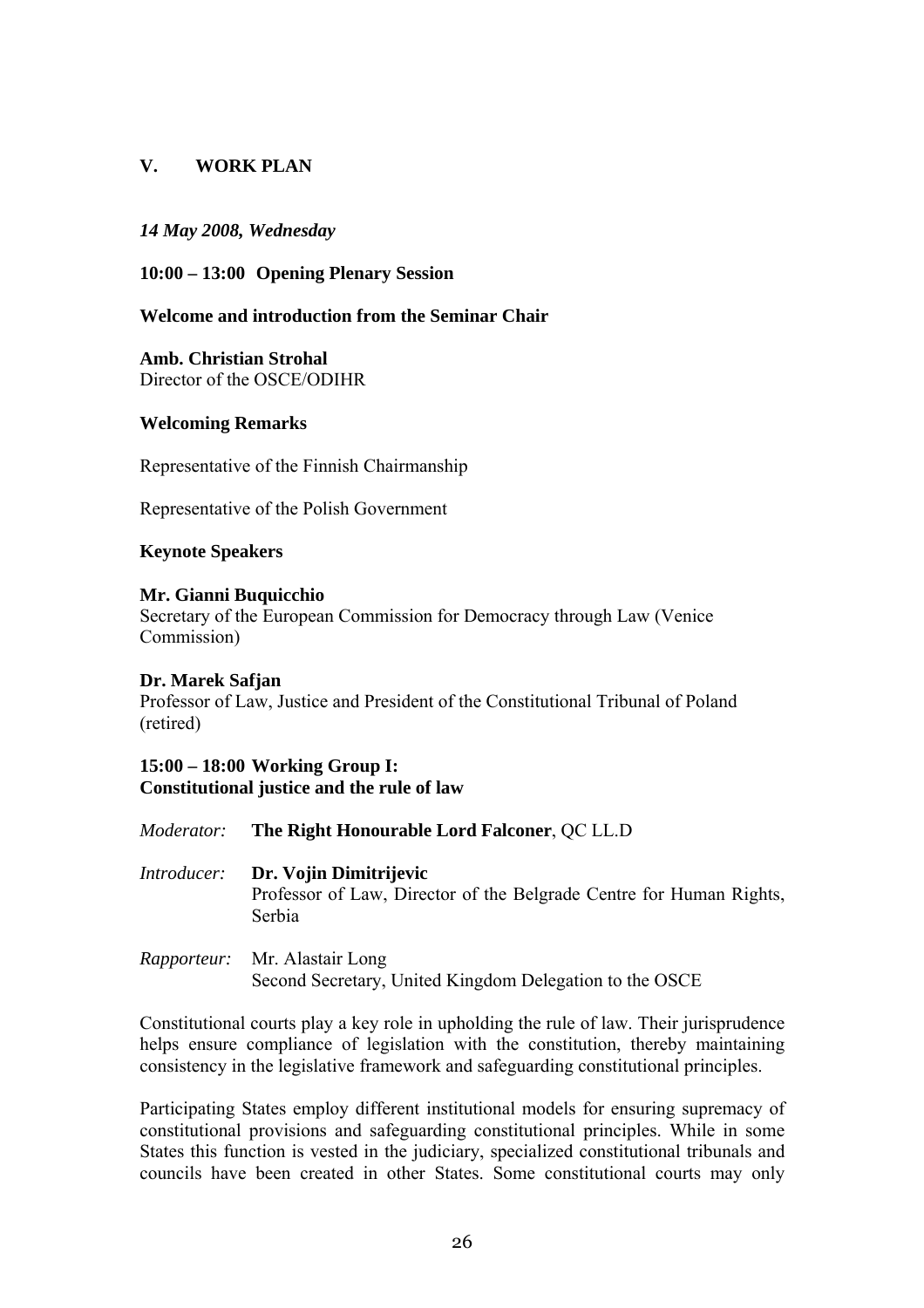examine legislation which has entered into force, while others may also review legislative drafts. This Working Group will provide an opportunity to discuss the comparative advantages of different models, identify lessons learned from their activities, and highlight the common principles of constitutional justice.

Constitutional courts frequently define and interpret constitutional rights and obligations. Importantly, constitutional courts also play a role in translating international legal obligations of a state, including international human rights law, into the domestic legal order. Many constitutional courts in the OSCE region refer to international instruments in their reasoning. Occasionally, they also determine the effect of these instruments on the national legal system. Participants in this Working Group will be able to discuss challenges and good practices in this area, including examples of co-operation between national constitutional courts and relevant international bodies when appropriate.

### *15 May 2008, Thursday*

### **10:00 – 13:00 Working Group II: Constitutionalism and the separation of powers: the role of the courts**[∗](#page-26-0)

| Moderator:         | <b>Dr. Edward Swaine</b><br>Associate Professor, George Washington University School of<br>Law, United States |
|--------------------|---------------------------------------------------------------------------------------------------------------|
| <i>Introducer:</i> | Dr. Renata Uitz<br>Associate Professor, Central European University, Hungary                                  |
| <i>Rapporteur:</i> | Mr. Louis Simard<br>Counsellor, Delegation of Canada to the OSCE                                              |

Constitutional courts have a special place in the system of separation of powers. They are often called upon to interpret and clarify the boundaries of authority of the executive and the legislature. In this role, constitutional courts not only provide a vital dispute-resolution function, but also safeguard constitutionalism and democratic governance.

Constitutional review is one of the strongest mechanisms of horizontal accountability of state institutions. This Working Group will give Seminar participants an opportunity to share experiences and good practices on the interaction of constitutional courts with other state authorities to ensure accountability.

Legal issues handled by constitutional courts cannot be neatly separated from the political context in which they arise. Constitutional courts are frequently requested to make decisions which impact policy-making. This may lead to clashes with other branches of government. Participants are encouraged to discuss good practices and lessons-learned from constitutional courts' role in such issues, and suggest principles that should guide the courts.

 $\overline{a}$ 

<span id="page-26-0"></span><sup>∗</sup> All courts authorized to carry out constitutional review.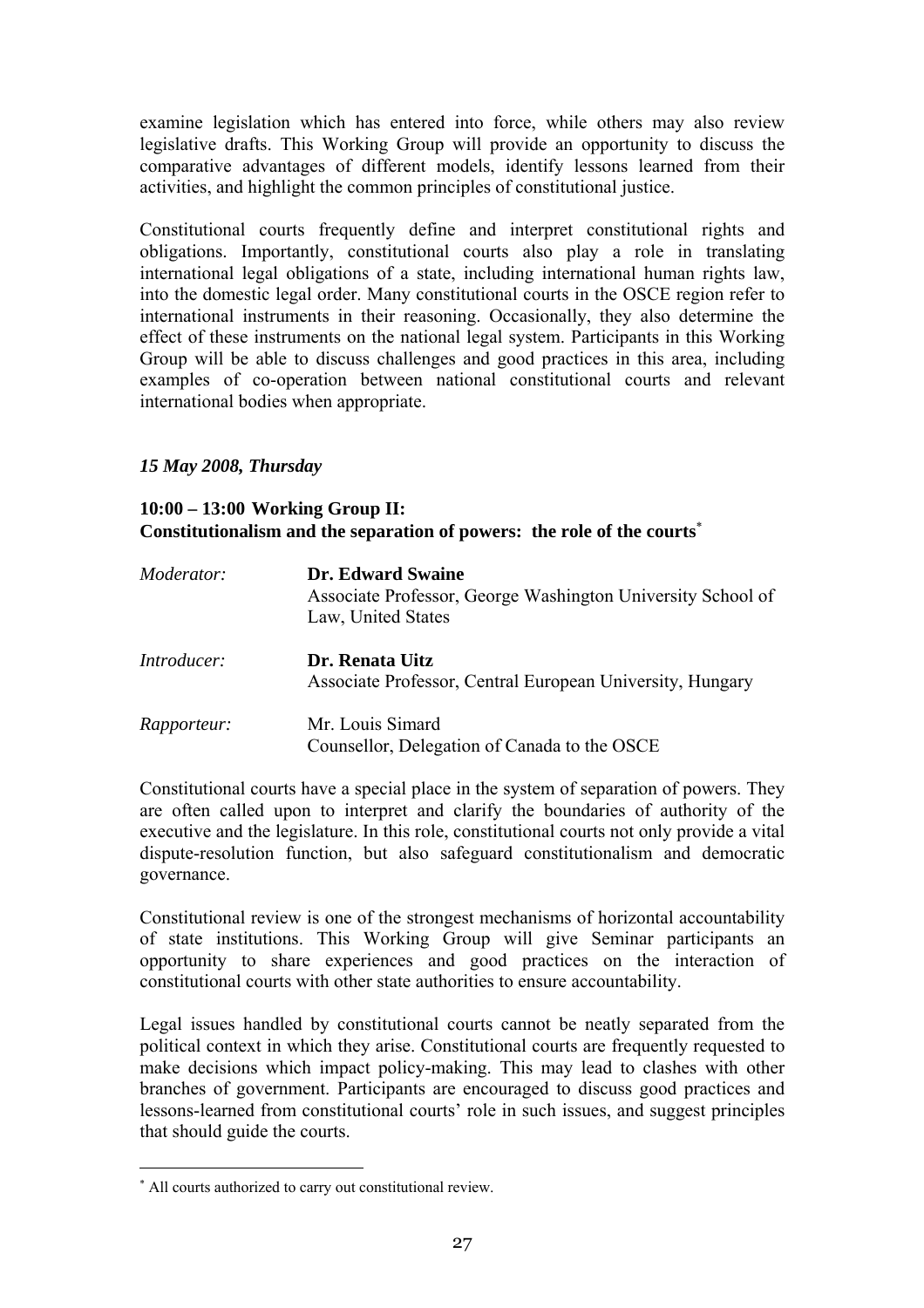The stability of the constitutional order facilitates legal certainty and coherence of legislative regulation. Frequent constitutional changes undermine this stability. Constitutional courts across the OSCE area have faced constitutional amendments resulting from reform in the distribution of powers between state authorities. What lessons transpired from such cases? What considerations have guided constitutional courts in their decision-making? Seminar participants are welcome to share their opinions on these and related issues.

### **15:00 – 18:00 Working Group III: Access to constitutional justice**

|                    | <i>Moderator:</i> Dr. Adam Bodnar<br>Polish Helsinki Foundation for Human Rights                             |
|--------------------|--------------------------------------------------------------------------------------------------------------|
| <i>Introducer:</i> | Dr. Alexander Vashkevich<br>Associate Professor, Justice of the Constitutional Court of Belarus<br>(retired) |
|                    | <i>Rapporteur:</i> Dr. Lorenz Barth<br>Counsellor, Permanent Mission of Germany to the OSCE                  |

Access to constitutional courts is one of the key factors that determines their impact and effectiveness. This access is especially important since constitutional courts are in the position to bring to the fore of public debate issues that otherwise do not receive sufficient public attention.

Some constitutional courts in the participating States are not accessible to individuals and civil society groups. Should the right of individual petition to a constitutional court become an explicit OSCE commitment? This Working Group offers an opportunity to discuss this and other pertinent issues.

Practices of co-operation with civil society vary considerably across the OSCE area. While some constitutional courts allow interested groups to submit their views on pending cases (*amicus curiae* briefs and similar mechanisms), others offer no avenues for civil society to voice their opinions. Participants are invited to share their knowledge and views on good practices and make practical suggestions in this regard.

Relationship with the media is closely linked with the previous clusters of issues. Constitutional courts often find themselves under pressure from the media or stand accused of insufficient transparency. What guidelines should constitutional courts follow in that regard? What administrative arrangements are and should be made in constitutional courts to respond to these criticisms?

### *16 May 2008, Friday*

**10:00 – 13:00 Working Group IV: Independence and effectiveness of constitutional courts** 

*Moderator:* **Dr. Vladimir Shkolnikov**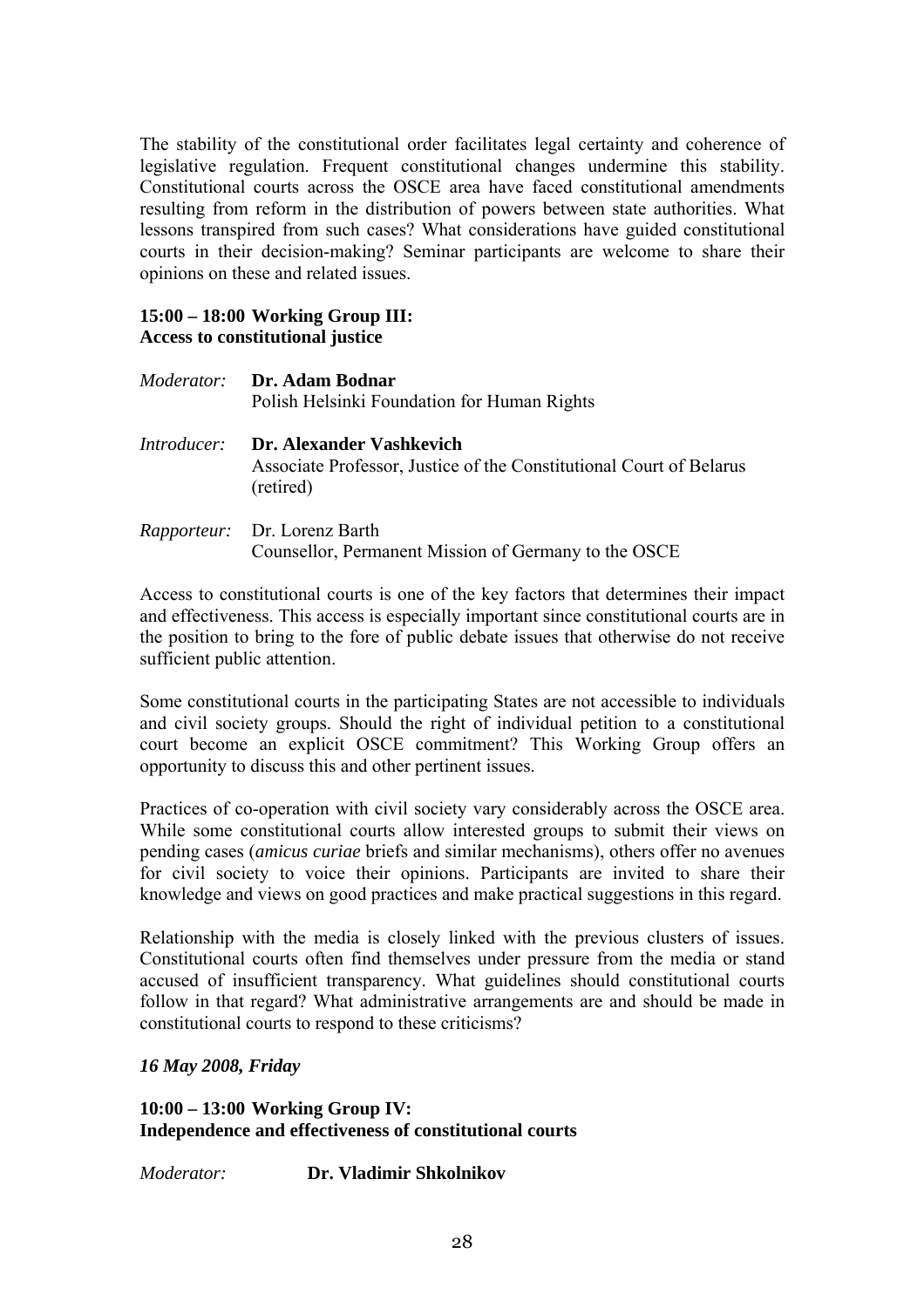|                    | Head of the Democratization Department, ODIHR                                                                                        |
|--------------------|--------------------------------------------------------------------------------------------------------------------------------------|
| <i>Introducer:</i> | Dr. Tamara Morshchakova<br>Professor of Law, Deputy Chief Justice of the Constitutional<br>Court of the Russian Federation (retired) |
| <i>Rapporteur:</i> | Ms. Valda Rukštelytė<br>Attache, Ministry of Foreign Affairs of Lithuania                                                            |

As with other institutions endowed with judicial functions, independence is an indispensable enabling attribute for the proper performance of constitutional courts<sup>'</sup> duties. Constitutional courts are vulnerable to becoming targets of political pressure and influence. In this Working Group, participants will be invited to discuss the necessary safeguards and share examples of practices that ensure independence of constitutional courts and judges. Related questions include the professional qualifications of justices, their selection, appointment, and removal from the office.

The effectiveness of constitutional courts is undermined if their decisions are not enforced. Compliance with the constitutional court decisions is essential not only for the sake of legal certainty, but also for maintaining public trust in the legal system and the legal process. What factors influence compliance with constitutional courts' decisions and how can this compliance be improved in the participating States? Participants are invited to share experiences and good practices in this regard.

The effectiveness of constitutional courts may also be reduced by their inability to cope with the number of complaints they receive. Delays in the administration of constitutional justice may in urgent cases amount to denial of justice. What resources should be allocated by the participating States to prevent this from happening? What other practical measures may be taken to improve the administration of constitutional courts and their effectiveness?

### **15:00 – 18:00 Closing Plenary Session**

Rapporteurs' summaries from the Working Groups

Statements from Delegations

#### **Closing Remarks**

**Amb. Christian Strohal**  Director of the OSCE/ODIHR

Closing of the Seminar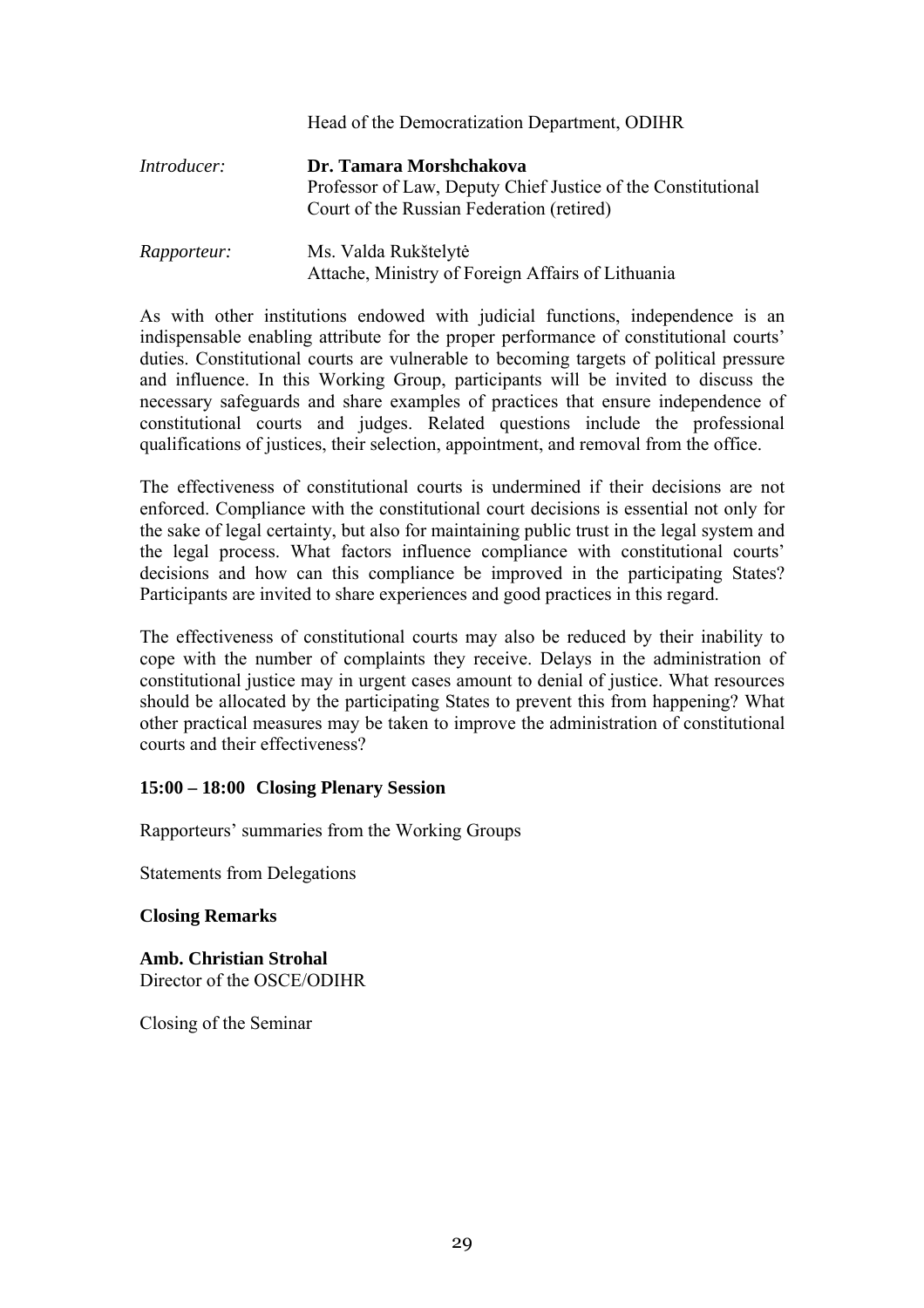### <span id="page-29-0"></span>**ANNEX II: OPENING AND CLOSING REMARKS**

### **Opening Remarks by Ambassador Christian Strohal, Director of the ODIHR**

Excellencies, Ladies and Gentlemen,

Welcome to this seminar, representatives of governements, members of constitutional courts, representatives of other international and nongovernmental organizations, and other members of the "OSCE family".

On occasions like this, it is customary to highlight the importance of the topic and explain its significance for our annual Seminar. I am in a fortunate position because I do not need to do that today. It would be sufficient to simply open up a newspaper to learn, for example,

- ! That the Spanish Constitutional Court recently reiterated the need for effective investigation of all allegations of torture;
- ! That the Czech Senate just asked the Constitutional Court to examine whether the Lisbon treaty, which sets down new rules of the EU, is in harmony with the Czech constitutional order;
- ! That the US Supreme Court recently ruled that states can require voters to produce photo identification in order to cast their ballots, prompting an outcry from some civil liberties groups;
- ! And the complexities facing the Turkish Constitutional Court in the case of AK Party are publicized all too well to be described in detail.

In other words, constitutional justice is not something we need to bring to the fore of public attention – it is very much there. And of course for every case that makes the headlines, there are dozens of lower profile cases in which constitutional courts review, and if necessary strike down, laws and other enactments. This work is the backbone of the rule of law.

There are several very good reasons to discuss constitutional justice in the context of an OSCE Human Dimension Seminar, which – I recall – is conceived to "address specific questions of particular relevance to the Human Dimension and of current political concern" (1992 Helsinki Document). Let me mention three of these reasons.

First, constitutional justice is paramount to the rule of law in our societies. Constitutions set the basic legal framework that other laws build on. Constitutional courts (and let me clarify that the term constitutional courts, for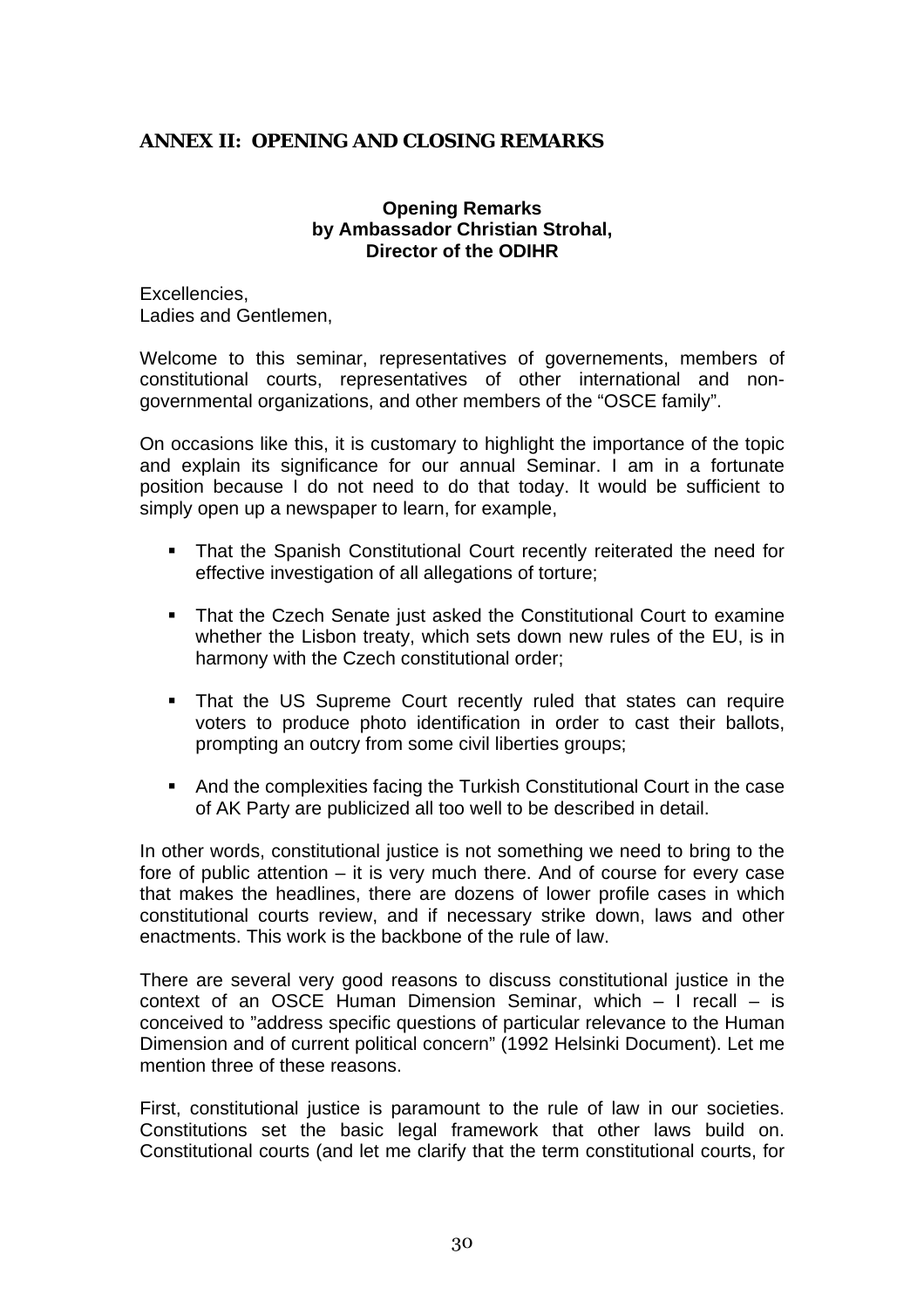ease of reference, includes all bodies authorized to carry out constitutional review) are tasked with preserving this framework.

But the role of constitutional courts is even more challenging than that. They also have to make sure that constitutional foundations withstand the pressures of subsequent construction, or that the clock set in motion by the constitutional founders continues to show the accurate time.

This brings me to the second reason. Constitutional courts are key actors in the protection of human rights. They are frequently called upon to define the content of constitutional rights, set the standards – and sometimes also the limits – of their judicial protection, and to resolve collisions between different rights.

Finally and crucially, constitutional courts deal with the issues that are at the core of OSCE business – conflict prevention. Time and again, examples from across the OSCE region highlight the burden that courts have to carry in resolving particularly difficult disputes. This is especially true of electionrelated matters. The impact of constitutional court decisions in these cases may be explosive – unfortunately, on occasion, also quite literally - but these decisions do provide the basis for rectifying shortcomings, both in law and in implementation.

These three points should be sufficient to leave little doubt that the topic of this Seminar is of particular relevance to the Human Dimension.

You will note from the Agenda that the Seminar is structured in four Working Groups.

The first Working Group will be devoted to constitutional justice and the rule of law. There is no shortage of important issues that could be discussed in this session. Among them are the different institutional models for ensuring the supremacy of constitutional provisions and the common principles of constitutional justice.

The second Working Group on constitutionalism and the separation of powers will give us a good opportunity to continue the discussion we had on this issue at the last HDIM. As we know very well, constitutional courts are frequently called upon to venture into difficult political questions and make decisions which impact policy-making.

The third Working Group on access to constitutional justice invites us to discuss the relationship of constitutional courts with civil society and related issues. We would particularly welcome your views on whether the right of individual petition to a constitutional court could be discussed as a possible explicit OSCE commitment.

Finally, the fourth Working Group will focus on the independence of constitutional courts and their effectiveness. In this context, the importance of implementation of court decisions is also key.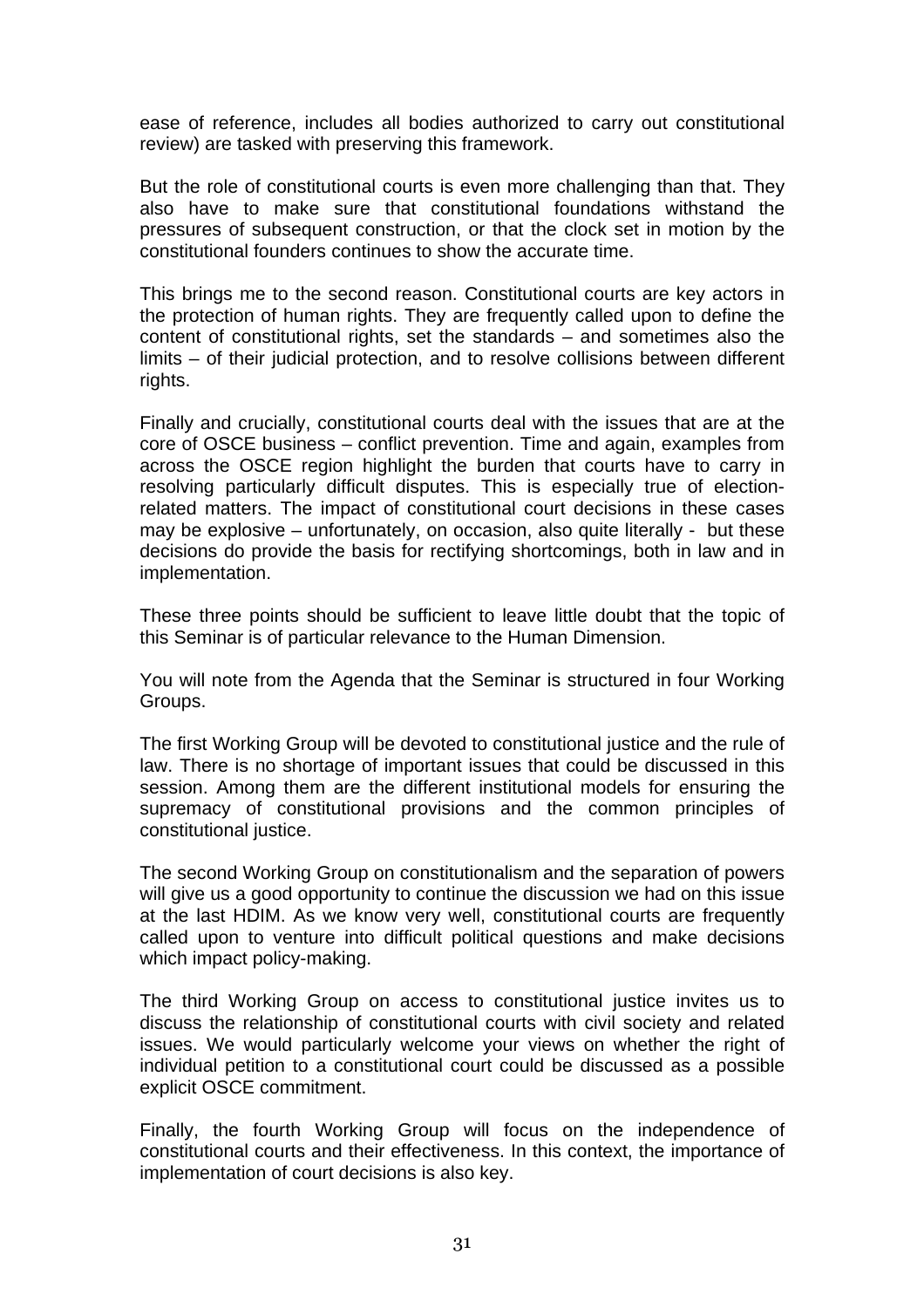At the outset, we will of course hear from two distinguished keynote speakers. I am very pleased that both Gianni Buquicchio and Marek Safjan responded to our invitation.

The Venice Commission, represented today by its Secretary, Gianni Buquicchio, is the international expert body when it comes to constitutional justice. Gianni is not only a good friend but an institutional partner of the ODIHR – our Office enjoys a unique level of co-operation with the Venice Commission in an increasing number of fields – from elections to freedom of assembly and freedom of religion or belief. One example of this close and privileged co-operation will have to suffice, but it is very telling indeed: all reviews of electoral legislation are now either carried out jointly with the Venice Commission or are co-ordinated between our two institutions.

Dr. Safjan does not need a special introduction for anyone here in Poland and indeed in the region. He played a leading role at the Constitutional Tribunal in Poland during challenging times. His experience and insight will certainly benefit our participants.

With that, let me wish us all an interesting Seminar, and also concrete recommendations we can build on for our follow-up. I am grateful to the moderators and introducers who responded to our invitation and I look forward to hearing from all of you in the next three days.

It is my particular pleasure to give the floor to the representative of the Chairman-in-Office, Secretary of State Pertti Torstila, who has accompanied the CSCE process from its very beginning and is witness to the importance of the 1975 Helsinki Final Act to the subsequent transformation process in the region. I also welcome Under-Secretary of State Waszczykowski from our host country Poland, who will play an important contribution to the follow-up to our discussions.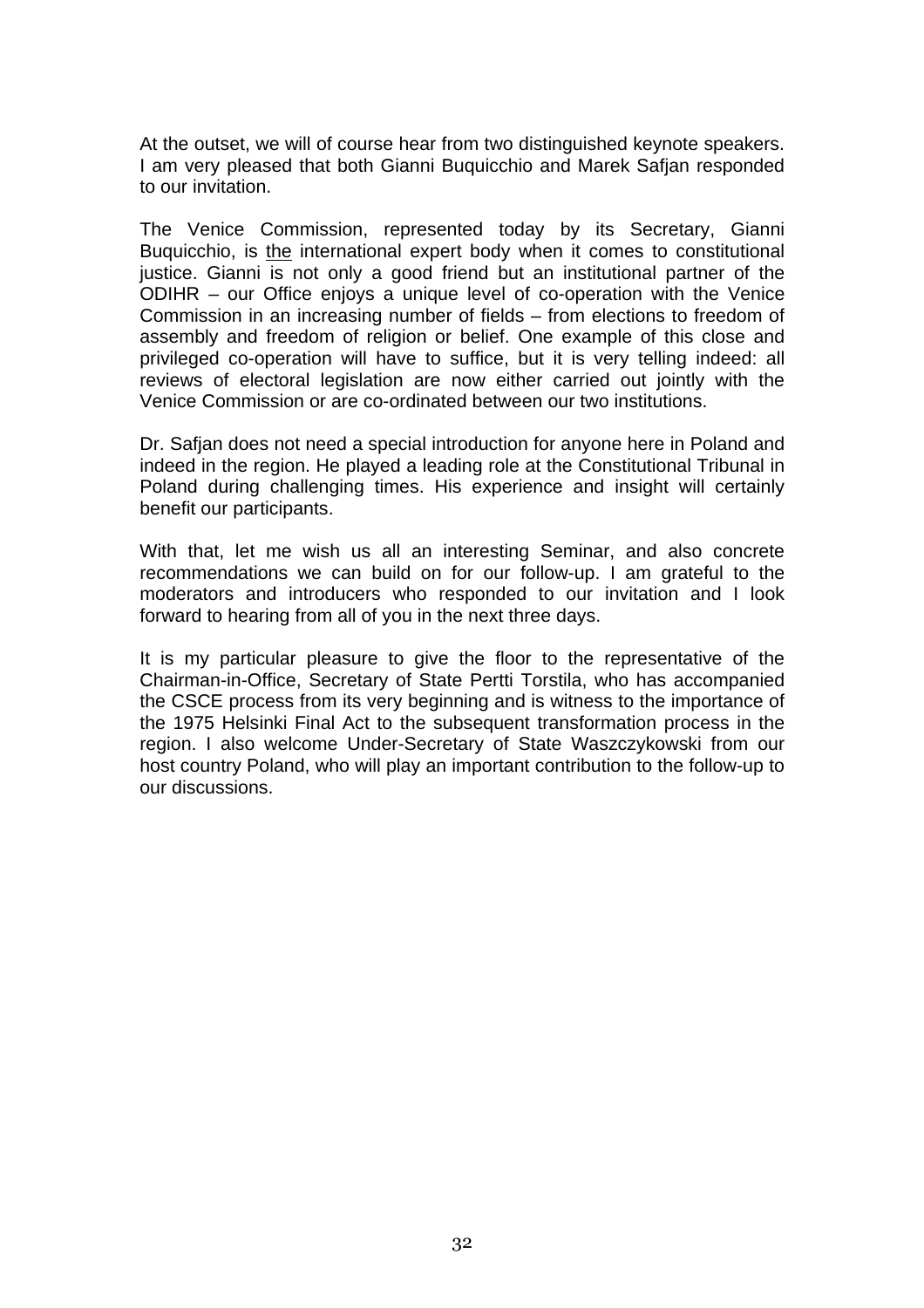### **Welcoming Remarks by Mr. Pertti Torstila, Secretary of State, Ministry for Foreign Affairs of Finland**

Mr. Chairman, Excellencies, Ladies and gentlemen.

It is a great honour to address the first regular OSCE Human Dimension meeting of the year 2008 in the name of the Finnish OSCE Chairmanship. I would like to express the Chairmanship's deep appreciation to Ambassador Strohal and his professional team at the Office for Democratic Institutions and Human Rights for organising this seminar on Constitutional Justice.

The theme "Constitutional justice" reflects the values of the respect for human rights and fundamental freedoms, the rule of law and democracy on which the OSCE's work is built and which the Finnish Chairmanship in 2008 wants to emphasize.

The OSCE participating States have committed themselves to significant standards to ensure the realisation of the rule of law. In Copenhagen in 1990 they acknowledged that the rule of law cannot be realized without giving effect to certain principles of justice. They include the realisation of the equal and inalienable rights of all human beings as well as the duty of the government and public authorities to comply with the constitution, their accountability and the duty to act in a manner consistent with law.

In line with the commitments undertaken every participating State has the right to choose and develop, in accordance with their international obligations, their judicial systems which may consist of different institutional models. I would like to make a few remarks on how the Finnish system meets the commitments undertaken by Finland.

In March 2000 the new Constitution of Finland entered into force. The aim of the constitutional reform was to harmonize and modernize existing constitutional acts as well as to increase the clarity and the coherence of constitutional provisions. Following European constitutional tradition the Constitution contains the basic provisions of government and the relationships between the government and those who are governed, including provisions on fundamental rights.

In order to ensure implementation of constitutional provisions, effective and impartial supervision is needed. The idea of a constitutional court in Finland comes up from time to time, but such a court has not been established.

Instead of a separate constitutional court, all instances of the judicial system are involved in the monitoring that constitutional provisions are implemented. When applying law all courts of law must take constitutional provisions into consideration and apply the law in a manner favouring basic rights and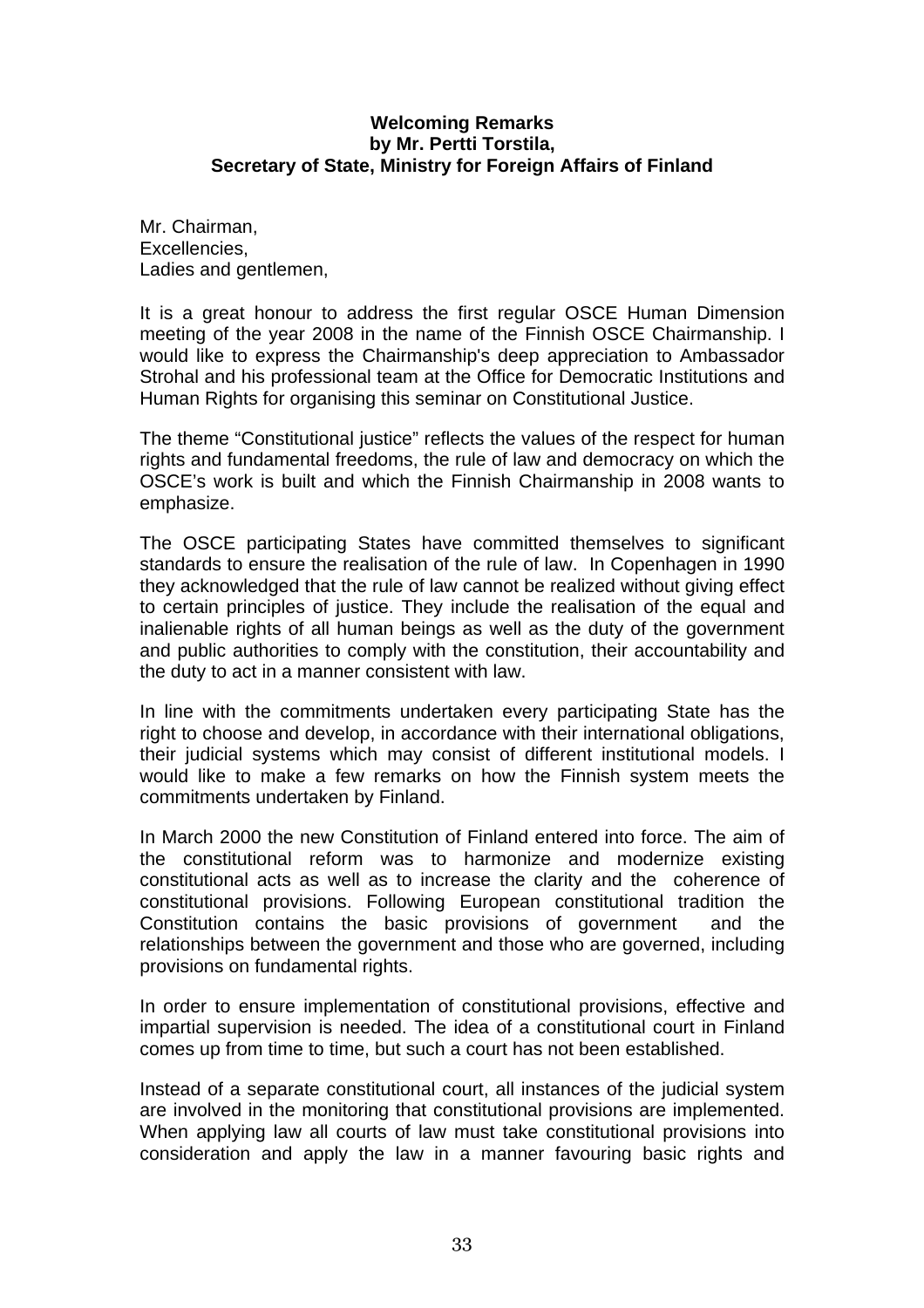liberties of the individual. In their reasoning the courts often refer to the international human rights obligations Finland has undertaken.

In addition to this the highest guardians of law - the Chancellor of Justice of the Government and the Ombudsman of the Parliament - have a special duty to monitor the realisation of basic rights and liberties and the legality of the decisions of authorities and courts.

In the legislative process constitutional review is ensured by the Constitutional Law Committee of the Parliament. The highest courts in Finland - the Supreme Court and the Supreme Administrative Court - may submit proposals to the Government for the initiation of legislative action.

Ladies and gentlemen,

Any system of constitutional justice is open to improvements. International human rights obligations of states give the framework in which these improvements should be made. The **principle of openness** should be applied to official court documents. **Transparency in court proceedings** is essential in guaranteeing that indivduals can follow how law, including their constitutional rights, is applied. **Access to justice** is another key principle to be cherished. Individuals should be provided with information on how to seek their rights in courts of law, the right to be heard, the right to receive a reasoned decision and the right of appeal, as well as other guarantees of fair trial.

This seminar will provide an excellent opportunity to exchange best practices on the role of courts in guaranteeing implementation of constitutional provisions and what role individuals seeking their rights have in that process. The Finnish Chairmanship looks forward to fruitful, forward-looking discussions which may guide the OSCE participating States in their future efforts. We value the work undertaken by the OSCE and its institutions, in particular the ODIHR, in assisting the participating States in strengthening the rule of law. The participating States themselves bear the responsibility for upholding the respect for human rights and the rule of law.

Thank you.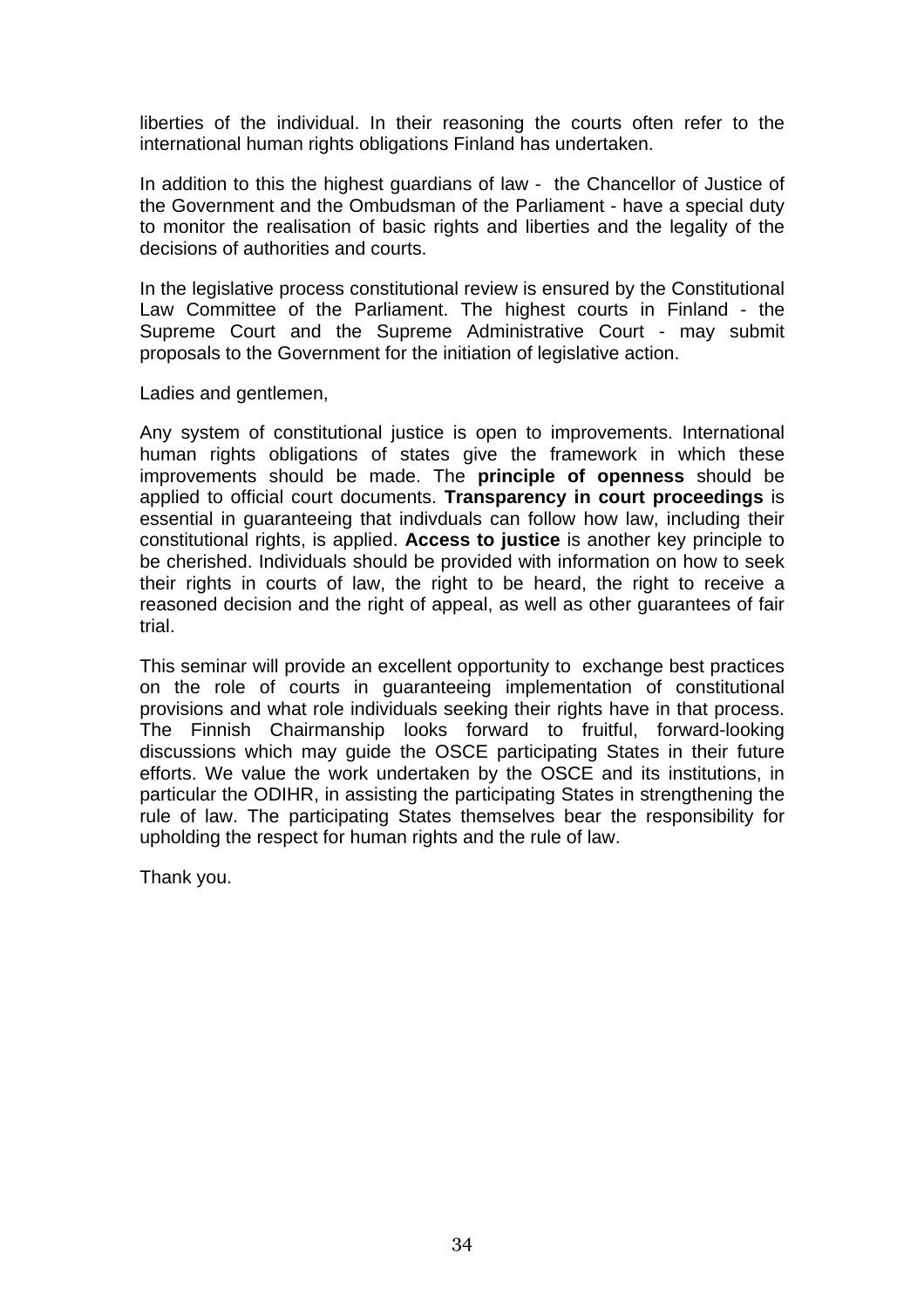### **Welcoming Remarks by Mr. Witold Waszczykowski, Under-Secretary of State at the Ministry of Foreign Affairs of the Republic of Poland**

### Mr. Chairman, Excellencies, Ladies and Gentlemen

On behalf of the Government of the Republic of Poland I am pleased to welcome distinguished participants of this human dimension seminar, representatives of participating States, OSCE institutions and field operations, inter-governmental and non-governmental organizations.

Let me express appreciation to the Warsaw Office for Democratic Institutions and Human Rights for preparing this important meeting and giving us the opportunity to exchange information and to discuss the subject of constitutional justice. My appreciation goes also to the Finnish Chairmanship of the OSCE (I welcome very warmly distinguished Minister Mr. Pertti Torstila), which coordinates all activities of the Organisation in the year 2008.

Respect for human rights and fundamental freedoms and the development of societies based on pluralistic democracy and the rule of law are prerequisites for progress in setting up the lasting international order, peace, security, justice and co-operation. The duty of the government and public authorities to comply with the constitution and to act in a manner consistent with law is among those elements of justice which are essential to the full expression of the inherent dignity and of the equal and inalienable rights of all human beings.

Even though OSCE participating States use different institutional models to safeguard compliance with their constitutions, constitutional courts play a key role in upholding the rule of law in the OSCE area, ensuring compliance of legislation with the constitution. Thereby they contribute to the consistency, harmony and order in the legislative framework and to the protection of constitutional principles and the rule of law.

Constitutional courts have a special place in the system of separation of powers. One of their main task is to clarify the boundaries of authority of the executive and the legislature and interpret interdependence between them.

Poland has quite a long tradition of constitutional justice, since we were the first state in this part of Europe to create such a court back in 1985. My country then still struggled with the authoritarian regime, but the establishment of the constitutional court might be seen as a harbinger of a radical changes in the political and judicial system which took place four years later.

This human dimension seminar will give us an opportunity to discuss the impact of constitutional courts and their decisions on the democratic development of participating States, and to highlight the current legal, political and administrative challenges they face. Our discussion will also ensure a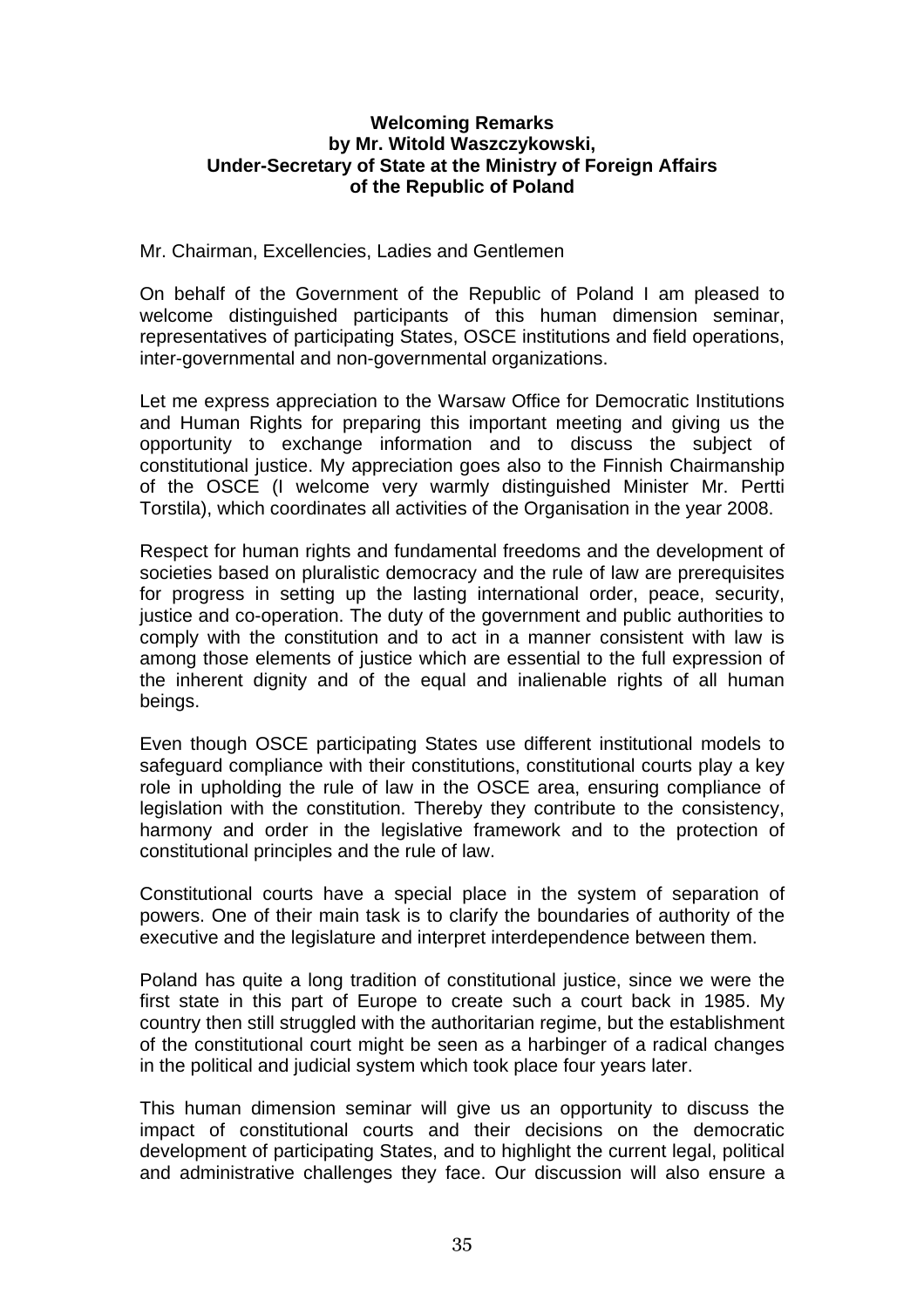timely continuation of the exchange of views on the rule of law and separation of powers at the 2007 human dimension implementation meeting in Warsaw.

Ladies and Gentlemen

Let me use this opportunity to reiterate, that Poland highly values the work of the Warsaw Office for Democratic Institution and Human Rights and its Director, Ambassador Christian Strohal. The Office is one of the premier instruments of the OSCE providing essential help in the practical implementation of commitments and democratic values, as well as one of the key OSCE's assets in the human dimension framework, and practical tools in bridging the existing gap between national commitments and reality.

Government of Poland is proud to contribute to the OSCE human dimension cooperation by hosting in Warsaw the headquarters of the OSCE Office for Democratic Institutions and Human Rights.

I am confident that meeting will produce tangible and significant results. The agenda of the meeting offers the possibility to exchange views on the range of issues related to the constitutional justice. I hope our guests representing wide geographical and professional spectrum will share their ample experience and expert knowledge, what would further contribute to the common understanding of the role and importance of the constitutional justice. A critical analysis of the issues on the agenda of this conference will help us fulfill commitments undertaken in the framework of the Helsinki process.

I wish you fruitful deliberations. I am confident that the professionalism of Ambassador Christian Strohal and his team, proved by the excellent organization of this event, will contribute to its success.

Finally, let me take this opportunity to invite you, on behalf of the Ministry of Foreign Affairs, to a reception at 6 Foksal Street, 7 p.m. tonight.

Thank you.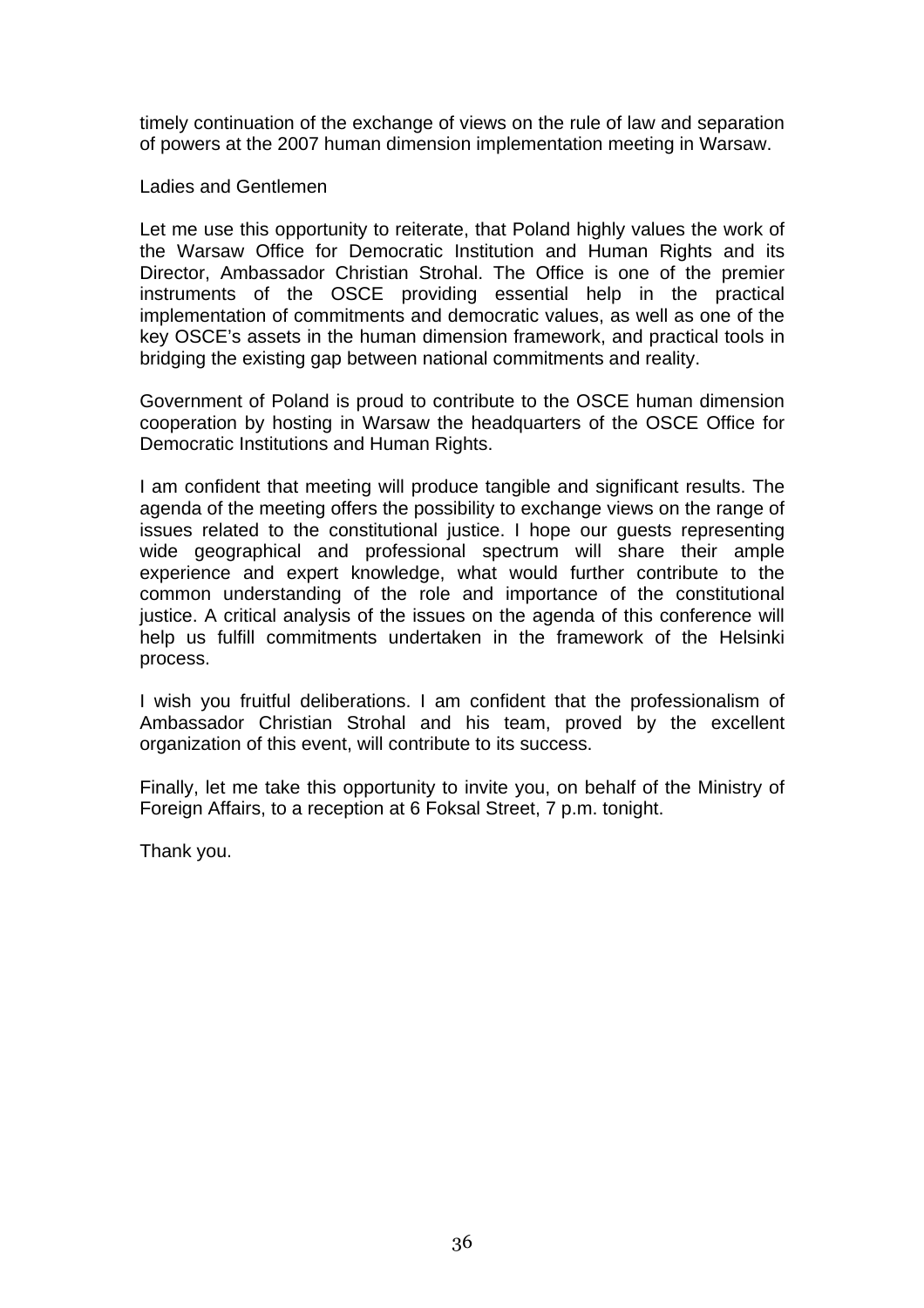### **Closing Remarks by Ambassador Christian Strohal, Director of the ODIHR**

Excellencies, Ladies and Gentlemen,

It is almost a banality to say that there are different models of constitutional review across our region. We have heard over the past three days that constitutional courts exercise varying scopes of jurisdiction and powers. There are also models without separate constitutional courts. Courts are accessible to different claimants – individuals, legal persons, and state organs. Equally, there are considerable differences in the way courts exercise their functions, in their reasoning, and their pronouncements. We have learned about different procedures for selecting justices and different ways in which they interact with the public.

But we also heard much about unity. And it is that unity that brought us together for this Seminar and kept our discussions so lively and enriching. It is the unity of purpose: we are here because we all want to develop and maintain peaceful democratic societies based on the rule of law and the realization of human rights. It is that unity of values that underpins the OSCE's existence.

Our rapporteurs have already coped with an extremely difficult task to summarize nearly three days of fruitful, intense, and interesting discussions. I would like only to pick up a few recurring themes – threads of conversation that ran through all the sessions in this Seminar.

First, constitutional justice paves the way for the maintenance of the rule of law. Gianni Buquicchio rightfully made a call for "living constitutions" in his keynote address. Constitutional justice brings constitutions to life, and gives the rule of law its frame of reference. The value of constitutions is not in their volume, or age – it is in their effect, in the conditions they create for human development.

Many of you have stressed that this is not merely a national process. Internationalization of constitutional law and the penetration of national legal orders by international law was mentioned here not only in the context of the need for more co-operation between national constitutional courts, but also with regard to international courts which have become constitutional tribunals at the international level.

Processes of internationalization certainly intensify the need for better access to constitutional justice for the individuals affected by unconstitutional action – as demonstrated by the rich debates in our yesterday's session. Again, references were made to the national and international levels.

The words "politics" and "political" were mentioned frequently in the last two days. It was rightfully pointed out that constitutional courts by their institutional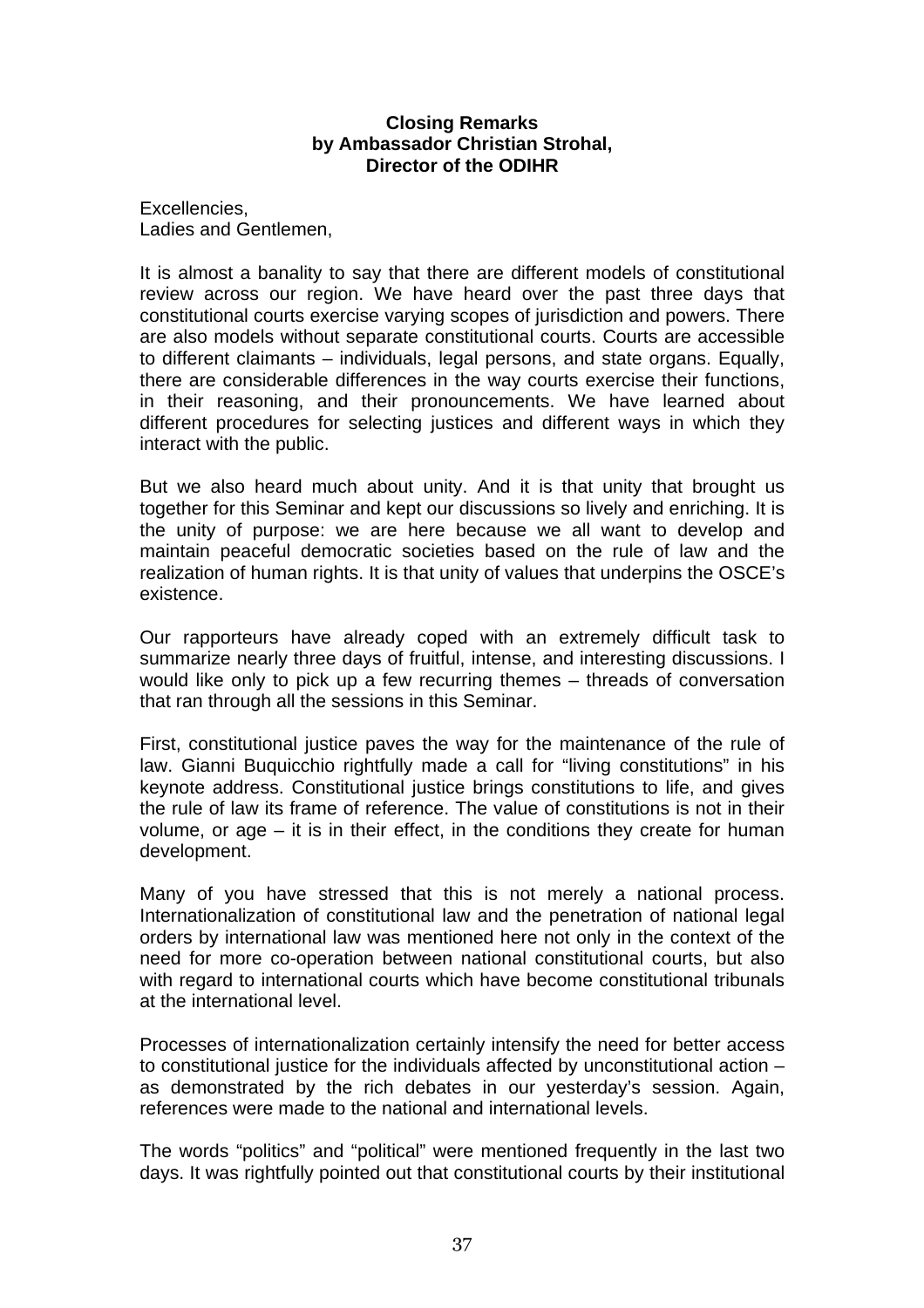design have to handle politically sensitive matters. Their ability to do so with due care and competence strengthens our democracies.

Finally, it all comes to the people in the robes. Independence and impartiality of constitutional judges were mentioned very often – because without these two attributes any justice is impossible to achieve, and constitutional justice is no exception.

This Seminar addressed some fundamental issues at the heart of the Human Dimension. But what conclusion can we draw from these themes? I suggest that as a follow up we should start assessing whether constitutional themes such as the separation of powers or judicial review could be specifically addressed within the OSCE *acquis*, and particularly as part of additional commitments.

Ladies and Gentlemen,

I would like to conclude by thanking everyone for their interest and participation in this Seminar. The Chairmanship is to be complimented on the choice of this timely topic, and I am especially grateful to the delegations who brought here judges and experts whose participation made our debates so rewarding and worthwhile.

My words of appreciation go to the speakers – keynotes, introducers, and the moderators – for their stimulating contributions. We were very fortunate to have the benefit of their expertise, insight, and experience. I will also want to use this opportunity to thank the rapporteurs who have gone into much greater detail regarding each session than I was able to do here. As always, the Report from this Seminar will be posted on our website.

Special thanks to the interpreters. Let me also give extra credit to the staff in ODIHR's Rule of Law Unit who, under punishing timelines, worked very hard to make this event success.

Above all, I am also grateful to all of you for sharing your knowledge and your ideas with us. This was especially facilitated by a number of OSCE delegations which brought constitutional experts and practitioners to Warsaw. This supplied us with ideas and suggestions that will enrich our programmes for many months to come.

Thank you and have a safe trip home.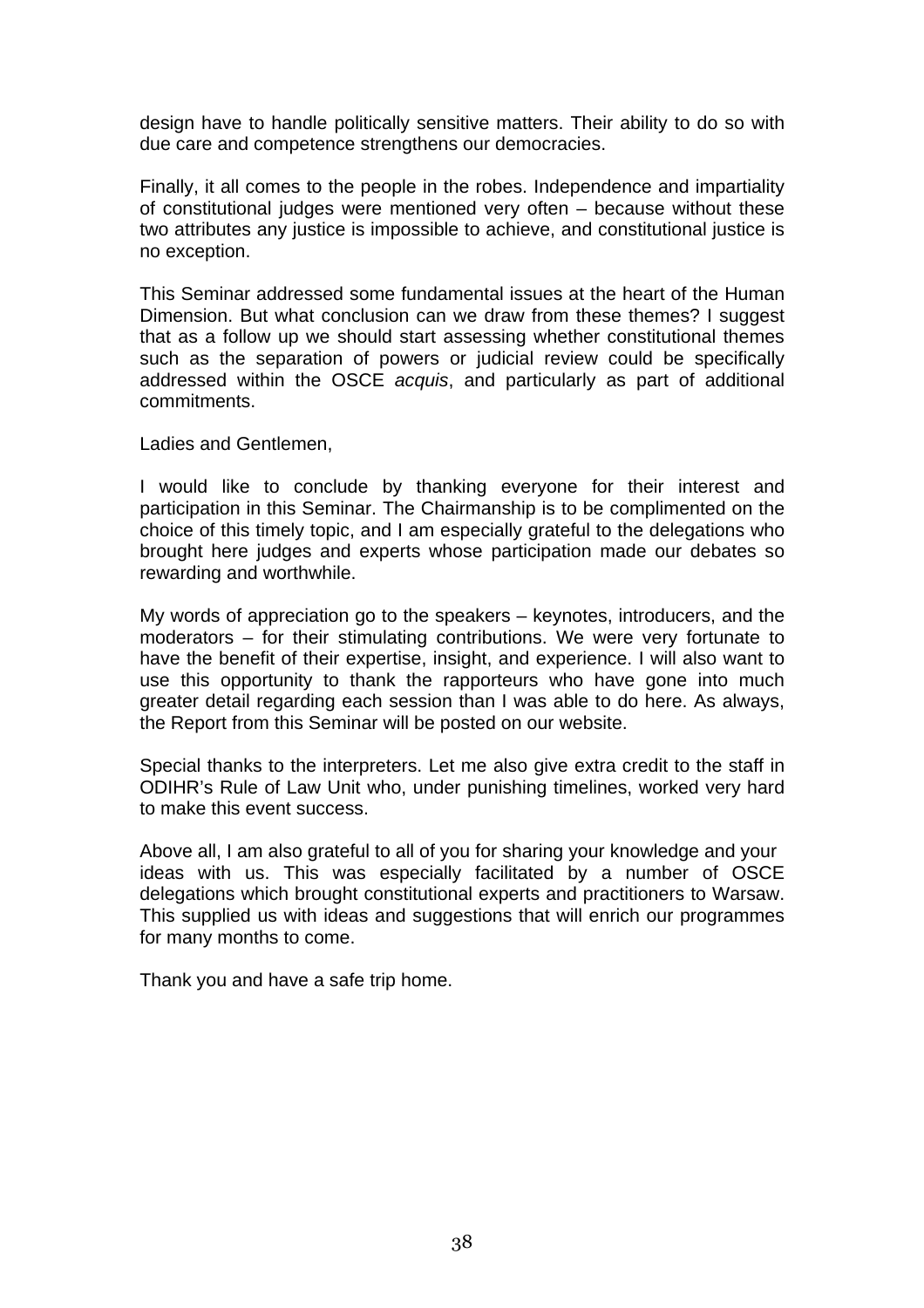### <span id="page-38-0"></span>**ANNEX III: INFORMATION ABOUT THE SPEAKERS**

# **Gianni Buquicchio**

After graduation from the University of Bari, Mr. Buquicchio worked at the Universityís Institute of International Law and Political Science in 1967-1971. He was recruited by the Council of Europe's Directorate of Legal Affairs in 1971. He had a professional career in progressively responsible positions at the CoE, rising to the position of Head of the Division of the Legal Advice Department and Treaty Office in 1990.

In 1990 Mr. Buquicchio was also appointed Secretary of the newly created European Commission for Democracy through Law (Venice Commission) in 1990. In 1996 he left the Legal Advice Department and Treaty Office in order to devote time exclusively to the work of the Venice Commission.

As Secretary of the Commission, contributed to its successful establishment and development (created by 18 member States of the Council of Europe, today this body has 57 European and non-European member States), by ensuring the conception, preparation and follow-up of projects concerning constitutional reforms and the setting up of democratic institutions within Europe and beyond. Has established and maintained high-level relations and has represented the Commission vis-à-vis persons at the highest political and judicial levels in member States and vis-à-vis international authorities.

Mr. Buquicchio frequently lectures and publishes articles, in particular on the activities of the Venice Commission. He is a member of Member of the scientific council of the Foundation "Venice for Research on Peace" and Member of the Executive Committee of the International Association on Constitutional Law (IACL).

Mr. Buquicchio is the Grand Officer of the Order of Merit of the Italian Republic (2002). He was also awarded Femida/Themis Prize (Russian Federation) in 2002; Medal of Honour of the President of the Republic of Albania in recognition of his contribution to constitutional and legislative reform in Albania (2003); Knight of the Legion of Honour (France, 2004); Cross of commander of the Republic of Lithuania (2005), and Commander of the Order "Star of Romania" (2006).

# **Marek Safjan**

Dr. Safjan graduated from the Faculty of Law and Administration of Warsaw University in 1971 and received a judge's certificate in 1973. He earned his Juris Doctor degree in 1980 and a Habillitated Doctor's degree in 1990. He is a professor of legal sciences since 1998.

Between 1993 and 1996 Dr. Safjan served as Director of the Institute of Civil Law of Warsaw University. From 1996 to 1997 he was a deputy rector of Warsaw University and is a professor in the Chair of Civil Law of that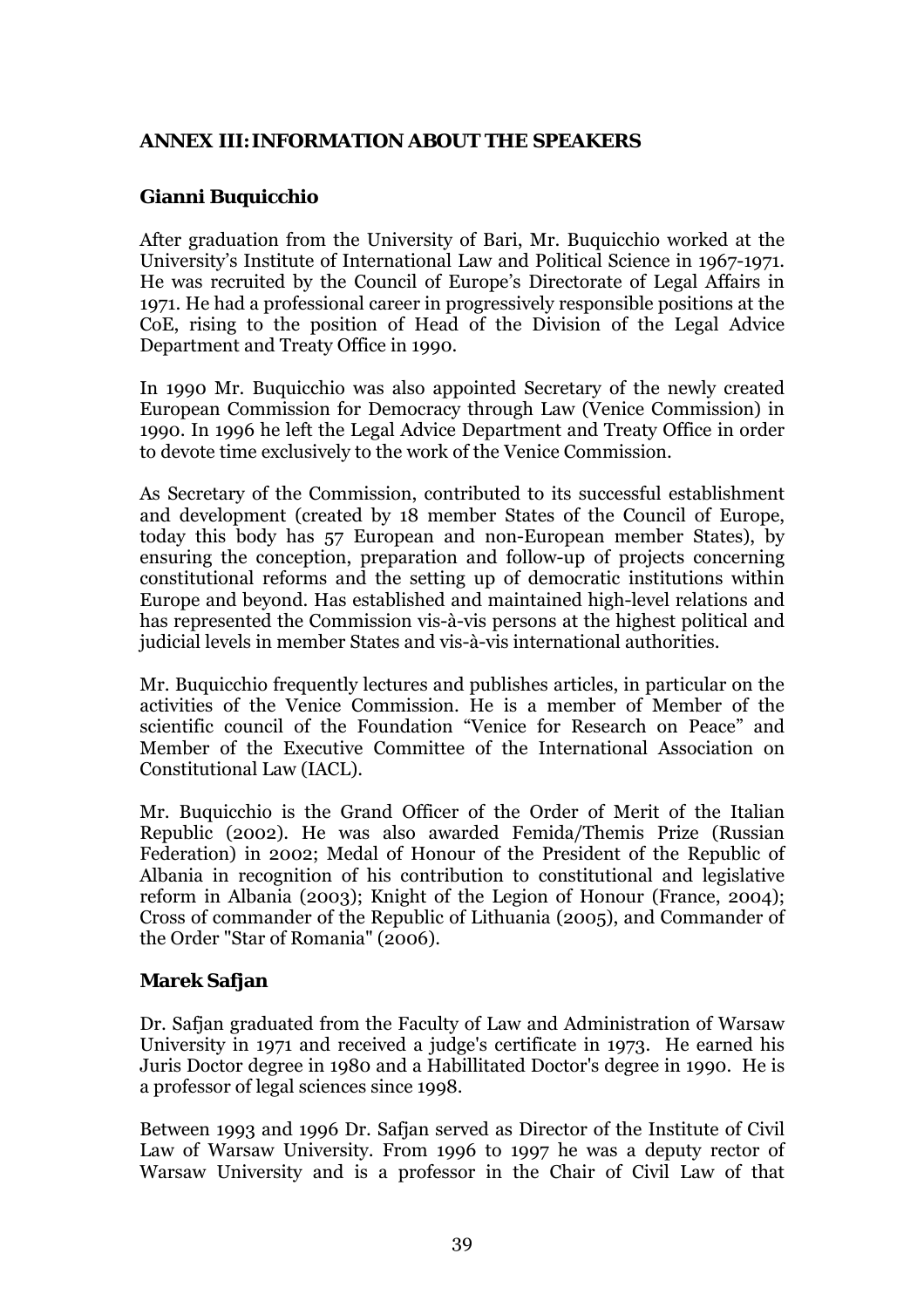University. He represented Poland in the Committee on Bioethics of the Council of Europe. He is a chairperson of the Scientific Council of the Administration of Justice Institute, and is engaged in the work of Committee on Ethics in the Science at the Polish Academy of Sciences. He is also a corresponding member of the Polish Academy of Science and Arts.

In 1997 Dr. Safjan was appointed a Justice of the Constitutional Tribunal. In January 1998 he was appointed the Tribunal's President. He served in that capacity until he retired from the bench in 2006.

Dr. Safjan is a member of Association Internationale de Droit, Ethique et Science (since 1990), Académie Internationale de Droit Comparé (since 1995) and Association Henri Capitant des Amis de la Culture Juridique Française, in which he served as Secretary-General of the Polish Section from 1994 to 1998. He is also a member of the Polish Helsinki Committee.

Dr. Safjan is an author of over 150 scholarly publications, including 18 books on civil law, medical law and the EU law.

### **Charles Falconer**

Educated at the Edinburgh Academy, Trinity College, Glenalmond, and Queens' College, Cambridge, Lord Falconer practised from Fountain Court Chambers in London and became a Queen's Counsel in 1991.

In May 1997 Lord Falconer was made a life peer as Baron Falconer of Thoroton and joined the government as Solicitor General for England and Wales. In 1998 he became Minister of State at the Cabinet Office. He joined the Department for Transport, Local Government and the Regions as Minister for Housing, Planning and Regeneration after the 2001 election and moved on to the Home Office in 2002. At the Home Office he was responsible for criminal justice, sentencing and law reform.

In June 2003 Lord Falconer became the Lord Chancellor and the first Secretary of State for Constitutional Affairs (a position created originally to replace the position of Lord Chancellor). In conjunction with the then Lord Chief Justice Lord Falconer worked out a detailed new relationship between the judiciary and the executive, which was embodied in the Constitutional Reform Act 2005.

His reforms included the creation, for the first time, of a Supreme Court for the UK, the creation of a commission to appoint judges, making a full-time independent judge the Head of the Judiciary for England and Wales, and introducing an elected Speaker for the House of Lords. In 2007 he became the first Secretary of State for Justice, bringing together courts, prisons and justice policy for the first time.

In May 2007 the Department for Constitutional Affairs (DCA) became the new Ministry of Justice with an enhanced portfolio. Upon that reorganization taking effect on May 9th, 2007, Lord Falconer became the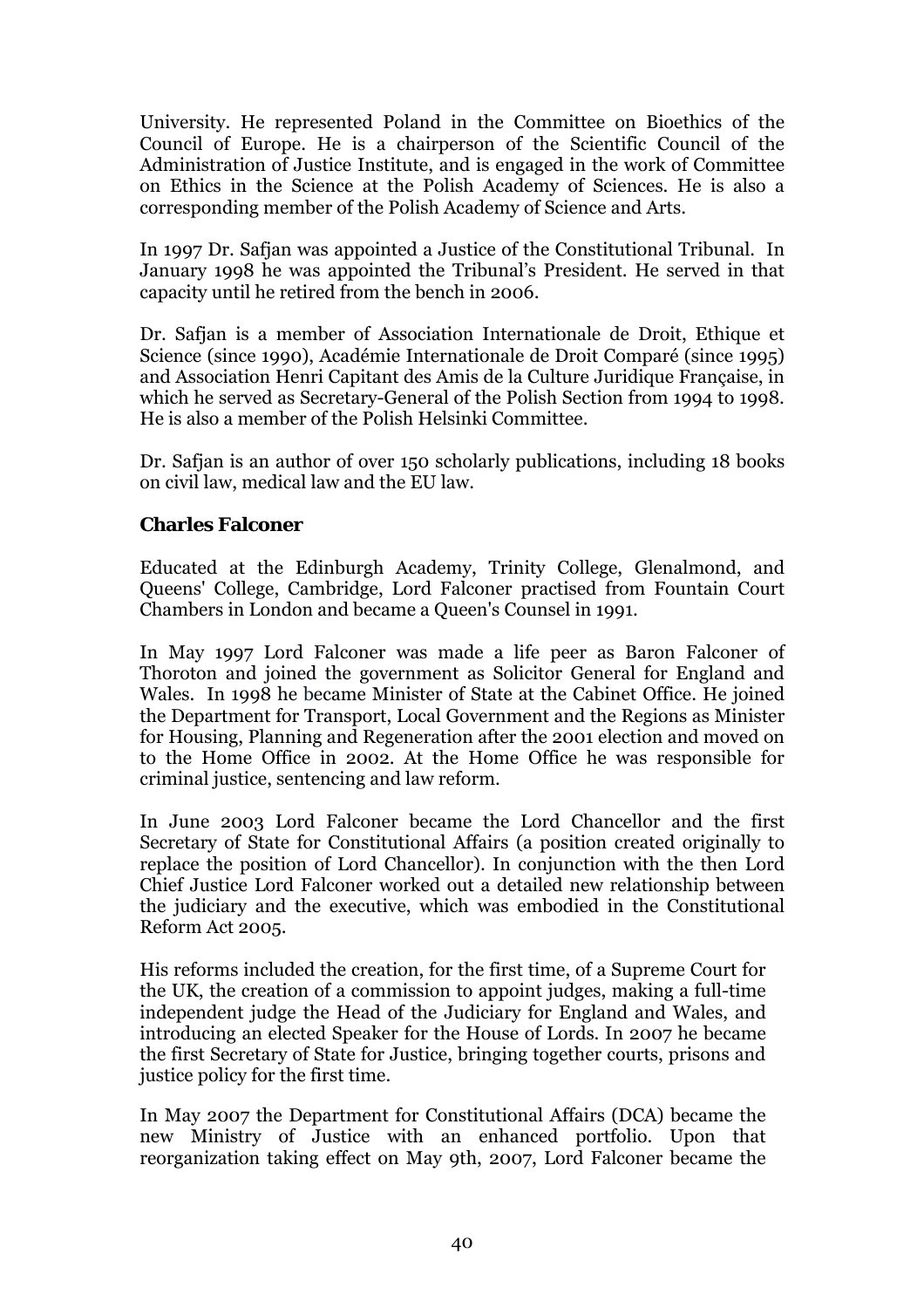first Secretary of State for Justice, while keeping the title and role of Lord Chancellor. He held that office until the Cabinet changes in late June 2007.

### **Edward Swaine**

Professor Swaine is a graduate of Harvard University and Yale University Law School. Before joining the faculty of George Washington University in 2006, Professor Swaine was an Associate Professor of legal studies and business ethics at the Wharton School and had a secondary appointment as an associate professor at the University of Pennsylvania Law School. During a 2005-2006 leave from the University of Pennsylvania he served as the Counsellor on International Law at the U.S. Department of State. After graduating from law school, where he was the editor-in-chief of the Yale Law Journal, he clerked for the late Judge Alvin B. Rubin of the U.S. Court of Appeals for the Fifth Circuit, was a member of the civil appellate staff at the U.S. Department of Justice, and practiced law at the Brussels office of Cleary, Gottlieb, Steen and Hamilton, where his work focused on European Community law and antitrust.

His research interests include public international law, foreign relations law, and international antitrust, and he has published work in the American Journal of International Law, Columbia Law Review, Duke Law Journal, Harvard International Law Journal, Stanford Law Review, University of Pennsylvania Law Review, Virginia Journal of International Law, William and Mary Law Review, and Yale Journal of International Law, among others. He has consulted on matters involving treaty law, antitrust, intellectual property, and international litigation and arbitration.

# **Renata Uitz**

Renata Uitz is Associate Professor of comparative constitutional law at Central European University in Budapest. She received her Dr. iur. degree (*summa cum laude*) from Eotvos Lorand University, Faculty of Law, Budapest and her LL.M. and SJD degrees (*summa cum laude*) from Central European University.

Her research interests include comparative constitutional adjudication, constitutional rights protection, transition to democracy, and problems of transitional justice, the rule of law and constitutionalism in post-authoritarian societies. She teaches courses on comparative constitutional law, separation of powers, comparative constitutional adjudication and transitional justice. Her publications in English, Hungarian and Russian include over 20 scholarly articles, book chapters and three books. Her most recent book is *Europeans and their Rights: Freedom of Religion* (2007).

# **Adam Bodnar**

Adam Bodnar is a member of the Board of the Helsinki Foundation for Human Rights (Warsaw), and supervises the Foundation's legal programmes, including Strategic Litigation Programme, Human Rights and Settlements with the Past, and Legal Intervention Programme. He is also an assistant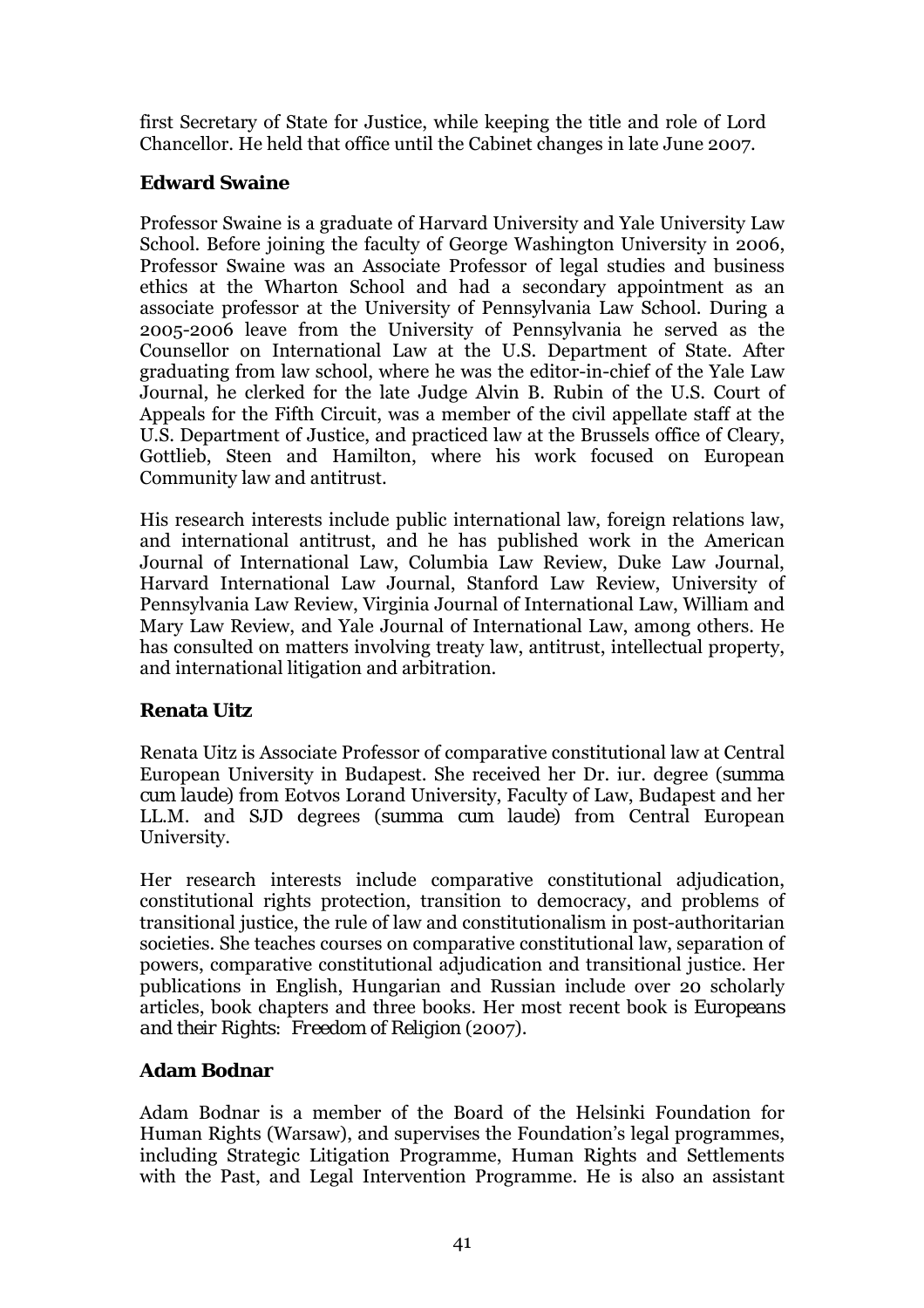professor in the Human Rights Chair of the Warsaw University. Adam Bodnar graduated from the Warsaw University (M.A., 2000, Ph.D., 2006) and Central European University in Budapest (LL.M. in Comparative Constitutional Law, 2001). Before joining the NGO sector, Adam Bodnar worked as an associate for Weil Gotshal & Manges, Warsaw office  $(1999 - 2004)$ .

Dr. Bodnar published several articles on constitutional law, EU law and human rights. His book on "*Multilevel citizenship. Status of an individual in the EU*î will be published in June 2008 by Wydawnictwo Sejmowe (in Polish). Adam Bodnar is an expert of the Agency for Fundamental Rights of the European Union, advising on the situation concerning human rights' protection in Poland. He is also a representative of several applicants before the European Court of Human Rights.

# **Vojin Dimitrijevic**

Dr. Dimitrijevic has held the position of Director of the Belgrade Centre for Human Rights since its foundation in 1995. Until 1998, he was a professor of Public International Law and International Relations at the University of Belgrade Law School. He is also a member of the Presidency of the Civic Alliance of Serbia and was President of the Yugoslav Association for International Law. Dr. Dimitrijevic is a member of the Venice Commission for Democracy through Law and of the Institut de Droit International.

Dr. Dimitrijevic obtained his doctorate at the University of Belgrade and holds Honorary Doctorates from the McGill University in Montreal and the University of Kent in Canterbury. In 2001, he was bestowed the order of the Legion d'Honneur by the President of France Jacques Chirac. He also served as a member of the UN Human Rights Committee from 1982 to 1994 and served as its Rapporteur and Vice-Chairman during this time. He was elected as an ICJ Commissioner in April 2003. He has lectured at many universities in Yugoslavia and abroad and has published numerous books and articles on human rights issues.

# **Alexander Vashkevich**

Dr. Alexander Vashkevich is Associate Professor at the Department of the International Law at Belarusian State University and a former Justice of the Constitutional Court of Belarus. He teaches Comparative Constitutional Law and European Human Rights Law and has published extensively on constitutional justice and human rights issues. Dr. Vashkevich is the head of the working group of Belarusian experts that carries out compatibility study of Belarusian legislation and practice with the ECHR and the case-law of the European Court of Human Rights. From 1997 until 2004 he was a co-founder and Executive Director of a leading legal think tank in Belarus - Belarusian Center for Constitutionalism and Comparative Legal Studies.

Dr. Vashkevich was a Senior Fulbright Scholar at the American University in Washinghton D.C., Fellow of the British Institute of Comparative and International Law in London, as well as Fellow of Max Planck Institute for